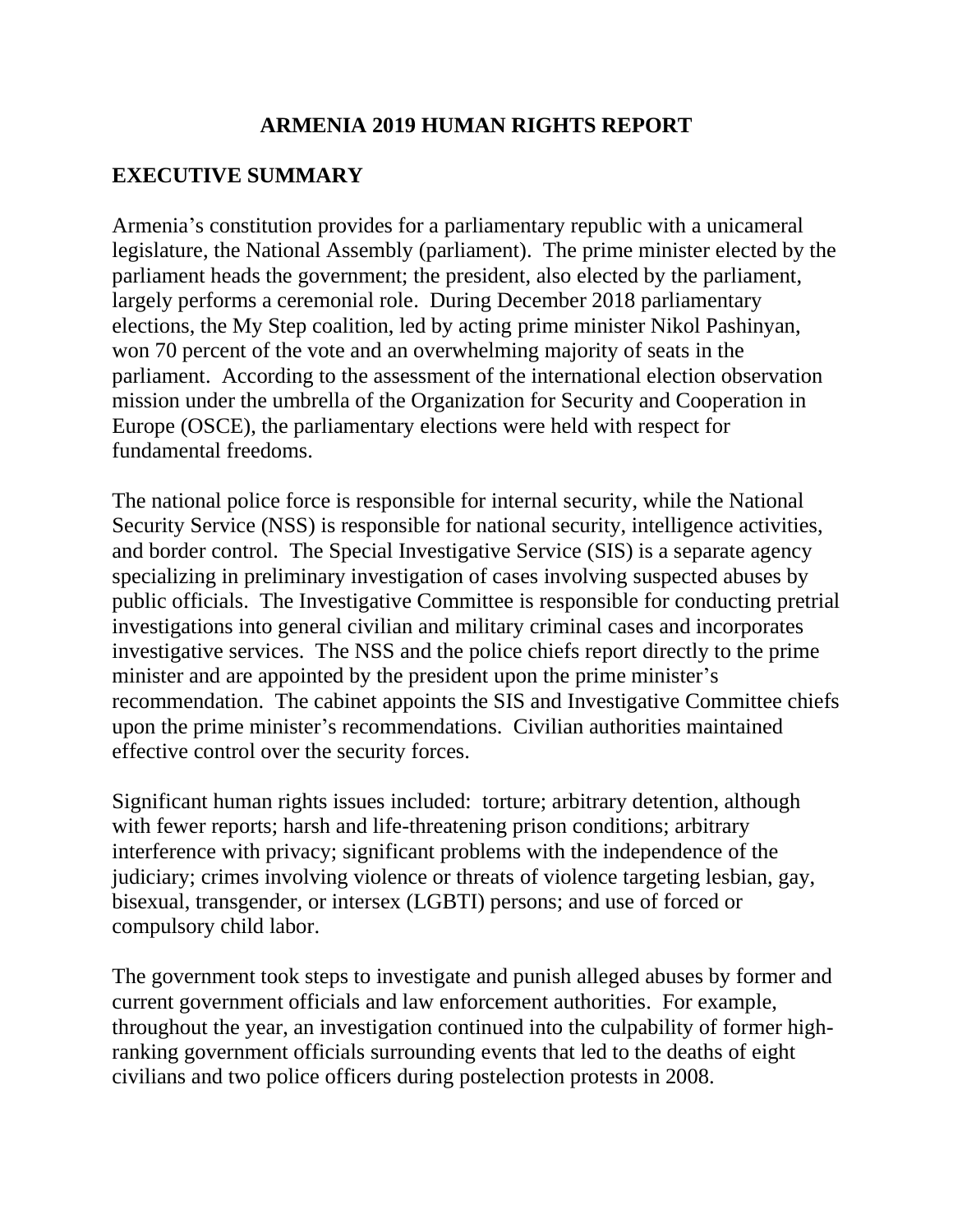#### **Section 1. Respect for the Integrity of the Person, Including Freedom from:**

### **a. Arbitrary Deprivation of Life and Other Unlawful or Politically Motivated Killings**

There was at least one report that the government or its agents committed an arbitrary or unlawful killing. According to an October 3 report by *Hetq.am*, in June 2018 detainee Armen Aghajanyan was found hanged in the Nubarashen National Center for Mental Health where he had been transferred from Nubarashen Penitentiary for a psychological assessment. The family believed he was killed to prevent his identification of the guards who beat him in March 2018 upon his admission to the penitentiary, including Major Armen Hovhannisyan, who was charged with torture and falsification of documents. Aghajanyan's family stated there were signs of violence on his body and that he was taller than the height of the sewage pipe from which he allegedly hanged himself on June 12. At the time of the alleged suicide, Armen Hovhannisyan, one of the guards who had been identified as having beaten Aghajanyan, was in custody. As of November 1, the investigation into Aghajanyan's death continued; however, on November 26, trial court judge Davit Balayan freed Hovhannisyan, ruling that his actions did not constitute torture but exceeded official authority. The judge applied a 2018 amnesty to Hovhannisyan.

Throughout the year there were media reports that the Ministry of Defense was providing incomplete information or not reporting on certain noncombat deaths in the army. Human rights nongovernmental organizations (NGOs) voiced concern regarding the Defense Ministry's classification of military deaths and the practice of qualifying many noncombat deaths as suicides, making it less likely that abuses would be uncovered and investigated. Of note, NGOs reported that after car accidents, health ailments were the second most common cause of military deaths, calling into question the adequacy of health services in the armed forces and whether young men with serious pre-existing health conditions were being conscripted.

On February 11, media outlets reported that the Defense Ministry had hidden the death of contract serviceman Edgar Grigoryan, who allegedly committed suicide on January 1 in Syunik region. On February 12, the defense minister responded to the press stating that the death was not related to his military service and thus not reported. According to the Prosecutor General's Office, Grigoryan was intoxicated and shot himself in the chest after threatening a senior officer at his duty station. Grigoryan's family disputed this account. Six soldiers received disciplinary fines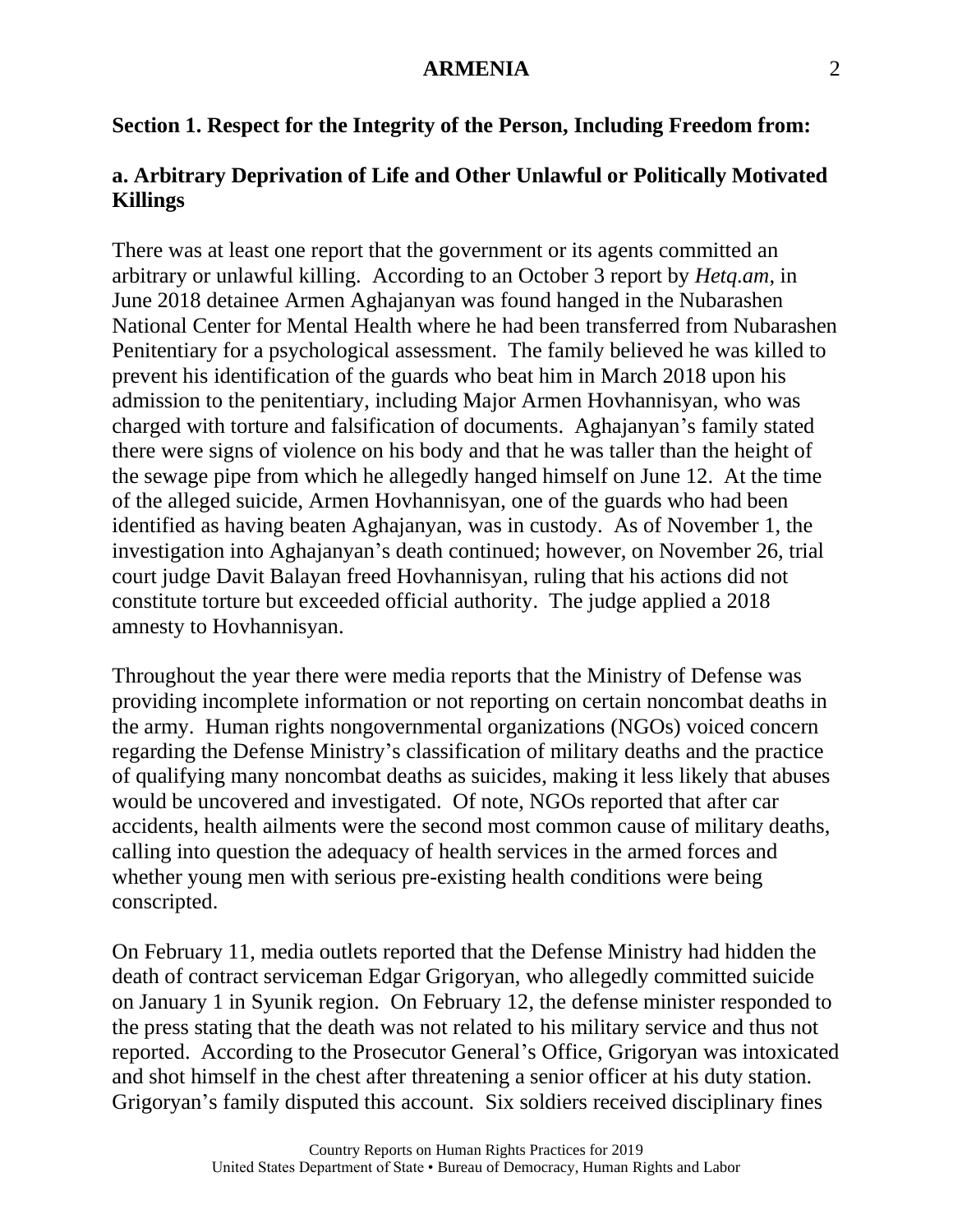as a result of the investigation into Grigoryan's death. The investigation continued at year's end.

In response to demands from families whose sons died in the army under noncombat conditions, the government established a working group consisting of NGOs and individual experts to examine five past cases and identify systemic problems. The group commenced work in November 2018. After a few months, several members quit the group, citing their lack of access to case materials. Other NGOs, however, continued in the group, citing good cooperation with the Investigative Committee, and two NGOs presented their observations to the committee on the shortcomings they had discovered in the investigations. By year's end the Investigative Committee was examining those observations.

On October 10, the government approved the *Judicial and Legal Reform Strategy for 2019-2023* and the national action plan for its implementation. The strategy envisaged the creation of a fact-finding group to examine noncombat deaths, among other human rights violations.

In its July 8 biannual report on the human rights situation in the armed forces, the NGO Peace Dialogue noted that, for the first time, the Ministry of Defense had designated the protection of soldiers' human rights as an organizational priority. On July 24, the Defense Ministry launched a "trust line," a telephone number that soldiers may call to submit complaints, ask for assistance, and provide suggestions.

On September 12, hearings began in a high-profile case against former officials for their alleged involvement in sending the military to break up protests following the 2008 presidential election, in which eight civilians and two police officers were killed. Charges filed in this and associated criminal cases included allegations of overthrowing the constitutional order, abuse and exceeding official authority, torture, complicity in bribery, official fraud, and falsification of evidence connected with the investigation of the 2008 postelection events. High-profile suspects in the cases included former president Robert Kocharyan, former minister of defense Mikhail Harutyunyan, former deputy minister of defense Yuri Khachaturov, former defense minister Seyran Ohanyan, former chief of presidential staff Armen Gevorgyan, former police chief Alik Sargsyan, former prosecutor general Gevorg Kostanyan, and others. On July 27, Kocharyan was charged with overthrowing the constitutional order in connection with the violent suppression of protests in 2008. Authorities charged Gegham Petrosyan, a former deputy police commander, with the murder of Zakar Hovhannisyan during suppression of the protests.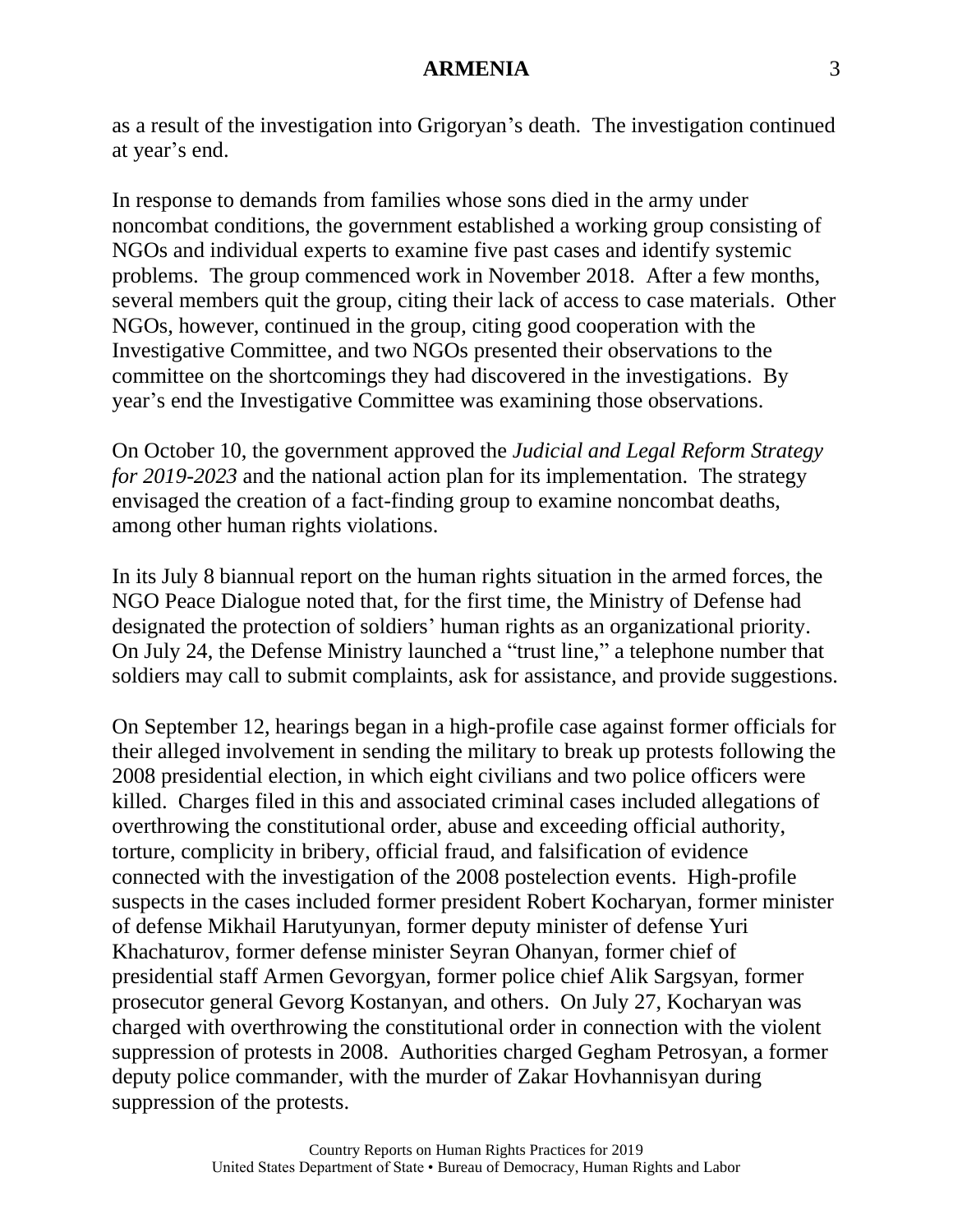On January 29, Council of Europe commissioner for human rights Dunja Mijatovic issued a report on her September 2018 visit to the country, which noted that authorities had taken steps to establish responsibility for the violent events and deaths of March 2008. The report noted the importance of conducting the process in a careful manner "in strict adherence to the principles of rule of law, judicial independence, transparency, and guarantees of fair trial," in order to dispel any accusations of revenge politics or selective justice.

On June 4, parliament adopted a law on providing assistance to the victims of the March 2008 postelection violence, and on September 5, the government allocated 720 million drams (\$1.5 million) to assist victims and their families.

Separatists, with Armenia's support, continued to control most of Nagorno-Karabakh and seven surrounding Azerbaijani territories. The final status of Nagorno-Karabakh remained the subject of international mediation by the OSCE Minsk Group, cochaired by France, Russia, and the United States. Violence along the Line of Contact continued at lower levels compared with previous years. Recurrent shooting caused deaths, primarily to military members. Following the outbreak of violence in 2016, the sides to the conflict submitted complaints to the European Court of Human Rights (ECHR) accusing each other of committing atrocities during that time. The cases remained pending with the ECHR.

#### **b. Disappearance**

There were no reports of disappearances by or on behalf of government authorities.

According to police, 867 persons were missing as a result of the Nagorno-Karabakh conflict. The International Committee of the Red Cross (ICRC) processed cases of persons missing in connection with the Nagorno-Karabakh conflict and worked with the government to develop a consolidated list of missing persons. According to the ICRC, approximately 4,500 Azerbaijanis and Armenians remained unaccounted for as a result of the conflict.

### **c. Torture and Other Cruel, Inhuman, or Degrading Treatment or Punishment**

The constitution and law prohibit such practices. Nevertheless, there were reports that members of the security forces continued to torture or otherwise abuse individuals in their custody. According to human rights lawyers, while the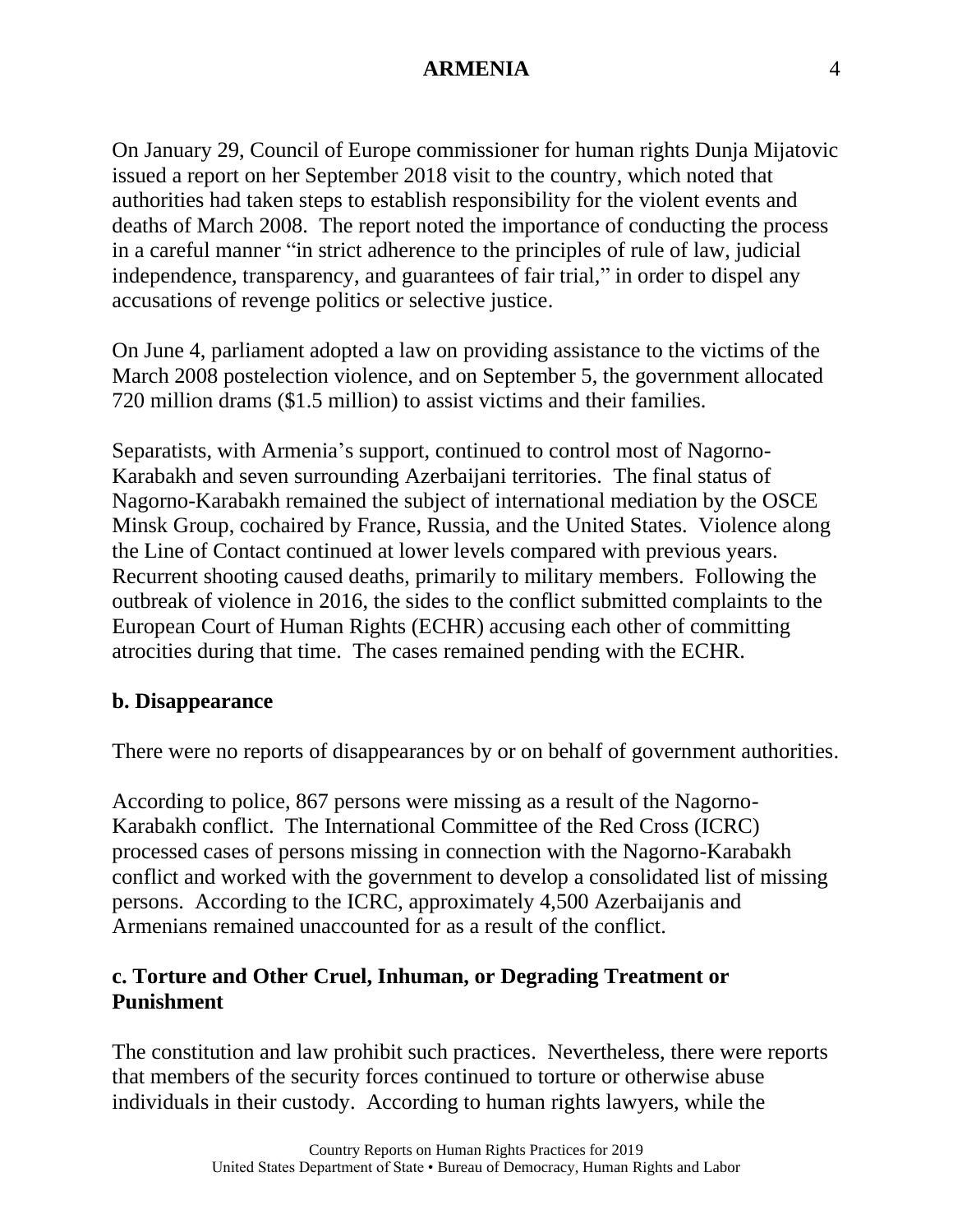criminal code defines and criminalizes torture, the relevant provisions do not criminalize inhuman and degrading treatment. There were no convictions of officials for torture. According to government statistics, since the 2015 adoption of a new definition of torture in the criminal code, the prosecutor's office submitted three charges of torture to the courts, resulting in one acquittal that was under appeal. A second case resulted in replacing the torture charge with that of exceeding official authority. The third case continued at year's end.

According to human rights activists, impunity for past instances of police abuse contributed to the persistence of the problem, although to a lesser extent than observed prior to the 2018 "Velvet Revolution." Furthermore, observers contended that the failure to prosecute these past cases was linked to the lack of change in the composition of law enforcement bodies since the 2018 political transition, other than at the leadership level. Official sources noted that several Yerevan police stations and the Criminal Intelligence Division of the National Police had complete personnel turnover, but these were exceptions. For example, four years after an ECHR ruling found violations of the right to a fair trial and prohibition of torture in the case of Nalbandyan v. Armenia, no one had been held responsible as of year's end for torturing the Nalbandyan family in the course of a 2004 murder investigation. According to an article published in the independent *Epress.am* on May 13, the torture case was reopened in 2017, but the prosecutor's office later dropped it, despite the ECHR ruling and the Nalbandyans' identification of three of their abusers: Vardan Harutyunyan, who was an assistant to the prosecutor in 2004 and subsequently became a Gegharkunik region trial court judge; Gagik Hovsepyan, the investigator of the case; and former Vardenis police chief Viktor Hakobyan.

There were reports of abuse in police stations, which, unlike prisons and police detention facilities, were not subject to public monitoring. Criminal justice bodies continued to rely on confessions and information obtained during questioning to secure convictions. According to human rights lawyers, procedural safeguards against mistreatment during police questioning, such as inadmissibility of evidence obtained through force or procedural violations, were insufficient.

For example, on April 8, reports appeared on social media that Yerevan resident Edgar Tsatinyan had died in a hospital after having been transferred from Yerevan's Nor Nork Police Department, where he had been in custody. According to Tsatinyan's family, police officers had beaten him to try to force a murder confession. When Tsatinyan refused, the officers allegedly said they would charge him for drug possession, after which Tsatinyan swallowed three grams of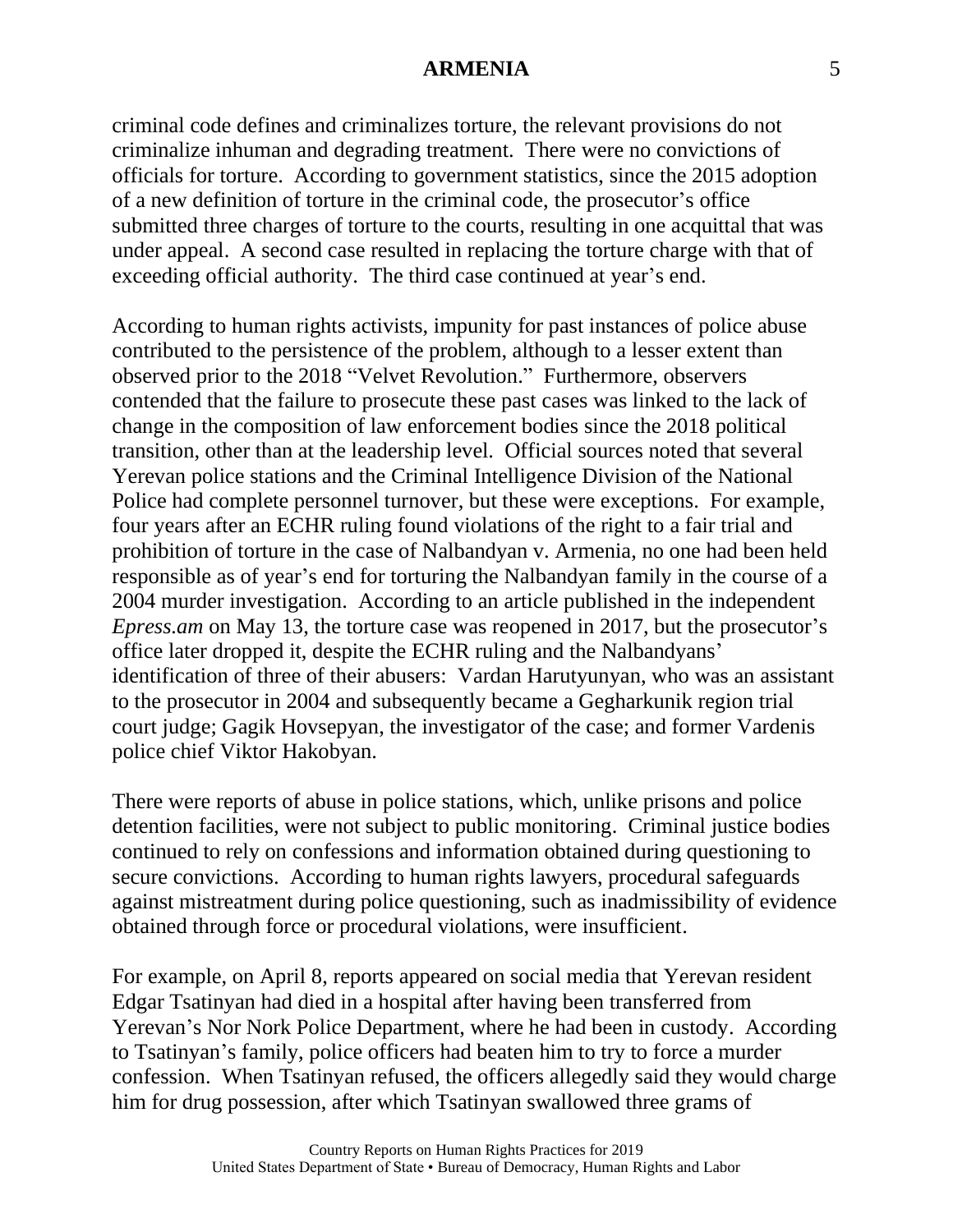methamphetamine with which the officers intended to frame him. Tsatinyan died of a drug overdose in a hospital. A forensic examination found plastic packets in his stomach, traces of the drug in his blood, and injuries on his body. On April 15, the SIS opened a torture investigation, which continued at year's end.

Lieutenant-general Levon Yeranosyan, the former chief of the internal police troops, faced charges of exceeding official authority committed with violence and leading to grave consequences for his role in the April 2018 violence against protesters. Yeranosyan's trial continued at year's end.

In May 2018 the SIS charged the commander of the Yerevan Police Department Escort Battalion, Armen Ghazaryan, with torture for his role in the 2017 police beatings of four members of the armed group Sasna Tsrer during an altercation. The defendants suffered cuts and bruises on their faces, heads, abdomens, backs, and legs in the beatings. At year's end the investigation continued.

There were no reports regarding the scale of military hazing in the army and whether it constituted torture. On January 8, the Court of Cassation recognized the violation of conscript Artur Hakobyan's right to freedom from torture. Hakobyan, who entered the army in 2015, was released from service early due to a mental disorder. According to his family and lawyer, Hakobyan was in good mental health before joining the army but experienced deep psychological trauma as a result of torture and abuse. Hakobyan identified his unit commander, Jivan Mkrtchyan, as his chief abuser. According to Hakobyan's lawyer, following the Court of Cassation ruling, the Ninth Garrison Investigative Division of the Military Investigation Main Department of the Investigation Committee--the division that previously failed to investigate the reported abuse--reopened the investigation as a military crime (on charges of battery and inhuman treatment), not as a torture case. Consequently, the prosecution denied the motion to transfer the investigation to the SIS, the body that investigates torture. The Investigative Committee dismissed the investigation in May, citing lack of evidence, a decision overturned on appeal in October. The Prosecutor General's Office subsequently appealed the court's decision to compel an investigation.

In March 2018 the office of the ombudsman issued an ad hoc report on the situation in psychiatric institutions, noting violations of human rights. Shortcomings included legal gaps in regulating compulsory treatment, expired medication, inappropriate use of means of restraint, absence of mechanisms for urgent stationary psychiatric assistance, overcrowding, discrimination, inadequate housing and sanitary conditions, inadequate food, and other problems.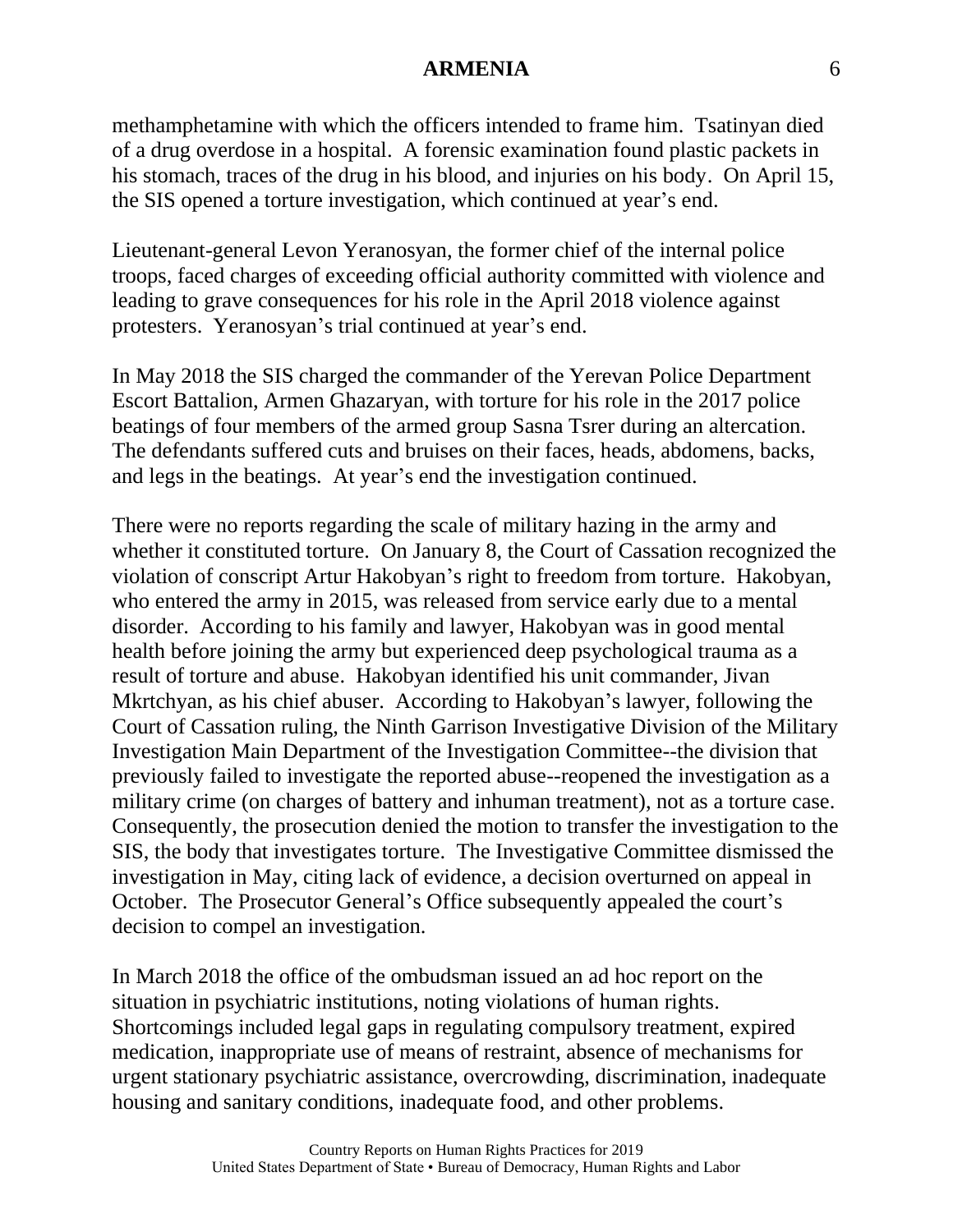## **Prison and Detention Center Conditions**

Prison conditions were marked by poor sanitation, inadequate medical care, and predation by hierarchical criminal structures ("thieves-in-law"); the government made some progress in tackling corruption during the year; overcrowding was no longer a problem at the prison level but still existed at the cell level. Conditions in some cases were harsh and life threatening.

Physical Conditions: According to the Prison Monitoring Group (PMG), a coalition of local NGOs, prison renovations that took place during the year had not resulted in major improvements for inmates. On September 5, the minister of justice, appointed in June, described the conditions of Nubarashen Prison, especially the first floor, as inhuman.

Human rights observers and the PMG continued to express concern regarding the physical conditions of Armavir Penitentiary. The prison did not have an air ventilation or cooling system. PMG monitors who visited the prison in the summer of 2018 registered temperatures of 113 degrees Fahrenheit inside cells. According to the PMG, the ventilation and cooling system was removed from the original construction plan due to a lack of resources.

According to the PMG, impunity related to the deaths of inmates continued to be one of the most significant human rights problems in prison. There were no investigations into the circumstances of deaths due to illness, such as whether an illness was acquired due to incarceration or if the illness had been preventable or treatable. During the first nine months of the year, 15 inmates died, the same number as during the same period in 2018.

On January 26, Mher Yeghiazaryan, the deputy chairman of the Armenian Eagles: United Armenia Party, died at Nubareshen Prison nine days after ending a 44-day hunger strike. He also ran online media website *Haynews.am*. Yeghiazaryan died from a heart attack, according to the prison administration. His lawyer told Radio Free Europe/Radio Liberty that his client may have survived if he had been taken to a hospital right after the hunger strike, adding that Yeghiazaryan did not receive adequate medical care at Nubarashen's medical unit. According to the Office of the Human Rights Ombudsman, Yeghiazaryan suffered from chronic heart disease. The office stated it urged law enforcement authorities to free him on bail for that reason. On January 16, a Yerevan court refused the bail request. The government launched an investigation into Yeghiazaryan's death that continued at year's end.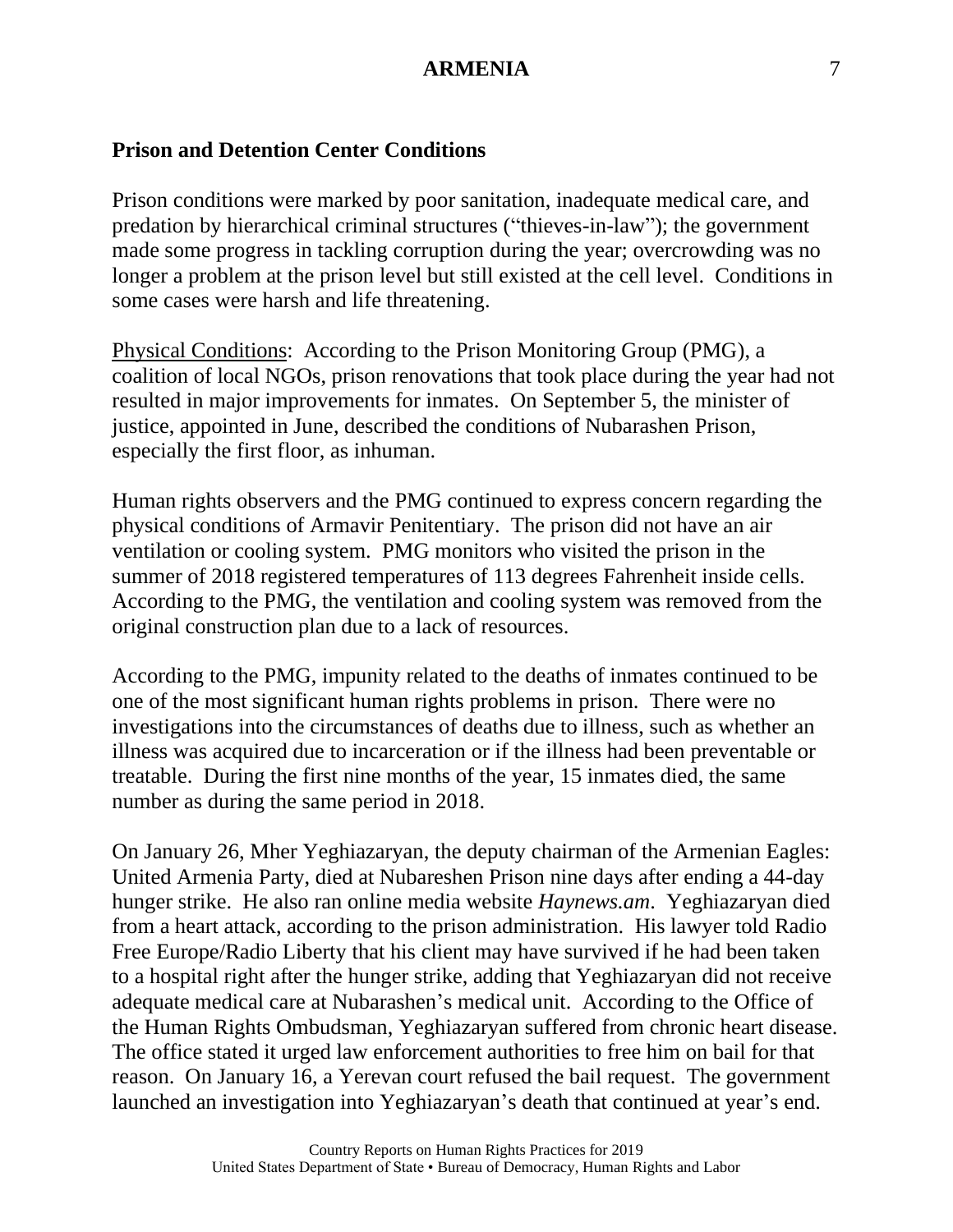The Ombudsman's Office and the PMG noted the need for better psychological services in prisons. According to the PMG, there was a shortage of psychologists on staff and hundreds of inmates in need of care. The PMG linked the absence of psychological care to numerous instances of self-mutilation and suicide. According to statistics published by the PMG, from 2011 to 2017, there were 27 suicides in prison. During the first nine months of the year, 446 cases of selfmutilation were registered in prison compared with 612 in 2018. The most selfmutilation incidents in 2019 were registered in Nubarashen, Vardashen, and Armavir Prisons. According to a September 4 media report, the Ministry of Justice penitentiary department twice refused the request of Helsinki Citizens Assembly Vanadzor to allow psychologists to visit persons serving life sentences. The reasoning given by the ministry was that it did not consider psychological assistance to be a medical service. According to an October 19 report by *Hetq.am*, 17 psychologists worked in the country's 12 penitentiaries.

According to human rights organizations, an organized hierarchical criminal structure dominated prison life. According to observers, including the ombudsman, prison officials delegated authority to select inmates (called "watchers") at the top of the informal prison hierarchy and used them to control the inmate population. Serious gaps in prison staffing both led to and exacerbated the situation. In December 2018 the Ombudsman's Office published a *Concept on Combating Criminal Subculture in the Penitentiary Institutions* that identified a complex of measures that could be taken to eradicate the "Gulag-like" subculture from the penitentiaries.

According to a Ministry of Justice official, the government was implementing a zero-tolerance policy towards organized, hierarchical criminal gangs.

On November 28, the government approved the 2019-2023 strategy and implementation action plan on penitentiaries and probation. The strategy included plans for a major revamp of the penitentiaries, including capital renovations; shutting down those with the worst conditions, including Nubarashen; and prison construction. The strategy also envisages fighting corruption and the criminal subculture, as well as fostering inmate re-socialization.

Former inmates and many human rights observers raised the problem of corruption and bribery in the penitentiaries. According to the PMG, political will at the highest level to eradicate corruption in the penitentiaries had not yet been translated into institutional change. While corruption and bribery were no longer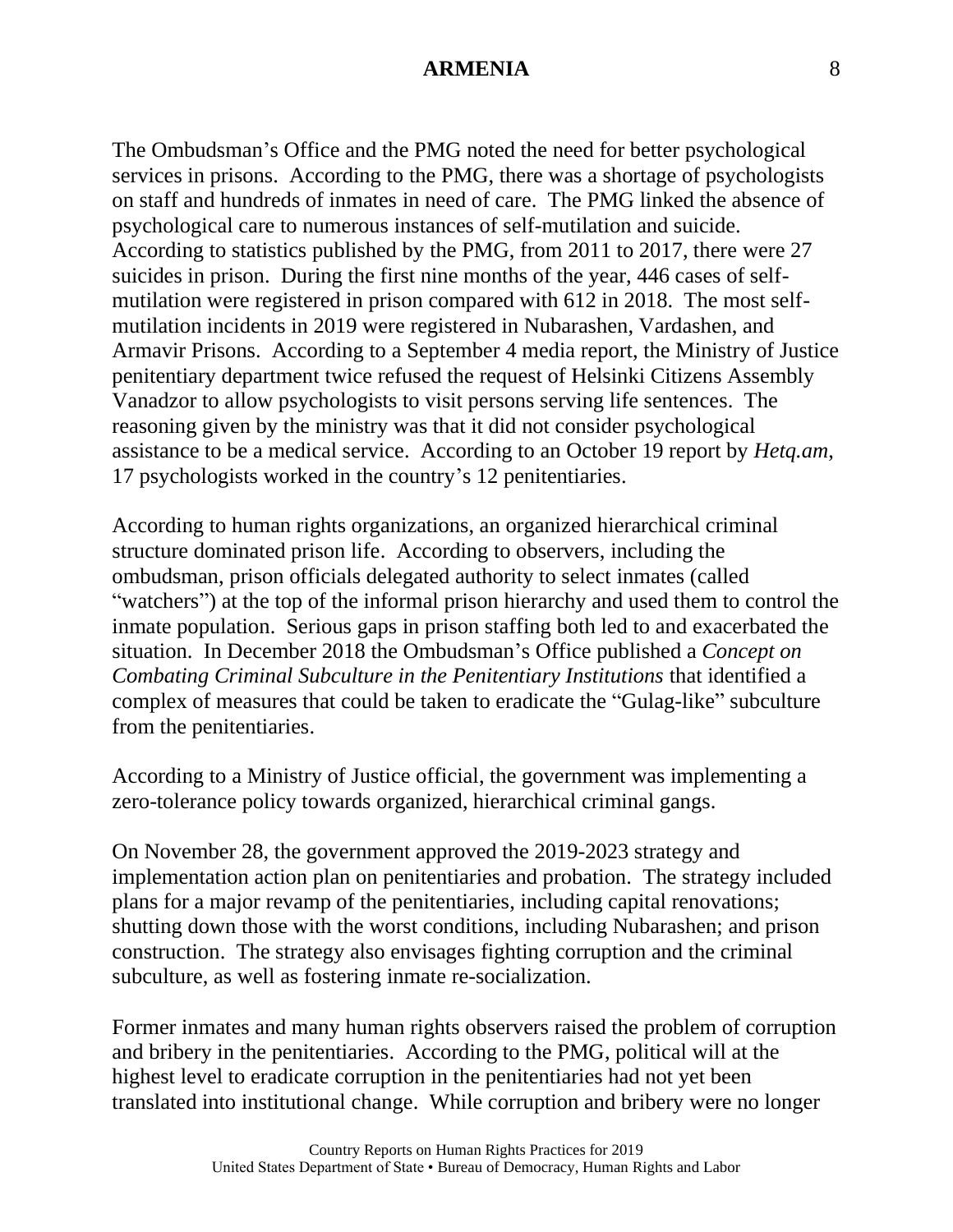systemic, they continued to occur. For example, on September 18, Kosh Prison head Lyova Baghdasaryan was arrested and charged with taking a bribe.

Health-care services in prisons remained understaffed and poorly equipped, and there were problems with access to specialist care. There was also a serious shortage of medication. The PMG reported problems with accessibility, timing, and quality of the health care in penitentiaries, despite programs implemented to address those gaps.

Prisons lacked accommodations for inmates with disabilities.

According to the PMG and other human rights organizations, LGBTI individuals experienced the worst prison conditions. Prison administrators reinforced and condoned abusive treatment and held LGBTI individuals in segregated cells in significantly worse conditions. The PMG noted that homosexual men or those assumed to be homosexual, those associating with them, and inmates convicted of crimes such as rape, as well as those who refused to live by the "unwritten prison rules," were segregated from other inmates and forced to perform humiliating jobs, such as cleaning toilets, picking up trash for other prisoners, and providing sexual services. Food preparation and cutlery for these prisoners was kept separate, they had a separate laundry machine, and even a separate solitary confinement cell. According to an April 10 report in *Hetq.am* detailing their life in prison, if an LGBTI individual did not declare his status when entering prison, he would face terrible abuse once cellmates learned of it.

Administration: Authorities routinely neither conducted credible investigations nor took action in a meaningful manner to address problems involving the mistreatment of prisoners, disputes and violence between inmates, or widespread corruption.

Convicts and detainees did not always have reasonable access to visitors due to the lack of suitable space for visitations. On February 11, the Constitutional Court, responding to an application by the ombudsman, found legal provisions establishing blanket restrictions on access to the outside world for detainees and convicts placed in isolation to be unconstitutional.

Independent Monitoring: The government generally permitted domestic and international human rights groups, including the Council of Europe's Committee for the Prevention of Torture, to monitor prison and detention center conditions, and they did so regularly. Authorities allowed monitors to speak privately with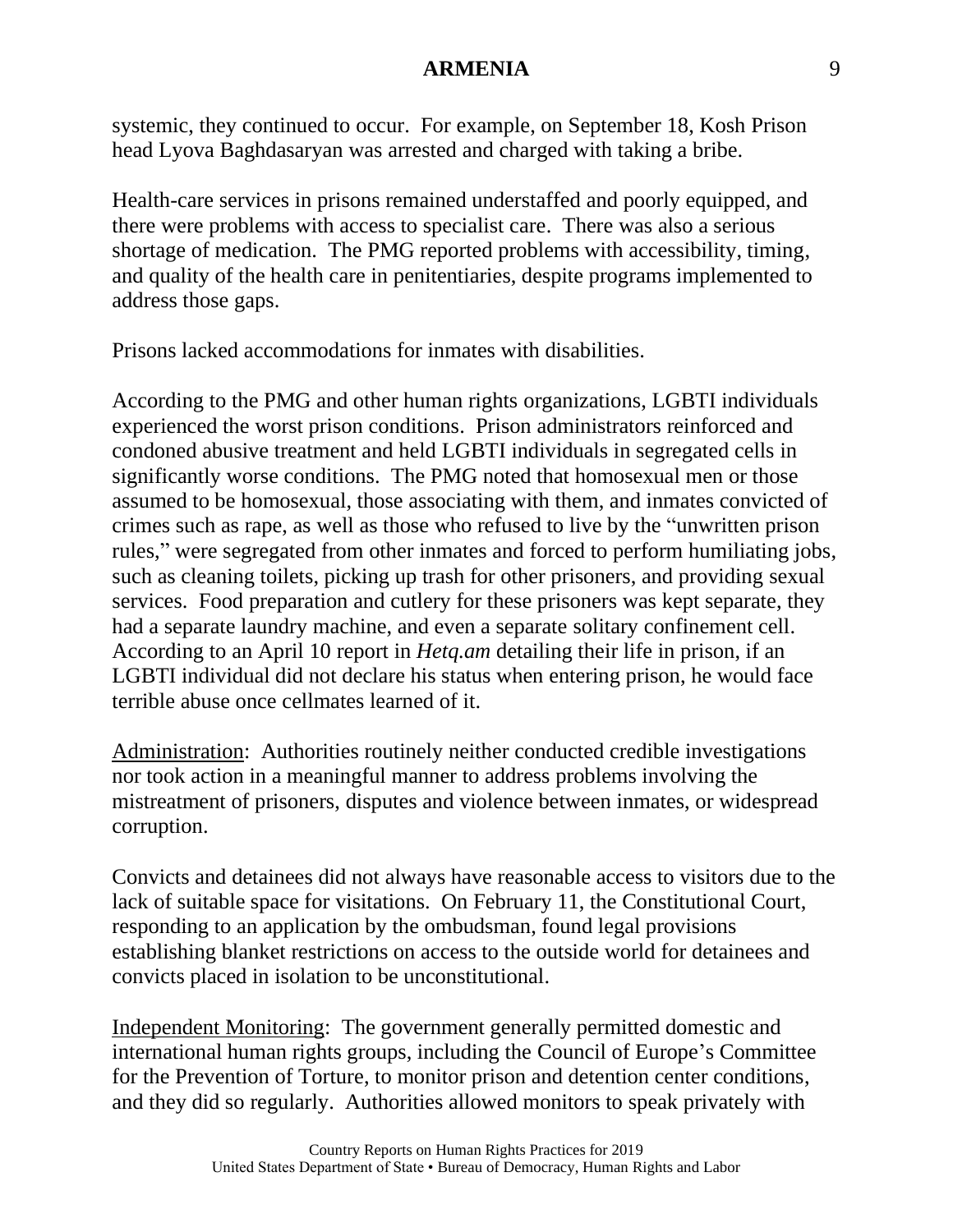prisoners and permitted the ICRC to visit prisons and pretrial detention centers. In 2017 the minister of health established a civil society group to carry out monitoring of psychiatric institutions.

There were limits, however, to independent monitoring by domestic groups. The Ministry of Justice continued to deny PMG monitors access to those individuals in whose cases the investigation body had put a restriction on communication. The PMG was also unable to check the conditions of confinement for those individuals. The PMG asserted the restriction was arbitrary and that the investigation body's decision should not apply to the PMG.

Despite changes to the early release program in 2018 that abolished independent commissions and transferred decision making on early release to the courts, with advice from the penitentiaries and the state probation service, observers continued to report problems, including arbitrary decision making. The PMG questioned the absence of clear criteria for early release as well as the opportunities available for prisoners to comply with criteria that do exist.

Improvements: As of year's end, police had installed video cameras and audio recording devices at the entrances and exits of 10 regional police stations and the Yerevan police detention center as a pilot program.

The PMG reported improved water supplies in all prisons. In December 2018 the government allocated 270 million drams (\$556,000) to the Ministry of Justice for correctional facility renovations. On September 5, the government allocated an additional 176.7 million drams (\$370,000) for water and sewage system renovations and improvement of the living conditions of inmates at the Nubarashen, Abovyan, Kosh, and Hrazdan prisons as well as the Hospital for Inmates. According to information provided on July 29 by the Ministry of Justice to the PMG, in January the government had begun construction at Nubarashen Prison to renovate bathrooms, external and internal water supply networks, the internal drainage system, and electric lighting networks. According to the ministry, this renovation was a necessary short-term solution to prisoners' urgent needs prior to the building of a new prison; some NGO experts questioned the expenditure.

According to a report by the Ministry of Justice and the Penitentiary Service, the following improvement works were in progress or finished during the year: the renovation of eight visitation rooms at Armavir Prison to bring them up to international standards; renovation of the external sewage system, bathrooms, and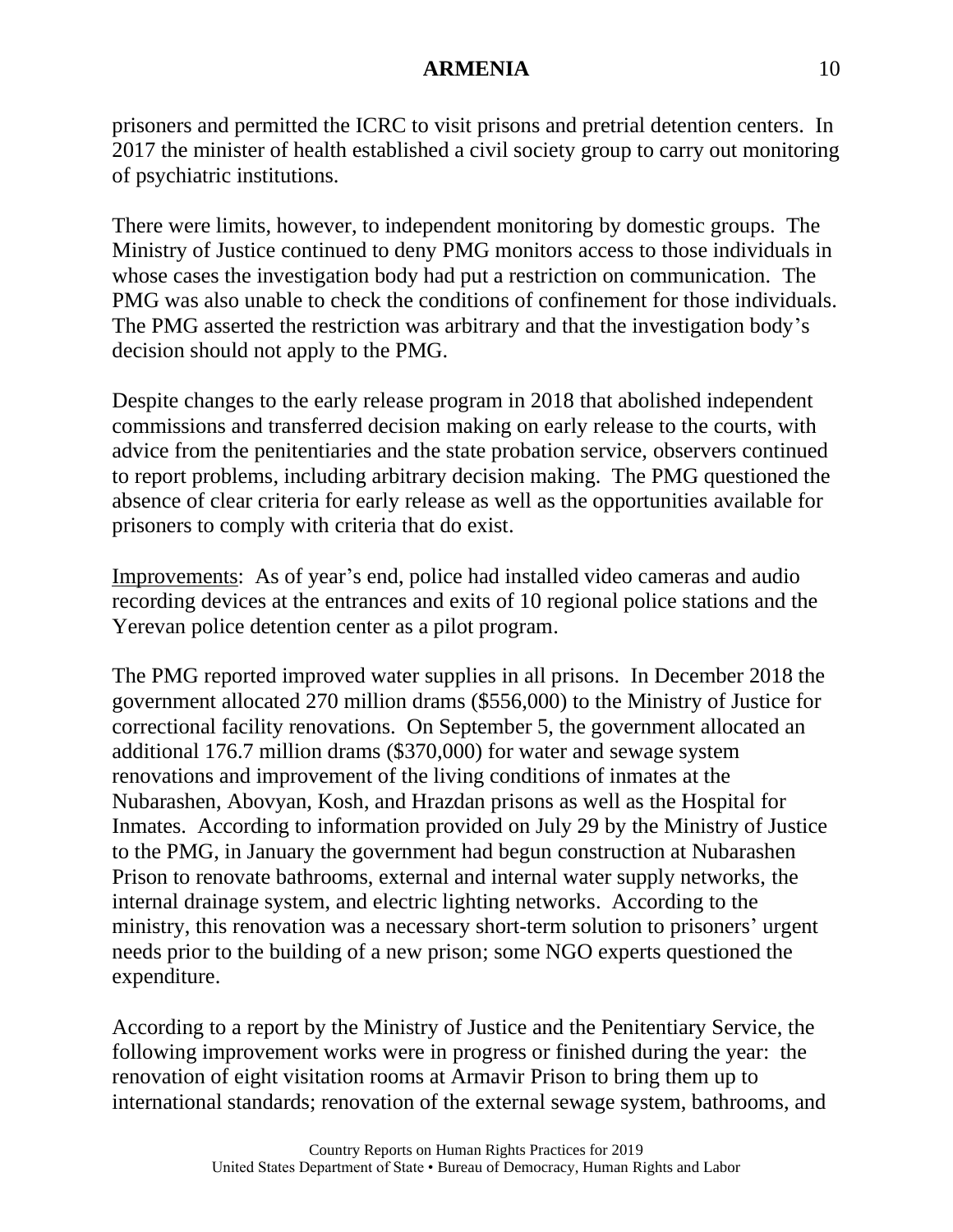shower rooms at Abovyan Prison and Hospital for Inmates, including bathrooms and showers for persons with mobility problems; and renovation of the cafeteria at Kosh Prison and the external sewage systems at Hrazdan and Nubarashen Prisons.

In a separate development, the Ministry of Justice Center for Legal Education and Rehabilitation Programs resumed secondary education to inmates younger than age 19 at Abovyan, Nubarashen, and Armavir Prisons. The provision of secondary education in prisons had been suspended since 2015.

To improve the quality of food provided at penitentiaries, the Ministry of Justice conducted a pilot project that entailed contracting out prison food services. On October 15 and 16 at Nubarashen and Armavir prisons respectively, implementation of the 70-day pilot projects began.

## **d. Arbitrary Arrest or Detention**

The constitution and law prohibit arbitrary arrest and detention and provide for the right of any person to challenge the lawfulness of his or her arrest or detention in court. There were fewer reports of arbitrary arrest during the year compared with past years.

## **Arrest Procedures and Treatment of Detainees**

By law an investigative body must either arrest or release individuals within three hours of taking them into custody. Within 72 hours the investigative body must release the arrested person or file charges and obtain a detention warrant from a judge. The law requires police to inform detainees of the reasons for their detention or arrest as well as their rights to remain silent, to legal representation, and to make a telephone call. Bail was a legal option. According to human rights lawyers, following the "Velvet Revolution," courts were initially less likely to apply pretrial detention, opting for other preventive measures such as bail and signed undertakings not to leave the country. During the year, however, observers noted courts' increasing tendency to fall back into the previous practice of applying pretrial detention, with suspects bearing the burden of proof to demonstrate they did not present a flight risk or would not hamper an investigation. According to government statistics, in the first nine months of the year, trial courts rejected 10 percent and 3.5 percent of the requests for detention and extension of detention, respectively, compared with 4.4 percent and 16.7 percent during the first nine months of 2018. During the first nine months of the year, trial courts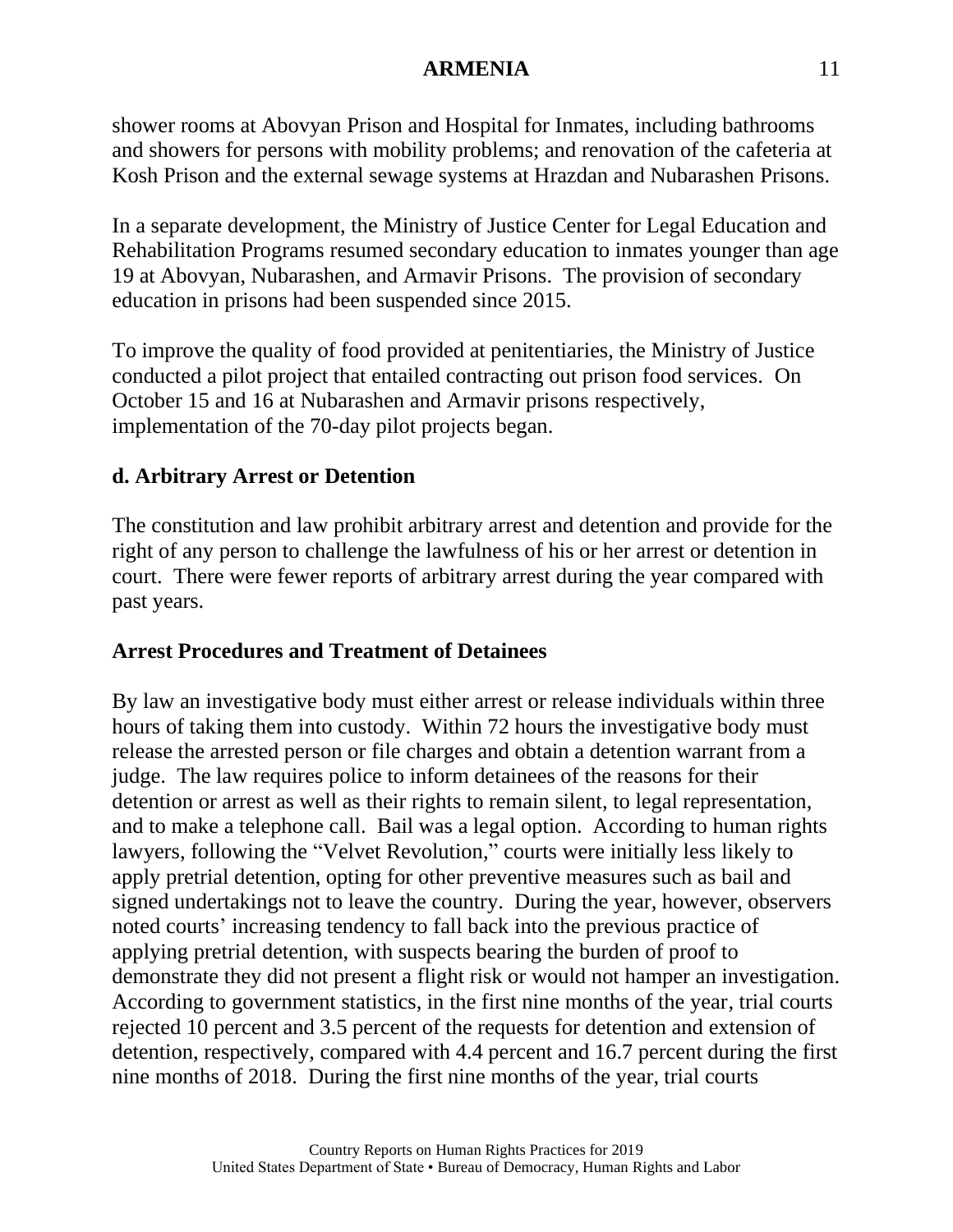approved only 16.4 percent of requests for release on bail, compared with a 19.1 percent approval rate during the first nine months of 2018.

Defendants were entitled to representation by an attorney from the moment of arrest, and the law provides for a public defender if the accused is indigent. According to human rights observers, few detainees were aware of their right to legal representation. Observers indicated police at times avoided granting individuals their due process rights by summoning and holding, rather than formally arresting, them, under the pretext that they were material witnesses rather than suspects. Police were thereby able to question individuals without giving them the benefit of a defense attorney.

Arbitrary Arrest: There were several reports of arbitrary arrest during the year. For example, the Helsinki Association for Human Rights questioned some of the detentions carried out by police on July 18 in Ijevan, when they arrested individuals suspected of clashing with police earlier in the day during demonstrations against the government's decision to prohibit illegal logging. The individuals were taken to police stations in the middle of the night, sometimes wearing only their underwear. According to the Ombudsman's Office, those detained in Ijevan claimed that police had not informed them of the reasons for their detention, and their families did not know their whereabouts until hours later, when they were brought to Yerevan.

Pretrial Detention: Lengthy pretrial detention remained a chronic problem. According to the government, as of October 1, approximately 45 percent of the prison population consisted of pretrial detainees. Some observers saw investigators use excessive pretrial detention as a means of inducing defendants to confess or to reveal self-incriminating evidence.

Although the law requires prosecutors to present a well reasoned justification every two months for extending pretrial custody, judges routinely extended detention on unclear grounds. Authorities generally complied with the six-month limit in ordinary cases and a 12-month limit for serious crimes as the total time in pretrial detention. Once prosecutors forward their cases to court for trial, the law does not provide time limits on further detention but indicates only that a trial must be of "reasonable length." Prosecutors regularly requested and received trial postponements from judges. Prosecutors tended to blame trial delays on defense lawyers and their requests for more time to prepare a defense. Severely overburdened judicial dockets at all court levels also contributed to lengthy trials.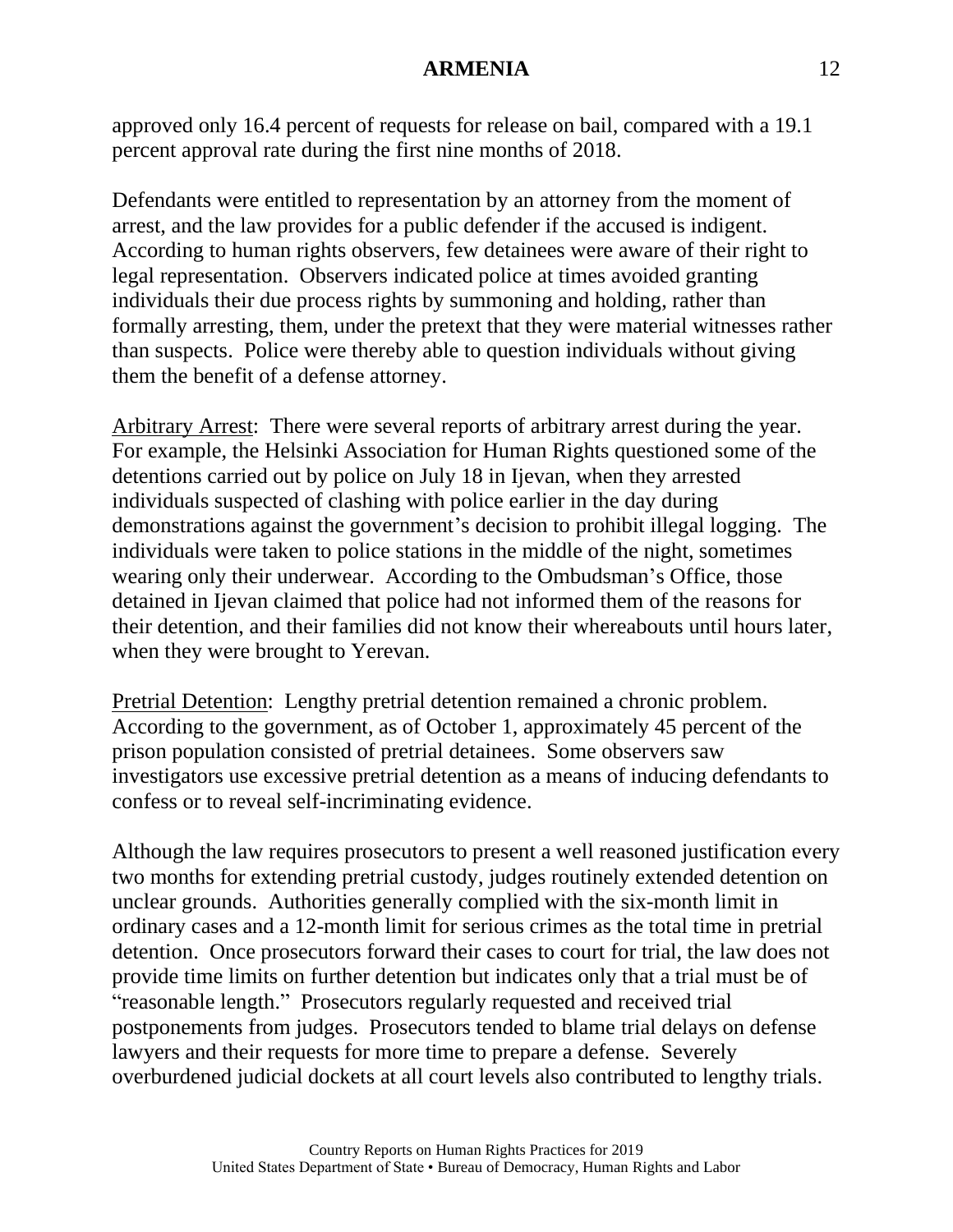Detainee's Ability to Challenge Lawfulness of Detention before a Court: According to legal experts, suspects had no practical opportunities to appeal the legality of their arrests. In cases where the courts ruled on a pretrial detention, another court was unlikely to challenge its ruling.

### **e. Denial of Fair Public Trial**

Although the law provides for an independent judiciary, the judiciary did not generally exhibit independence and impartiality. After the 2018 political transition, popular distrust in the impartiality of judges remained strong, and NGOs highlighted that the justice sector retained many officials who served the previous authorities. Corruption of judges remained a concern. During the year NGOs stressed that many judges had acquired significant amounts of property and assets that were disproportionate to their salaries and noted that the absence of vetting of judges based on objective criteria--particularly of those in the Supreme Judicial Council and Constitutional Court--undermined the integrity of the judiciary.

On May 19, in an apparent reaction to the release of former president Robert Kocharyan from detention by a Yerevan court, Prime Minister Nikol Pashinyan called on his supporters to block access to courts throughout the country, a move questioned by some observers as pressuring the judiciary. On May 20, Pashinyan called for extensive judicial reform, including the vetting of judges, saying that he believed the judicial system was subject to shadowy and illegal influences due to its continued ties to the prior, corrupt regime. He also called for the resignation or firing of judges whose rulings significantly violated human rights according to ECHR rulings or who were not prepared to rule independently.

On September 27, two young men accosted trial court judge Anna Danibekyan, verbally attacking and insulting her while transmitting the incident live via Facebook. Danibekyan presided over the case against former president Kocharyan and others. The Supreme Judicial Council issued a statement condemning the harassment and pressure to undermine her independence and professional activity. Media reports identified the culprits, Sargis Ohanjanyan and Narek Mutafyan, as Kocharyan supporters. Police arrested both men on charges of interfering with the activities of the court.

According to observers, administrative courts had relatively more internal independence but were understaffed and faced a long backlog.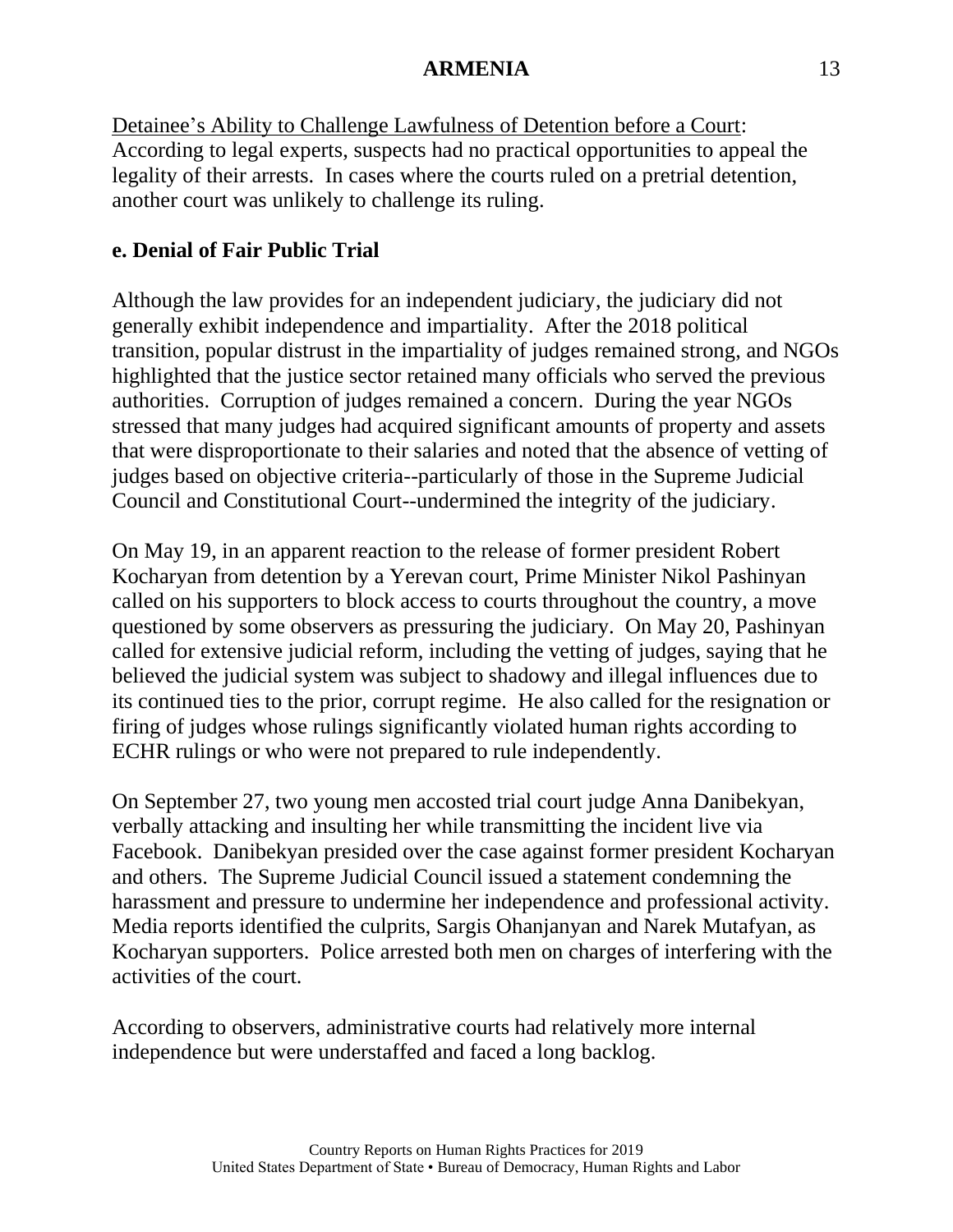*The Judicial and Legal Reform Strategy for 2019-2023* approved on October 10 aimed at increasing public trust in the judiciary and the justice system and strengthening judicial independence.

Authorities generally complied with court orders.

NGOs reported judges routinely ignored defendants' claims that their testimony was coerced through physical abuse. Human rights observers continued to report concerns regarding the courts' reliance on evidence that defendants claimed was obtained under duress, especially when such evidence was the basis for a conviction.

# **Trial Procedures**

The constitution and laws provide for the right to a fair and public trial, but the judiciary did not enforce this right.

The law provides for presumption of innocence, but suspects usually did not enjoy this right. During trials authorities informed defendants in detail of the charges against them, and the law requires the provision of free language interpretation when necessary. The law requires that most trials be public but permits exceptions, including in the interest of "morals," national security, and the "protection of the private lives of the participants." Defendants have the right to counsel of their own choosing, and the law requires the government to provide them with a public defender upon request. A shortage of defense lawyers sometimes led to denial of this right outside Yerevan.

According to the law, defendants may confront witnesses, present evidence, and examine the government's case in advance of a trial, but defendants and their attorneys had very little ability to challenge government witnesses or police, while courts tended to accept prosecution materials routinely. In particular the law prohibits police officers from testifying in their official capacities unless they were witnesses or victims in a case. Judges were reluctant to challenge police experts, hampering a defendant's ability to mount a credible defense. Judges' control over witness lists and over the determination of the relevance of potential witnesses in criminal cases also impeded the defense. Defense attorneys complained that judges at times did not allow them to request the attendance at trial of defense witnesses. According to lawyers and domestic and international human rights observers, including the Council of Europe's human rights commissioner, the prosecution retained a dominant position in the criminal justice system. Human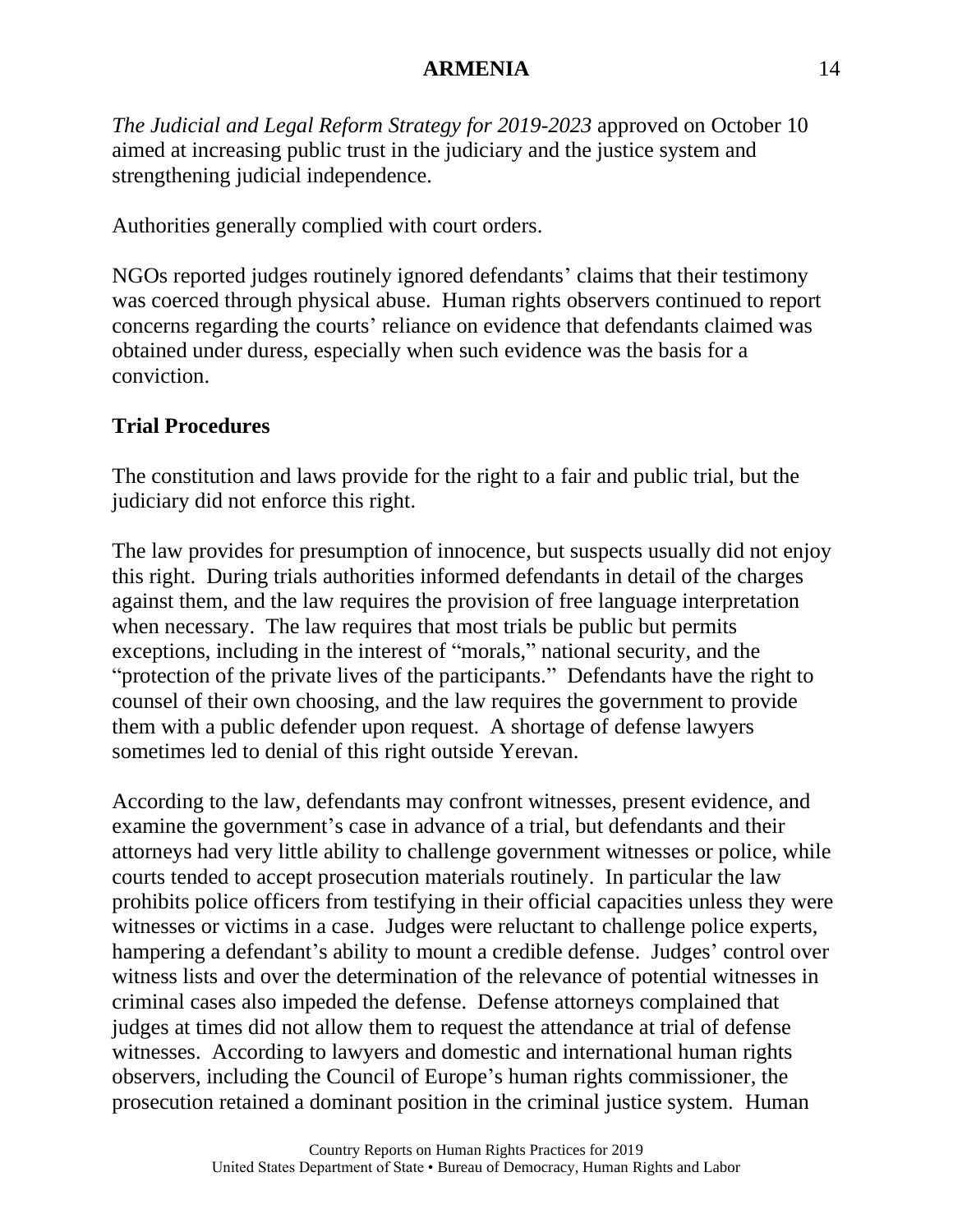rights organizations reported there were insufficient provisions for prosecutorial impartiality and accountability and no objective criteria for the nomination and selection of candidates for general prosecutor.

Following the "Velvet Revolution," many judges released suspects in politically sensitive cases from pretrial detention. According to human rights groups, because no other circumstances had changed in their cases, this was an indication that, before the April and May 2018 events, judicial decisions to hold those suspects in detention instead of allowing their release on bail were politically motivated.

Defendants, prosecutors, and injured parties have the right to appeal a court verdict and often exercised it. In an example of a trial that even the victim's family deemed unjust to the accused, criminal proceedings--originally opened in 2013- against Karen Kungurtsev for the alleged killing of Davit Hovakimyan, continued following a Court of Cassation's order in July 2018 to return the case to trial court and release Kungurtsev on bail. Kungurtsev was originally acquitted in 2015, but in 2017 the criminal court of appeal reversed the acquittal and sentenced him to seven years in prison. The victim's family and the Helsinki Association for Human Rights continued to support Kungurtsev's claim of innocence, asserting that Hovakimyan's real killer was the son of an NSS official who had used his position to influence police and prosecutors to investigate Kungurtsev. During testimony on November 14, a key witness in the case apologized to Kungurtsev and the victim's father for providing false testimony six years earlier under pressure from law enforcement officers and gave potentially exonerating testimony in support of Kungurtsev.

## **Political Prisoners and Detainees**

There were no reports of political prisoners or detainees.

# **Civil Judicial Procedures and Remedies**

Although citizens had access to courts to file lawsuits seeking damages for alleged human rights violations, the courts were widely perceived as corrupt. Citizens also had the option of challenging in Constitutional Court the constitutionality of laws and legal acts that violated their fundamental rights and freedoms. According to lawyers, lower courts did not adhere to precedents set by the Court of Cassation, the ECHR, and the Constitutional Court. As a result lower courts continued to carry out the same legal mistakes.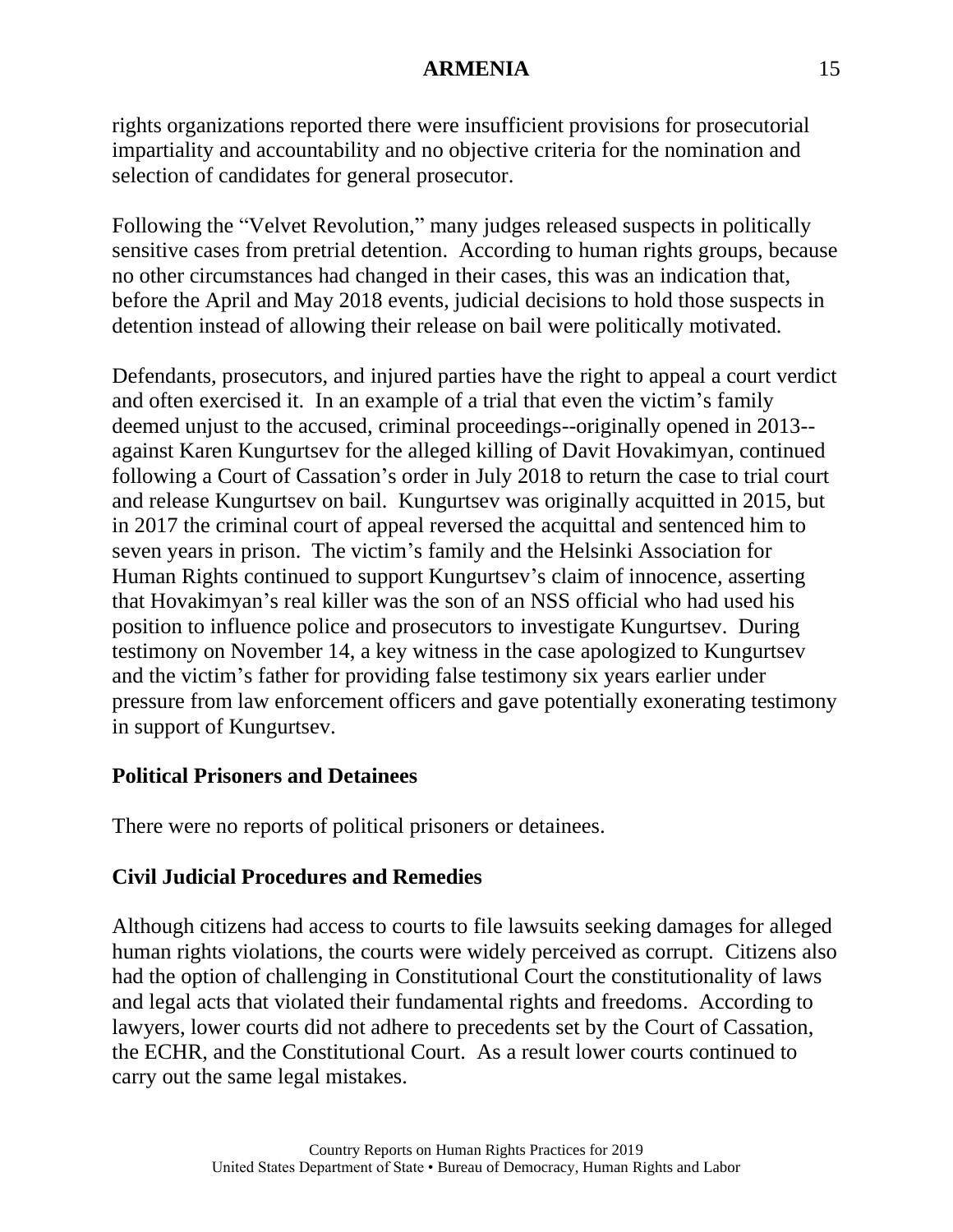Citizens who exhaust domestic legal remedies may appeal to the ECHR cases involving alleged government violations of the European Convention on Human Rights. The government generally complied with ECHR awards of monetary compensation but did not meaningfully review the cases on which the ECHR had ruled. When ruling on a case to which a prior ECHR decision applied, courts often did not follow the applicable ECHR precedent.

# **f. Arbitrary or Unlawful Interference with Privacy, Family, Home, or Correspondence**

The constitution prohibits unauthorized searches and provides for the rights to privacy and confidentiality of communications. Law enforcement organizations did not always abide by these prohibitions.

Authorities may not legally wiretap telephones, intercept correspondence, or conduct searches without obtaining the permission of a judge based on compelling evidence of criminal activity. The constitution, however, stipulates exceptions when confidentiality of communication may be restricted without a court order when necessary to protect state security and conditioned by the special status of those in communication. Although law enforcement bodies generally adhered to legal procedures, observers claimed that certain judges authorized wiretaps and other surveillance requests from the NSS and police without the compelling evidence required by law. By contrast there were no reports that courts violated legal procedures when responding to such authorization requests from the SIS, the Investigative Committee, and the State Revenue Committee.

# **Section 2. Respect for Civil Liberties, Including:**

## **a. Freedom of Expression, Including for the Press**

The constitution and law provide for freedom of expression, including for the press.

Since the 2018 political transition, the media environment has been freer, as some outlets began to step away from the earlier practice of self-censorship; however, there were reports that some outlets avoided criticizing the authorities so as not to appear "counterrevolutionary." In its final report on the December 2018 elections, the OSCE Office of Democratic Institutions and Human Rights (ODIHR) Election Observation Mission stated that while most interlocutors noted improvements in media freedom and an increase in plurality of opinions since April 2018, some also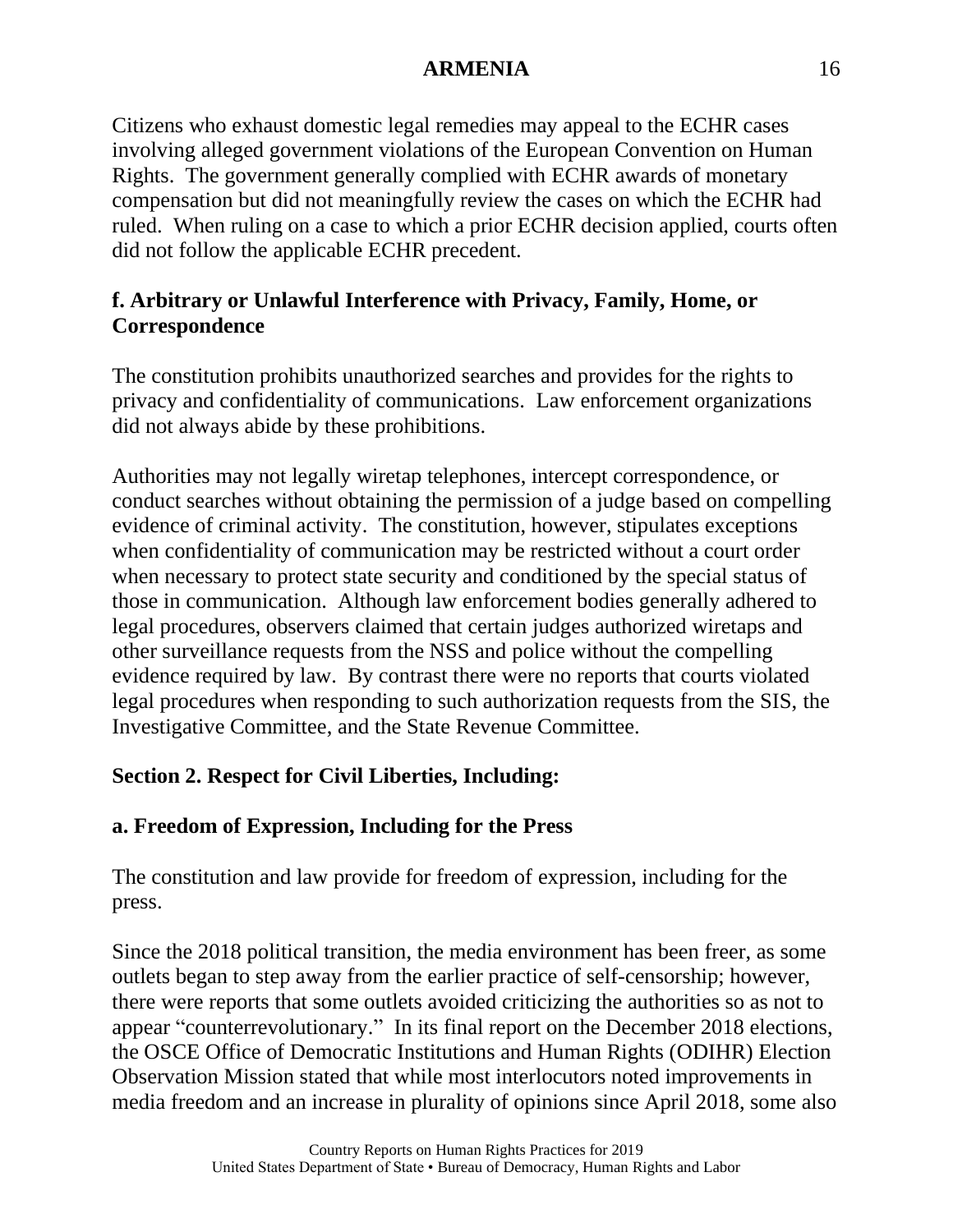noted that the postrevolutionary public discourse was not conducive to criticism of the government, in particular, the then acting prime minister. Many traditional and online media continued to lack objective reporting.

Freedom of Expression: Individuals were free to criticize the government without fear of arrest. After the 2018 "Velvet Revolution," there were calls for legal measures to address hate speech following incidents of advocacy of violence targeting individuals' political opinions, religious beliefs, as well as sexual and gender identity.

Press and Media, Including Online Media: Broadcast and larger-circulation print media generally lacked diversity of political opinion and objective reporting. Private individuals or groups, most of whom were reportedly tied to the former authorities or the largest parliamentary opposition party, owned most broadcast media and newspapers, which tended to reflect the political leanings and financial interests of their proprietors. Broadcast media, particularly public television, remained one of the primary sources of news and information for the majority of the population. According to some media watchdogs, public television continued to present news from a progovernment standpoint, replacing one government perspective with another in the aftermath of the political transition. Nonetheless, public television was open and accessible to the opposition as well and covered more diverse topics of public interest than before.

Social media users freely expressed opinions concerning the new government and former authorities on various social media platforms. Use of false social media accounts and attempts to manipulate media, however, continued to increase dramatically during the year. According to media watchdogs, individuals used manipulation technologies, including hybrid websites, controversial bloggers, "troll factories," and fictional Facebook groups and stories, to attack the government.

The country's few independent media outlets, mostly online, were not selfsustainable and survived through international donations, with limited revenues from advertising.

The media advertising market did not change substantially after the 2018 "Velvet Revolution," and key market players remained the same. According to a 2016 report by the Armenian Center for Political and International Studies, the advertising sales conglomerate Media International Services (MIS) controlled 74 percent of the country's television advertisement gross value, with exclusive rights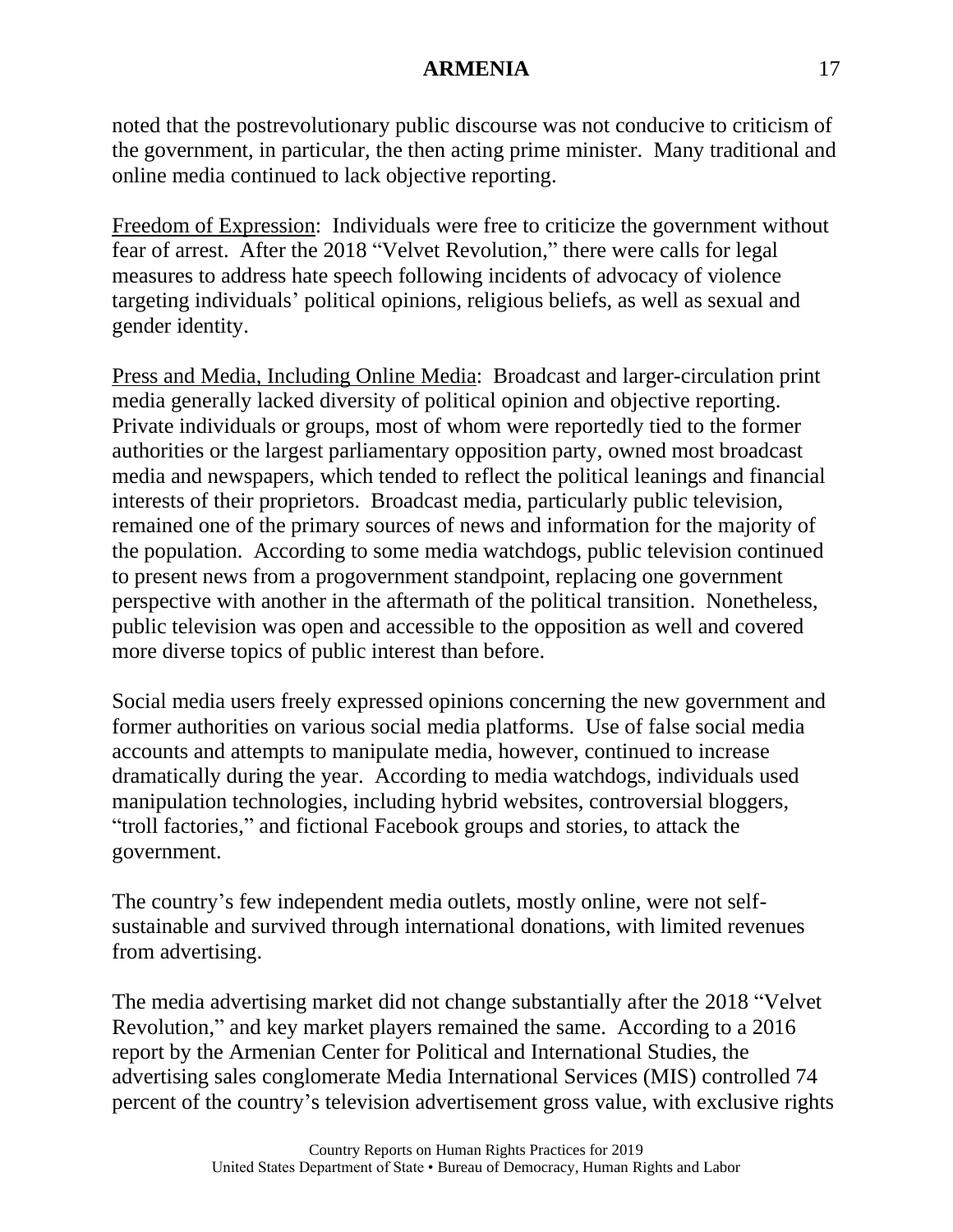to sell advertising on the country's five most-watched channels. Another company, DG Sales, was majority owned by MIS shareholders; it controlled more than one-third of the online commercial market, operating similar to MIS. Internet advertising, although a small segment of the advertising market, increased during the year.

Media company ownership was mostly nontransparent. The country's *Fourth Action Plan of Open-Government Partnership Initiative of the Republic of Armenia (2018-2020)* included commitments to improve ownership disclosure. Media NGOs advocated for the media sector to be included as a priority sector in the action plan and proposed changes to the Law on Television and Radio that fostered media ownership transparency.

The government maintained a de facto monopoly on digital broadcasting multiplex, while most channels represented the views of the previous government. Some 10 regional television stations remained at risk of closure due to a drop in viewership and advertising. The stations did not receive government licenses to transmit digitally via the single state-owned multiplex following the 2016 national switch to digital broadcasting, and they continued to transmit via the unsupported analog broadcasting system. The heavy cost of starting and maintaining a private multiplex (which could ensure the continuity of those stations) resulted in three unsuccessful tenders with no applicants since the 2016 switchover. As a result, on January 31, the government decided to shut down "Shirak" Public Television, claiming that the station's analog broadcast was unable to attract a wide audience and that the transfer of the station to a digital broadcast would require significant financial investment, which the government was unable to make. Media watchdogs criticized the decision and urged the government to change legislation to encourage the entrance of private multiplexers into the country and end the state's monopoly on digital broadcasting.

Violence and Harassment: The local NGO Committee to Protect Freedom of Expression reported three cases of violence against reporters in the first nine months of the year. Two reporters were attacked by employees of cafes that were being dismantled by Yerevan City Hall in a crackdown against illegal buildings. No criminal charges were filed. In the third case, the bodyguard of former NSS chief Artur Vanetsyan pushed a reporter to the ground.

On February 27, the Kotayk region trial court acquitted Kotayk police department head Arsen Arzumanyan, who had been charged with abuse of office and preventing the professional activities of journalist Tirayr Muradyan in April 2018.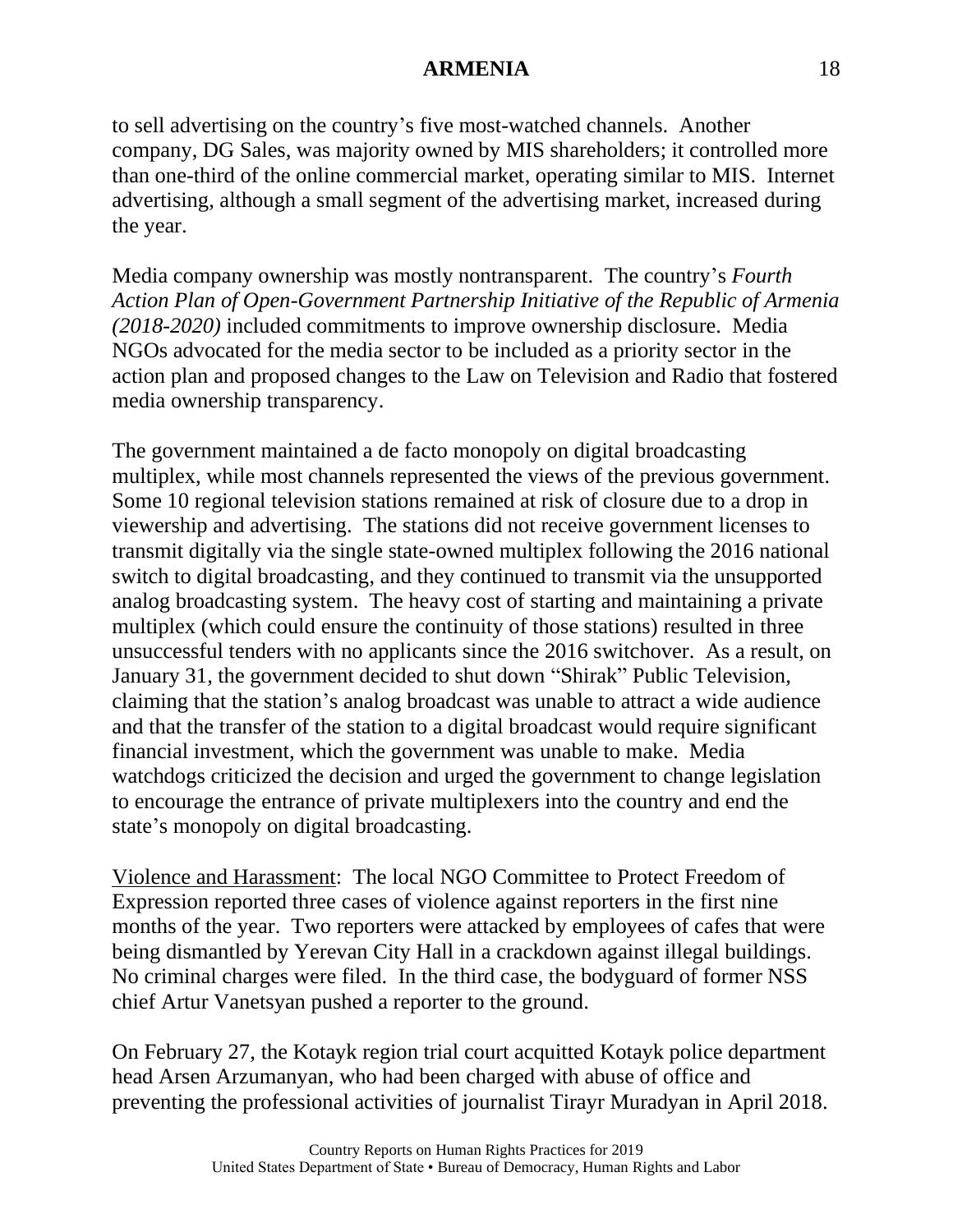On June 5, in answer to an appeal of the acquittal, the Criminal Appeals Court found Arzumanyan guilty and fined him 500,000 drams (\$1,000).

Libel/Slander Laws: Media experts raised concerns regarding the unprecedented number of libel and defamation cases launched against media outlets by lawmakers, former officials, and others during the year. According to the Committee to Protect Freedom of Expression, 83 cases were filed with the courts during the first nine months of the year, placing a significant financial burden on media outlets.

National Security: According to media experts there was a dramatic increase in false news stories and the spread of disinformation regarding social networks and media during the year. The government claimed that former government representatives, who reportedly owned most media--including television stations with nationwide coverage--used media outlets to manipulate public opinion against authorities.

On April 4, Prime Minister Nikol Pashinyan ordered the NSS to crack down on anyone using mass media or social media to "manipulate public opinion." Media experts, including some who said there was a need to address fake news and hate speech, criticized the prime minister's instructions as an attempt to silence free speech. On April 9, the NSS reported the arrest of a person who administered a Facebook page that falsely presented itself as associated with the prime minister's Civil Contract Party. The page spread fake news stories and incited violence, including against members of religious minorities. Although the NSS had investigated the Facebook account on charges of incitement of religious hatred since fall 2018, an arrest was made on this charge only after the prime minister's April 4 instructions.

## **Internet Freedom**

The government did not restrict or disrupt access to the internet or censor online content, and there were no credible reports that the government monitored private online communications without appropriate legal authority.

In May, Facebook suspended the accounts of several prominent civil society activists for several weeks. A Facebook account called Digital Granate Civil Initiative ultimately took responsibility for blocking the activists, asserting it sought to "[clean] the internet" of civil society activists, including "foreign agents," "corrupt politicians," and members of the LGBTI community. Local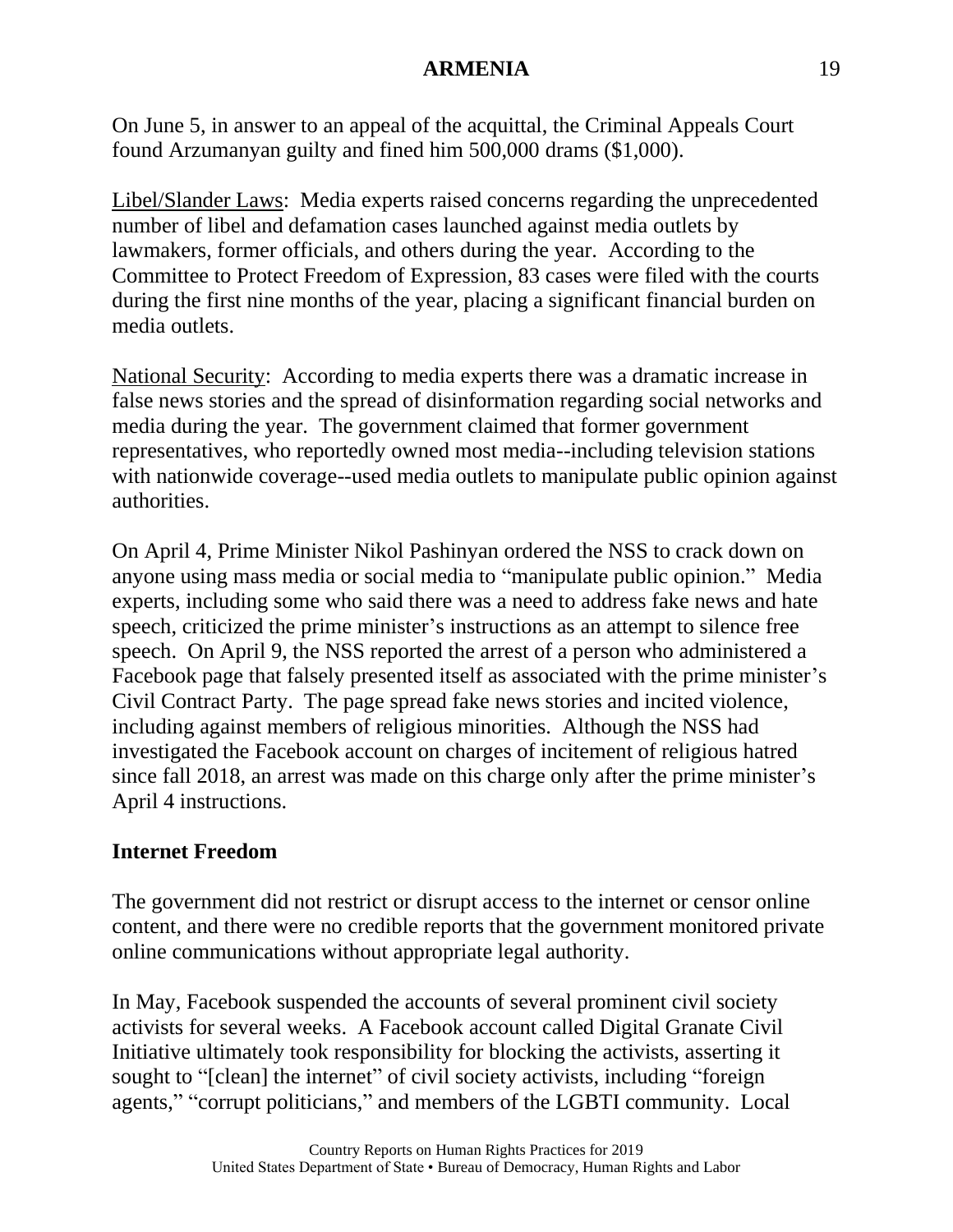digital media experts reinstated the blocked accounts with the help of an international digital rights group, although those behind the campaign to block the accounts remained unknown.

# **Academic Freedom and Cultural Events**

There were no government restrictions on academic freedom or cultural events.

The government expressly supported academic freedom and took measures to depoliticize academia, including the appointment of new boards of trustees of public universities. Under pressure from the public and the government for corruption as well as their lack of support for democratic reforms, several rectors, openly or allegedly affiliated with the previous regime, resigned. This included Aram Simonyan, rector of Yerevan State University, the country's oldest academic institution. Simonyan, a member of the formerly ruling Republican Party of Armenia, resigned following months of a very public and controversial standoff with the minister of education, science, culture, and sports.

# **b. Freedoms of Peaceful Assembly and Association**

The constitution and law provide for the freedoms of peaceful assembly and association, and the government generally respected these rights.

## **Freedom of Peaceful Assembly**

The constitution and the law provide for freedom of peaceful assembly. Following the spring 2018 "Velvet Revolution," the government generally respected this right.

According to the monitoring report of the Helsinki Committee of Armenia, for the period from July 2018 through June, freedom of assembly improved after the political changes of spring 2018, resulting in more assemblies held during the year. The report also noted that police methods had become more restrained. The most significant problems observed related to rally participants' and organizers' use of hate speech aimed at a person's gender identity, sexual orientation, or religious views.

On August 19, however, police removed peaceful rally participants from a major street in downtown Yerevan and relocated them to a nearby sidewalk. They had been protesting the exploitation of a mine in Jermuk. An August 20 statement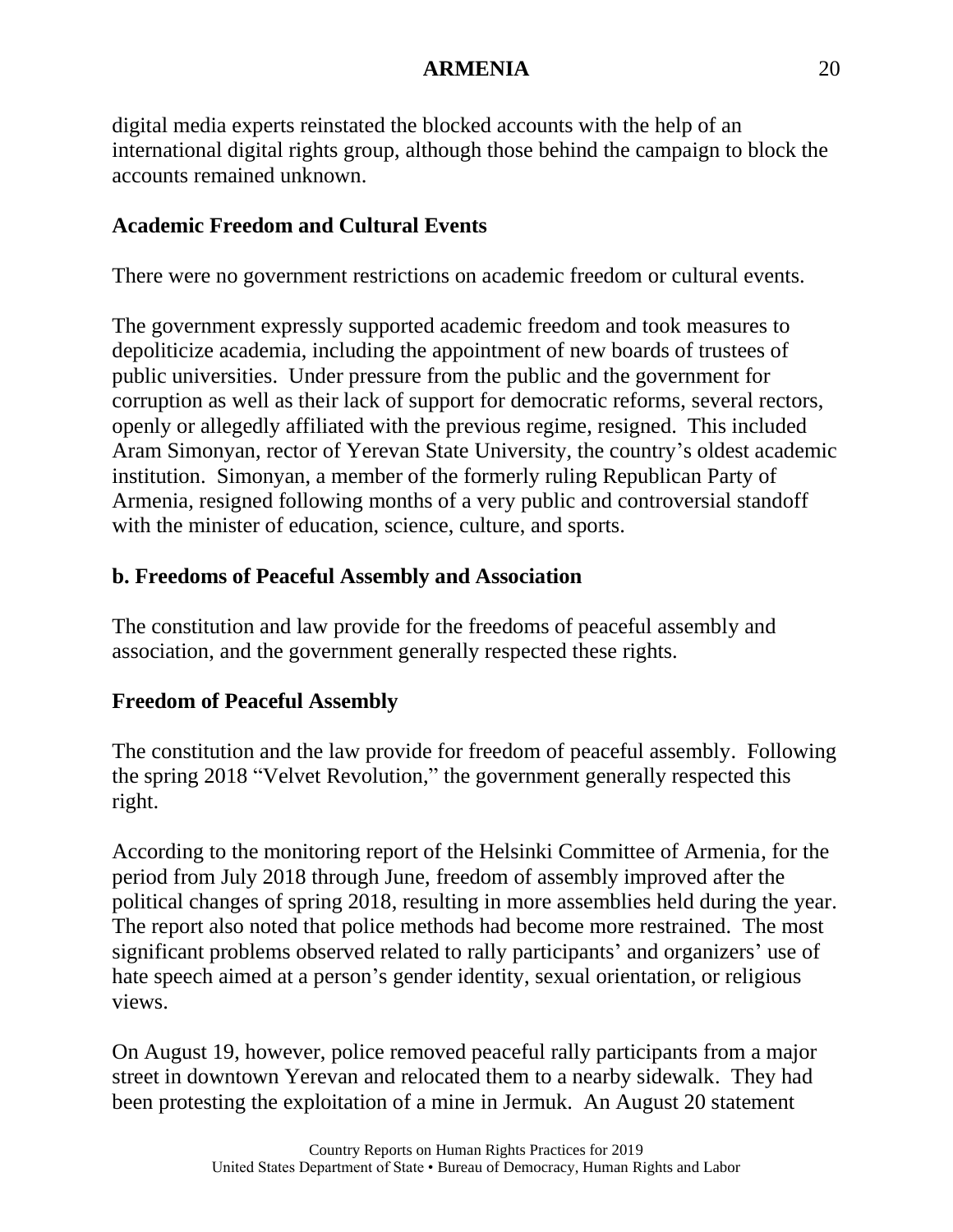from Transparency International Anticorruption Center and other NGOs assessed the incident as the most serious violation of the right to assembly since the 2018 revolution. According to the statement, police used force and arbitrary detention to remove the protesters standing on Baghramyan Avenue from the lanes of traffic, after the protesters were denied access to the grounds around the parliament, which had previously been open to the public. The statement averred that as a result of police actions several persons required medical attention, one in a hospital. On August 20, police asserted that the physical force used was proportionate to the situation.

The government continued to seek accountability for cases of disproportionate force used against protesters by police during the largely peaceful events of April 2018. As a result of two official investigations into police conduct, two police officers were reprimanded. On August 9, however, the government suspended a criminal case that had merged multiple episodes of police violence into a single case after investigators, who had identified 55 victims, interrogated 200 persons, reviewed video recordings, and conducted forensic examinations, stated they were unable to identify the perpetrators. Several other officers charged with abuse of power for their role in using flash grenades were included in an amnesty granted in October 2018. The trial of former chief of internal police troops Levon Yeranosyan, charged with exceeding official authority committed with violence and leading to grave consequences, continued. The trial in another case, involving Masis mayor Davit Hambardzumyan and seven others, charged with attacking protesters in April 2018, also continued. As a result of seven lawsuits, an investigation was underway into alleged police interference with freedom of expression, freedom of peaceful assembly, medical assistance rights, nondiscrimination, and freedom from torture and inhuman or degrading treatment.

#### **Freedom of Association**

The constitution and law provide this right, and the government generally respected it. The Law on Public Organizations limited the legal standing of NGOs to act on behalf of their beneficiaries in court to environmental issues. The limitations contradict a 2010 Constitutional Court decision that allowed all NGOs to have legal standing in court.

## **c. Freedom of Religion**

See the Department of State's *International Religious Freedom Report* at [https://www.state.gov/religiousfreedomreport/.](https://www.state.gov/religiousfreedomreport/)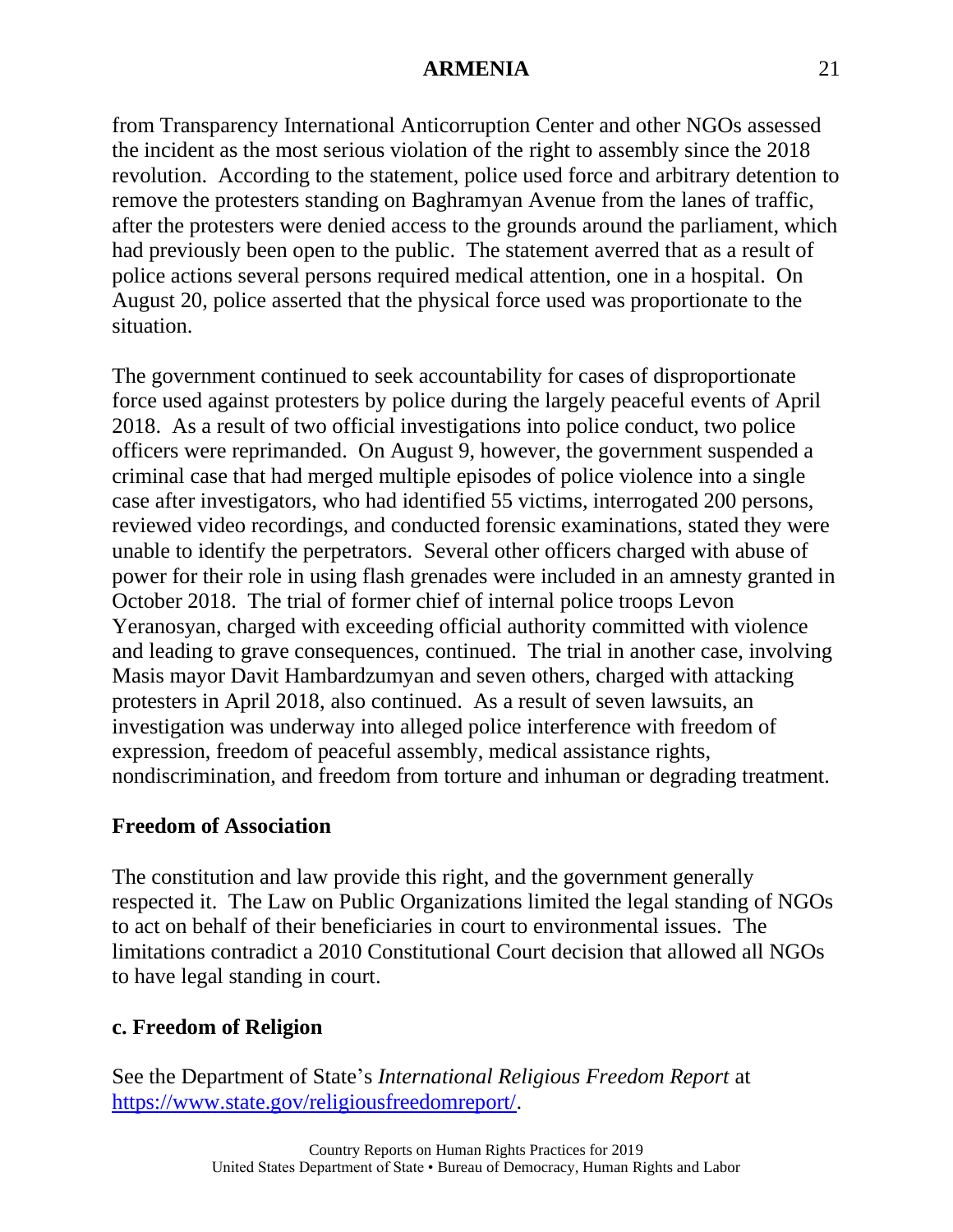# **d. Freedom of Movement**

The law provides for freedom of internal movement, foreign travel, emigration, and repatriation, and the government generally respected these rights.

# **e. Internally Displaced Persons**

As of December 2018, according to the Internal Displacement Monitoring Center, approximately 8,400 internally displaced persons (IDPs) of the estimated 65,000 households evacuated in 1988-1994 were still living in displacement. Some of the country's IDPs and former refugees lacked adequate housing and had limited economic opportunities. The government did not have IDP-specific programs and policies aimed at promoting the safe, voluntary, dignified return, resettlement, or local integration of IDPs.

# **f. Protection of Refugees**

Abuse of Migrants, Refugees, and Stateless Persons: There were reports of nonsystemic discrimination in the acceptance of applications and in detention of asylum seekers based on the country of origin, race, or religion of the asylum seeker, as well as difficulties with integration. Civil society contacts reported discriminatory attitudes and suspicion directed towards foreign migrants seeking employment.

In the first nine months of the year, 15 foreigners were arrested for illegal entry after crossing the border via land or air, a decrease from 28 in the first nine months of 2018. Despite a provision in the law exempting asylum seekers from criminal liability for illegal border crossing, authorities required them to remain in detention pending the outcome of their asylum applications or to serve the remainder of their sentences.

Authorities cooperated with the Office of the UN High Commissioner for Refugees (UNHCR) and other humanitarian organizations in providing protection and assistance to IDPs, refugees, returning refugees, asylum seekers, stateless persons, or other persons of concern.

Access to Asylum: The law provides for granting asylum or refugee status, and the government has established a system for providing protection to refugees. The law accounts for specific needs of children, persons with mental disabilities and trauma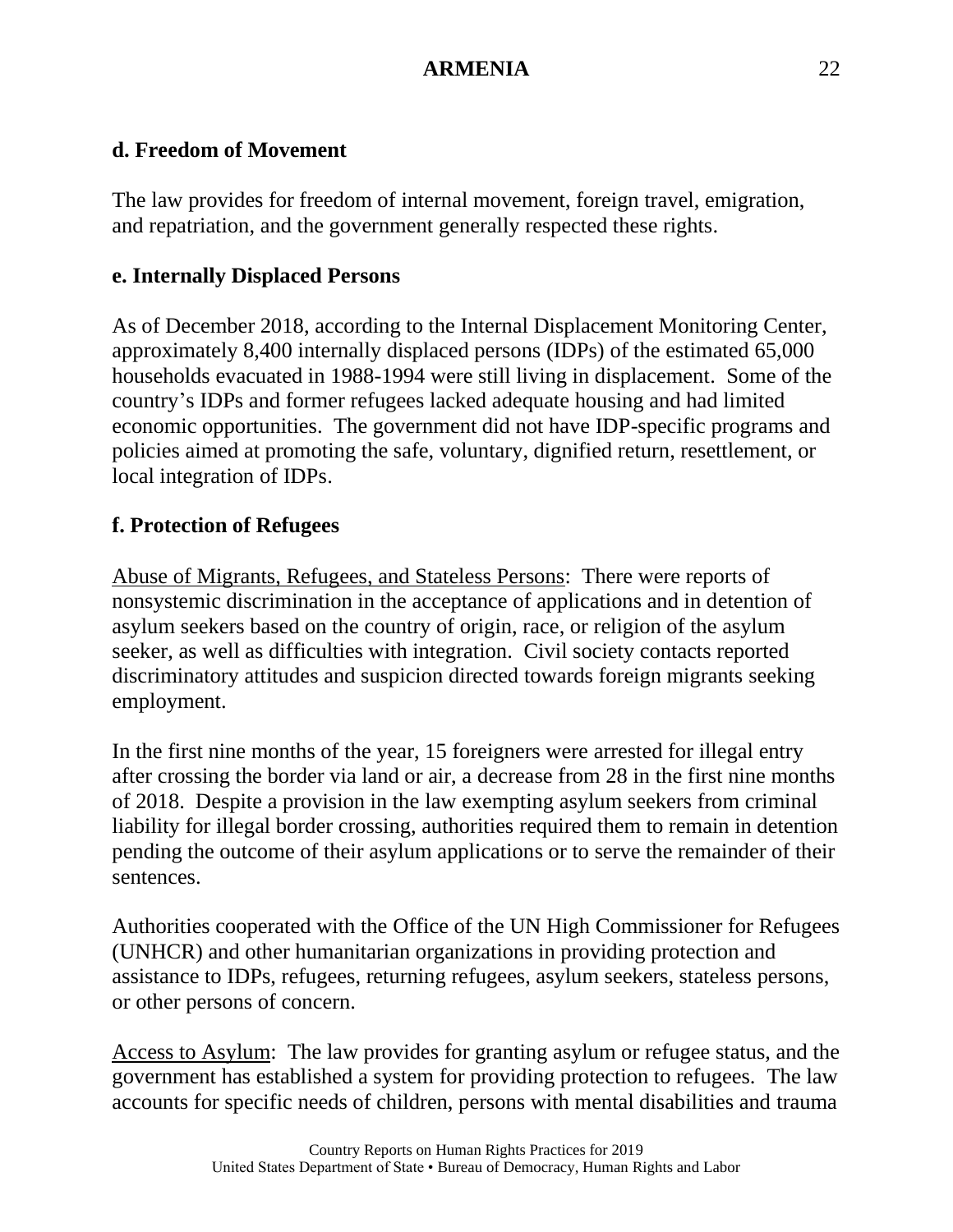survivors and allows detention centers to receive asylum applications. Three years of legal residence in the country is required for naturalization of refugees who are not ethnic Armenians.

Shortcomings in asylum procedures included limited state funding for interpreters and deficiencies in capacity of eligibility officers. Enhanced capacity of the judiciary resulted in an increased number of overruled State Migration Service (SMS) decisions on asylum applications. Following a 2018 administrative court judgment overruling an SMS denial of refugee status to a family from Iraq, the applicants were required to start the asylum process again. In general the courts drew more attention to the merit of asylum applications and used country of origin information more systematically than before 2018.

Authorities continued to offer ethnic Armenians from Syria who remained in the country a choice of protection options, including expedited naturalization, a residence permit, or refugee status. Quick naturalization gave persons displaced from Syria the same legal right to health care and most other social services as other citizens. Many of the countrywide reforms such as provision of increased social services, higher pensions, and more accessible health care also benefited naturalized refugees.

While the overall quality of procedures and decision making for determination of refugee status improved over the last decade, concerns remained regarding adjudication of cases of asylum seekers of certain religious and gender profiles with non-Apostolic Christian and non-Armenian backgrounds.

Access to Basic Services: Many refugees were unable to work or receive an education while their cases worked their way through the legal system, despite legal provisions protecting these rights.

Housing allocated to refugees was in limited supply, in poor condition, and remained, along with employment, refugees' greatest concern. Many displaced families relied on a rental subsidy program supported by UNHCR and diaspora organizations. Authorities operated an integration house with places for 29 refugees and offered refugees accommodation free of charge during the first months after they acquired refugee status. Language differences created barriers to employment, education, and access to services provided for by law.

Durable Solutions: The government accepted refugees for resettlement and offered naturalization to refugees residing on its territory. The SMS also offered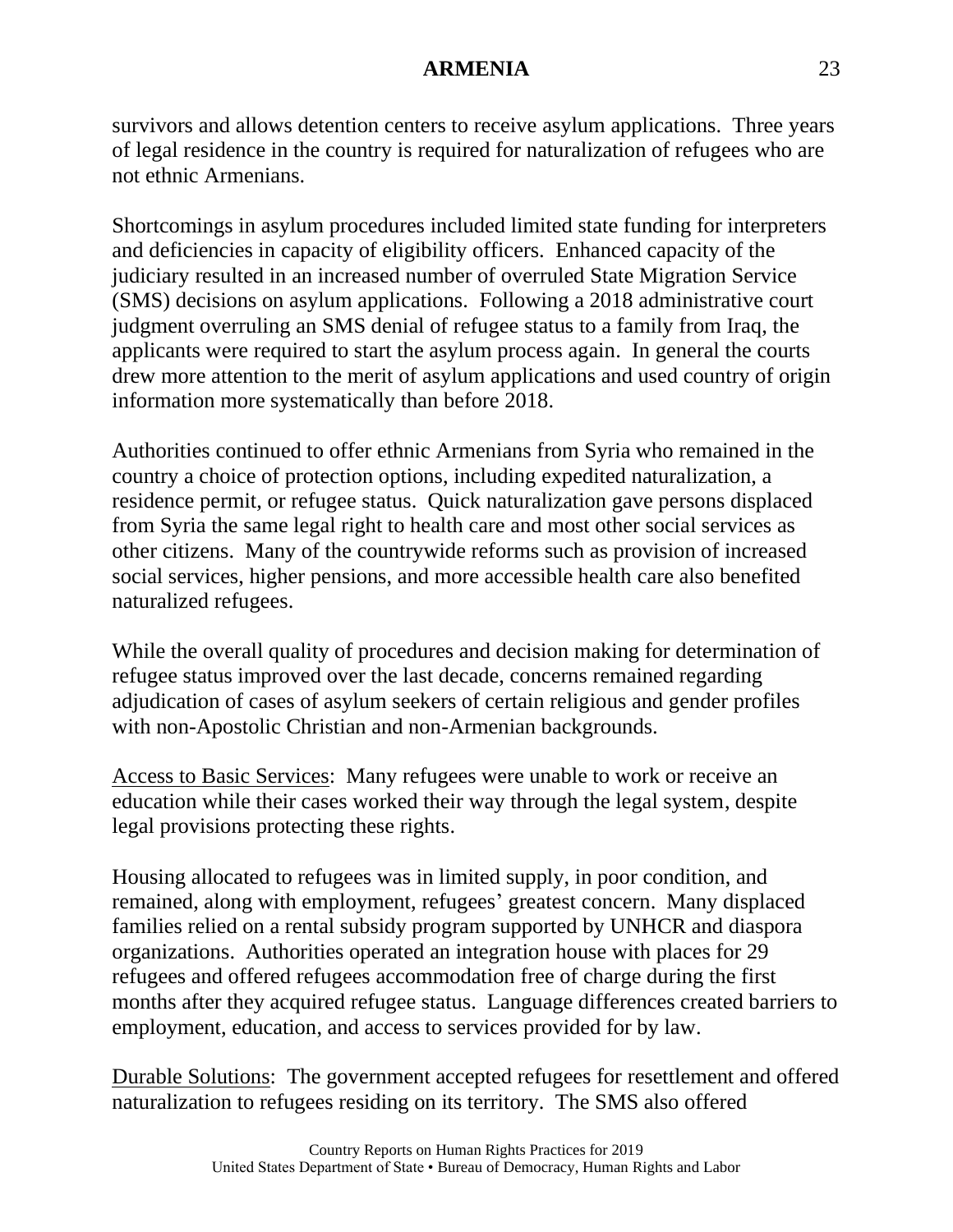integration programs to returnees from Western European countries who either voluntarily returned or were deported by the host country. On November 21, the government allocated 1.5 billion drams (\$3.2 million) for permanent housing to 112 refugee families who fled from Azerbaijan in the late 1980s and early 1990s.

## **g. Stateless Persons**

According to official data, as of November 1, there were 929 stateless persons in the country, an increase from 801 in October 2018. The increase was believed to be related to the rising number of citizens renouncing their Armenian citizenship with the aim of obtaining citizenship elsewhere, particularly in the Russian Federation. In addition authorities considered approximately 1,400 refugees from Azerbaijan to be stateless as of July.

The law provides for the provision of nationality to stateless children born on the country's territory.

# **Section 3. Freedom to Participate in the Political Process**

The constitution and laws provide citizens the ability to choose their government in free and fair periodic elections held by secret ballot and based on universal and equal suffrage.

## **Elections and Political Participation**

Recent Elections: In December 2018 the country held snap parliamentary elections, preceded by a short and heated but free and competitive campaign with generally equal opportunities for contestants. Nikol Pashinyan's My Step coalition won more than 70 percent of the vote and most seats in parliament; the Prosperous Armenia and Bright Armenia parties also won seats, with 8.3 percent and 6.4 percent of the vote, respectively. The OSCE/ODIHR December 2018 preliminary and March 7 final reports noted, "early parliamentary elections were held with respect for fundamental freedoms and enjoyed broad public trust that needs to be preserved through further electoral reforms…The general absence of electoral malfeasance, including of vote buying and pressure on voters, allowed for genuine competition." The final report noted, however, that although electoral stakeholders did not report any systematic efforts of vote buying and other electoral malfeasance, several interlocutors alleged that short-term contracting of a number of campaign workers and citizen observers was done, mainly by the Prosperous Armenia Party, possibly for the purpose of buying their votes.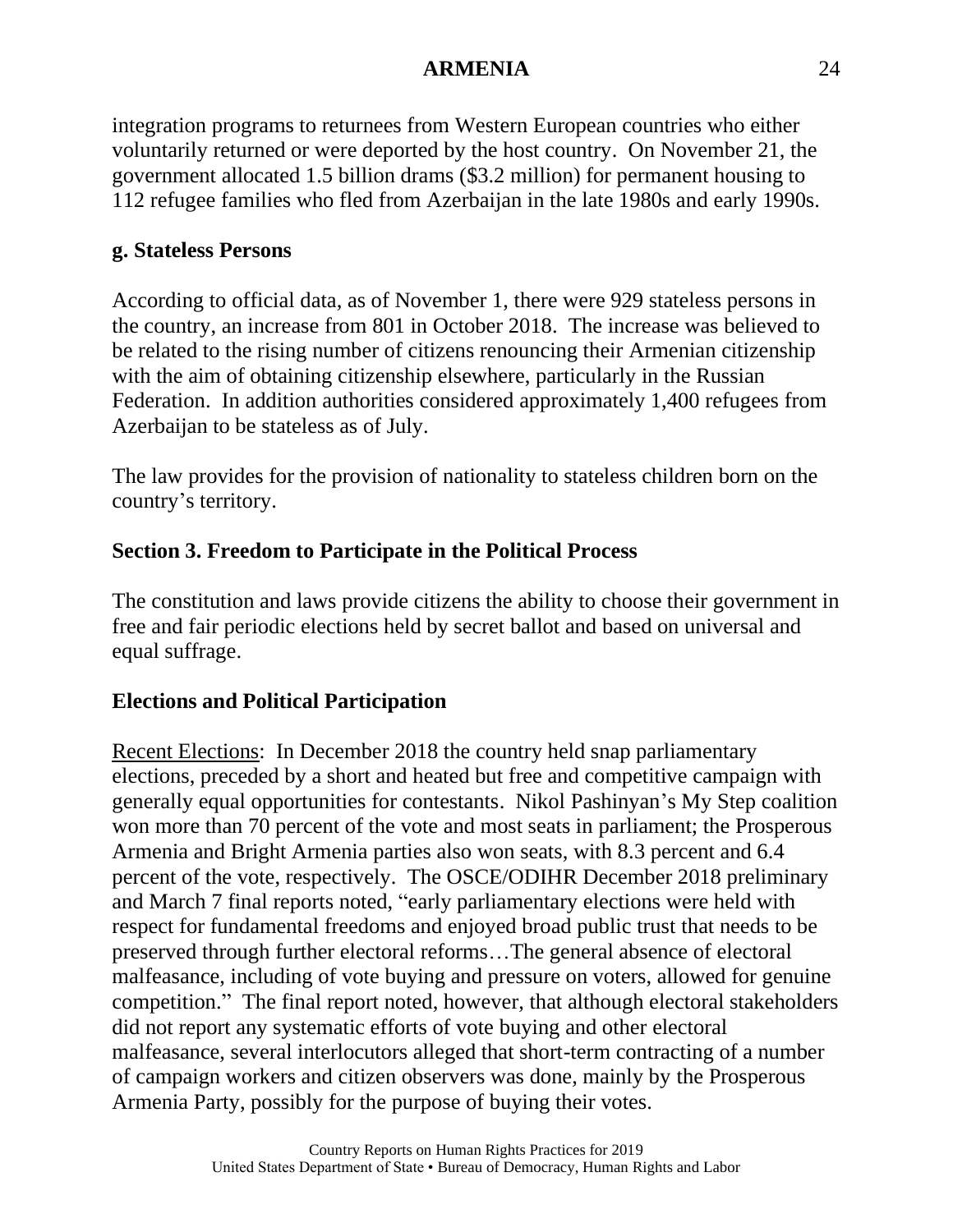ODIHR observers stated contestants "were able to conduct their campaigns freely; fundamental freedoms of association, assembly, expression and movement were fully respected." At the same time, they emphasized that disinformation, as well as inflammatory exchanges between some candidates, on social networks, were noted during the campaign. Among the few issues that marred the electoral process, the observers noted, "The integrity of campaign finance was undermined by a lack of regulation, accountability, and transparency." For example, organizational expenses such as for office space, communication, transportation, and staff were not considered election-related and therefore could remain unreported, "undermining the credibility of the reporting system and the transparency of information available to election stakeholders." Other shortcomings highlighted by OSCE observers included the narrow legal standing for submitting electoral complaints.

Political Parties and Political Participation: The law does not restrict the registration or activity of political parties.

Participation of Women and Minorities: No laws limit participation of women and members of minorities in the political process, but the patriarchal nature of society inhibited large-scale participation by women in political and economic life and in decision-making positions in the public sector. There were no female governors in the country's 10 regions; the first female mayor was elected in October 2018.

The OSCE's reports on the December 2018 parliamentary elections noted, all candidate lists met the 25 percent gender-quota requirement and that women accounted for 32 percent of the 1,444 total candidates. The OSCE stated, however, that this quota did not provide for the same proportion of representation of women in the parliament, as half of the seats are distributed according to preferential votes. Parties rarely featured women candidates in their campaigns; women only occasionally campaigned on their own and rarely appeared as speakers in rallies observed. Some women candidates were a target of disparaging rhetoric because of their gender.

There are government-mandated seats in the parliament for the country's four largest ethnic minorities: Yezidi, Kurdish, and the Assyrian and Russian communities. Four members of parliament represented these constituencies.

## **Section 4. Corruption and Lack of Transparency in Government**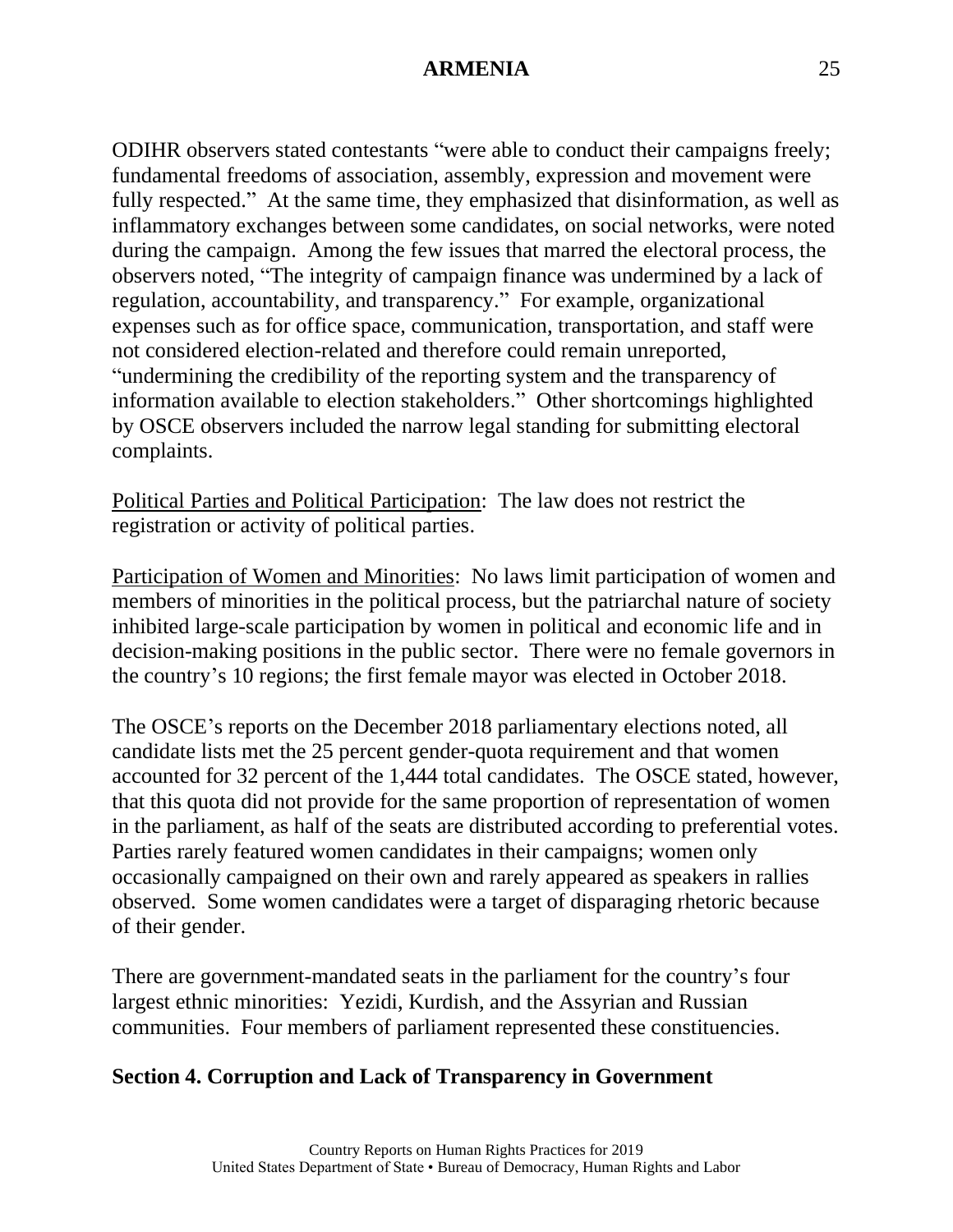The law provides criminal penalties for conviction of official corruption. After the May 2018 "Velvet Revolution," the government opened investigations that revealed systemic corruption encompassing most areas of public and private life. The government launched numerous criminal cases against alleged corruption by former government officials and their relatives, parliamentarians, and in a few instances, by members of the judiciary and their relatives, with cases ranging from a few thousand to millions of U.S. dollars. Many of those cases continued as of year's end, and additional cases were reported regularly. The government also launched such cases against a few current government officials.

Corruption: The country has a legacy of systemic corruption in many areas, including construction, mining, public administration, the parliament, the judiciary, procurement practices, and provision of grants by the state. There were allegations of embezzlement of state funds, involvement of government officials in questionable business activities, and tax and customs privileges for governmentlinked companies. In 2018 the government made combatting corruption one of its top priorities and continued to take measures to eliminate it during the year. Although top officials announced the "eradication of corruption" in the country, local observers noted that anticorruption measures needed further institutionalization. Criminal corruption cases were uncovered in the tax and customs services, the ministries of education and health care, and the judiciary.

According to the Prosecutor General's Office, in the 13 months ending in June, enforcement bodies and tax services uncovered violations in the amount of 110.5 billion drams (almost \$230 million), constituting damages to the state, embezzlement, abuse of official duty, and bribes. Of this amount, 30.1 billon drams (\$63 million) was reportedly paid to the state budget; NGOs raised concerns regarding insufficient transparency in this process.

During the year former officials made public announcements of their intent to return assets to the state, allegedly to avoid prosecution. The process by which the government accepted or negotiated such arrangements were unclear.

In December 2018 the Prosecutor General's Office launched a criminal case against former minister of nature protection and then member of parliament Aram Harutyunyan, for bribery in especially large sums. According to the Special Investigative Service, Harutyunyan misused his position as chair of the interagency tender commission on the establishment of mining rights over the parcels of lands containing minerals of strategic importance, receiving a bribe of \$14 million from a business owner in exchange for 10 special licenses for mineralogy studies in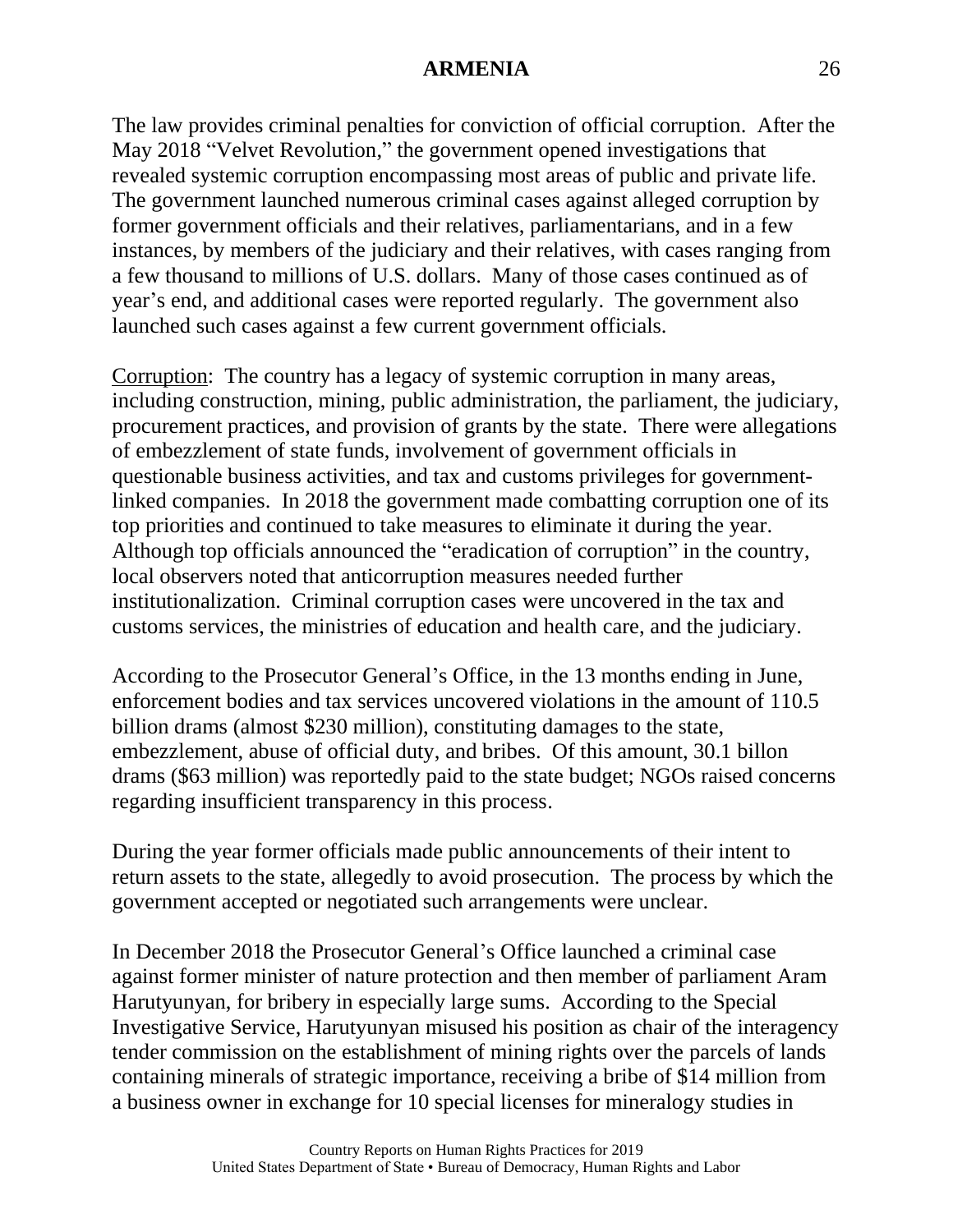mines, further extension of those studies, and, subsequently, permission to exploit the mines. As of late November, Harutyunyan was in hiding from the prosecution.

Financial Disclosure: The law requires high-ranking public officials and their families to file annual asset declarations, which were partially available to the public on the internet. The law grants the Ethics Commission for High-Ranking Officials the powers and tools to partially verify the content of the declarations, including access to relevant databases and the mandate to impose administrative sanctions or refer a case to law enforcement authorities when elements of criminal offenses were identified. After the May 2018 change in government, the Ethics Commission imposed penalties on officials for filing incomplete or late declarations.

By law full verification of the data as well as other functions aimed at preventing corruption is carried out by the Commission on the Prevention of Corruption. The commission, an autonomous collegial body accountable to the parliament, is authorized to have five members who are appointed for a six-year term. It replaces the Ethics Commission for High-Ranking Officials and is broadly empowered to promote official integrity, support development of anticorruption policy, and conduct anticorruption awareness and training. On November 19, the National Assembly elected the five members of the Commission on the Prevention of Corruption by secret ballot; one member was nominated by the government, one by each of the three parliamentary factions, and one by the Supreme Judicial Council. A civil society leader nominated by an opposition party became the commission chairperson.

Under a law criminalizing illicit enrichment, many public officials, including judges and members of parliament and their spouses, disclosed large sums of unexplained income and assets, including large personal gifts and proceeds from providing loans. After the May 2018 change in government, authorities initiated several investigations of discrepancies or unexplained wealth identified in the declarations. On October 3, the government adopted an anticorruption strategy that, among other actions, envisages the creation of a separate special law enforcement body, to be called the Anti-Corruption Committee, by 2021.

#### **Section 5. Governmental Attitude Regarding International and Nongovernmental Investigation of Alleged Abuses of Human Rights**

Following the May 2018 change in government leadership, some civil society representatives joined the government. Others, however, continued to serve as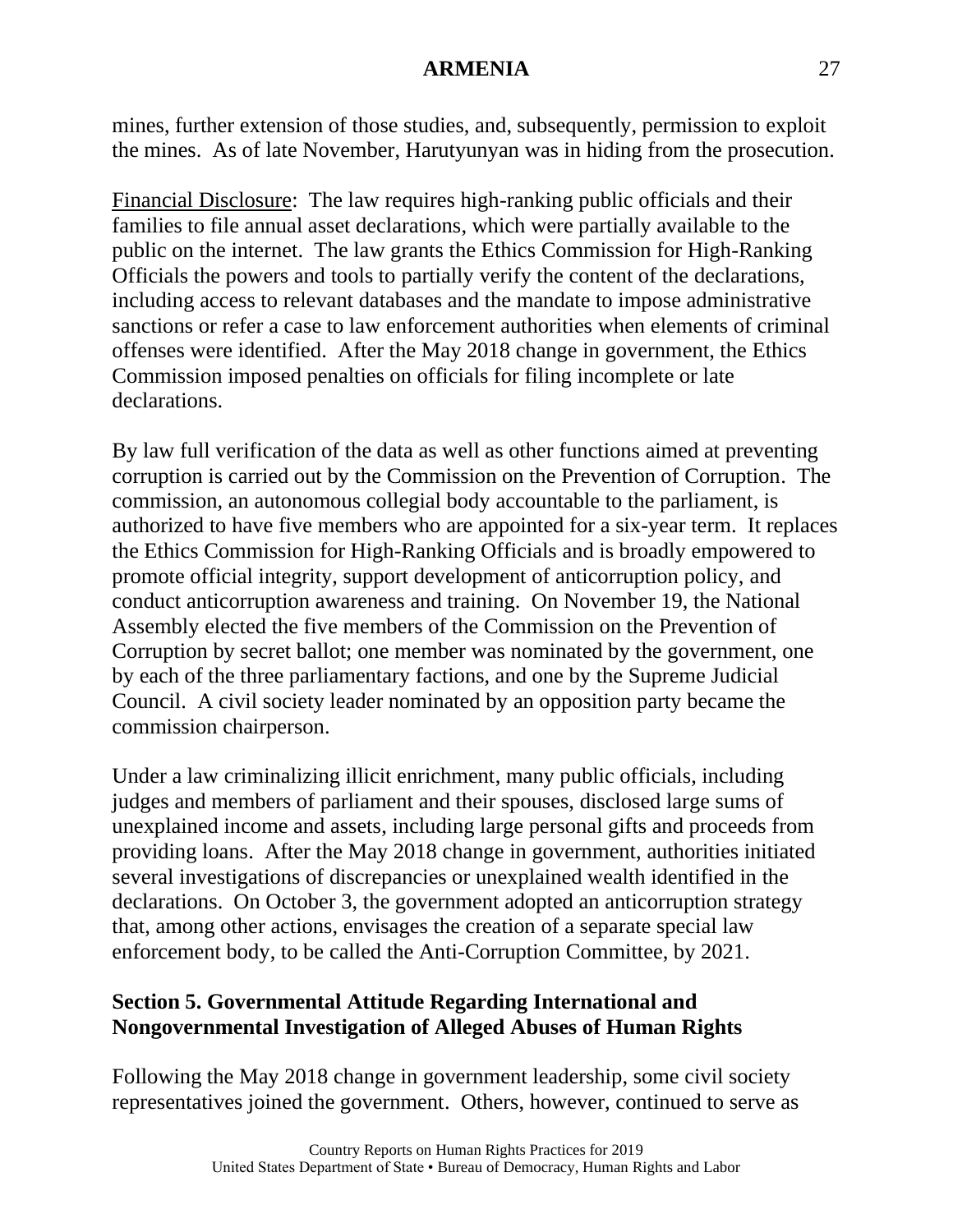watchdogs, scrutinizing the actions of the government. Domestic and international human rights groups generally operated without government restrictions, investigating and publishing their findings on human rights cases. Civil society organizations considered the government change a window of opportunity for closer collaboration. Government officials were often cooperative and responsive to their views.

Government Human Rights Bodies: The Office of the Human Rights Defender (the ombudsperson) has a mandate to protect human rights and fundamental freedoms from abuse at all levels of government. The office improved its outreach to regions and collaboration with regional human rights protection organizations. During the year the office launched a public-awareness campaign on the procedures for reporting domestic violence. The office continued to report a significant increase in the number of citizen complaints and visits, which it attributed to increased public expectations and trust in the institution.

### **Section 6. Discrimination, Societal Abuses, and Trafficking in Persons**

### **Women**

Rape and Domestic Violence: Rape is a criminal offense, and conviction carries a maximum sentence of 15 years; general rape statutes applied to the prosecution of spousal rape. Domestic violence was prosecuted under general statutes dealing with violence and carried various sentences depending on the charge (murder, battery, light battery, rape, etc.). Law enforcement bodies did not effectively investigate or prosecute most allegations of domestic violence. Domestic violence against women was widespread. According to some officials, the absence of a definition of domestic violence in the criminal code hampered their ability to fight domestic violence. On October 10, the government approved a decision to create a centralized database for registering domestic violence cases.

There were reports that police, especially outside Yerevan, were reluctant to act in such cases and discouraged women from filing complaints. According to some NGO representatives, women alleging they had been raped were sometimes questioned concerning previous sexual experiences and subjected to a "virginity test." In a few cases, if the rape victim was not a virgin, police dismissed the allegation. Most domestic violence cases were considered by law as offenses of low or medium seriousness, and the government did not hire enough female police officers and investigators for field work to address these crimes.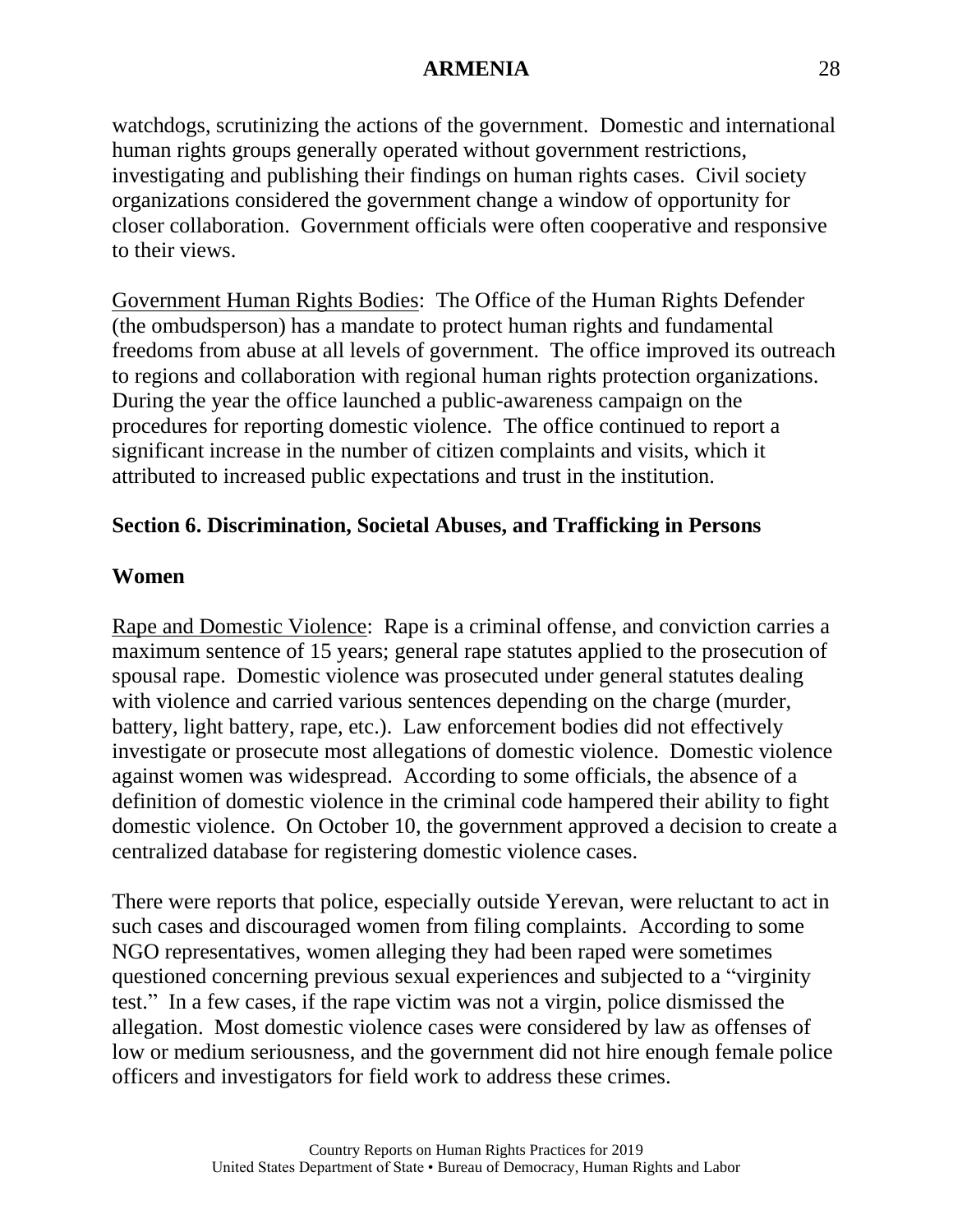Following a June report published by the independent *Hetq.am* about a Czech woman who was sexually assaulted while in the country, independent journalist Lucy Kocharyan began posting anonymous stories of sexual violence survivors on Facebook that quickly went viral. The stories, sent to Kocharyan in private messages from real accounts, related cases of sexual harassment, rape, and molestation affecting men and women in both rural and urban settings, many of which had occurred when the victims were children. On July 6, police announced they could only look into reports that were specific and that they would need the victims to come forward to testify.

On May 9, police reported the death of Mariam Asatryan of Shahumyan village. According to the police report, Asatryan, who was pregnant at the time, was beaten to death with a rubber pipe and a wrench. The suspect detained for the killing, Hakob Ohanyan, was Asatryan's partner; media outlets reported he had subjected Asatryan to violence for two years. She had sought assistance from the Women's Support Center twice, initially after beatings causing a broken arm and many other injuries, and a second time after suffering two broken hands and additional injuries. She reported the crimes to police and was provided shelter. After Ohanyan reportedly intimidated her, however, she withdrew her complaints and law enforcement authorities dropped the case.

Activists and NGOs that promoted women's rights and equality were frequent targets of hate speech and criticized for allegedly breaking up "Armenian traditional families" and spreading "Western values." In one case women's rights activist and Women's Resource Center (WRC) chairperson Lara Aharonyan became the target of an online hate campaign after giving a March 8 speech at a civil society-parliament event on gender equality. On March 11, after she and her family received threats that they would be raped and killed, Aharonyan asked police to investigate the threats. Police launched an investigation but suspended it pending a response to an international request to identify the internet protocol addresses of the anonymous users who made the threats. In a second case, the staff of the WRC Sexual Assault Crisis Center (SACC) also faced threats during the time leading up to and after the May 4 presentation of a book, *My Body is Private*, aimed at educating parents and children against sexual abuse. Nationalists ambushed the book presentation and threw eggs at organizers. They later terrorized SACC staff by calling their hotline and threatening to kill, rape, and burn them, causing the SACC to temporarily halt its activities. Minister of Labor and Social Affairs Zaruhi Batoyan--the only female cabinet member--condemned the incident, and then became a target of gender-based hate speech herself. Police refused to launch a criminal case, claiming lack of elements of a crime.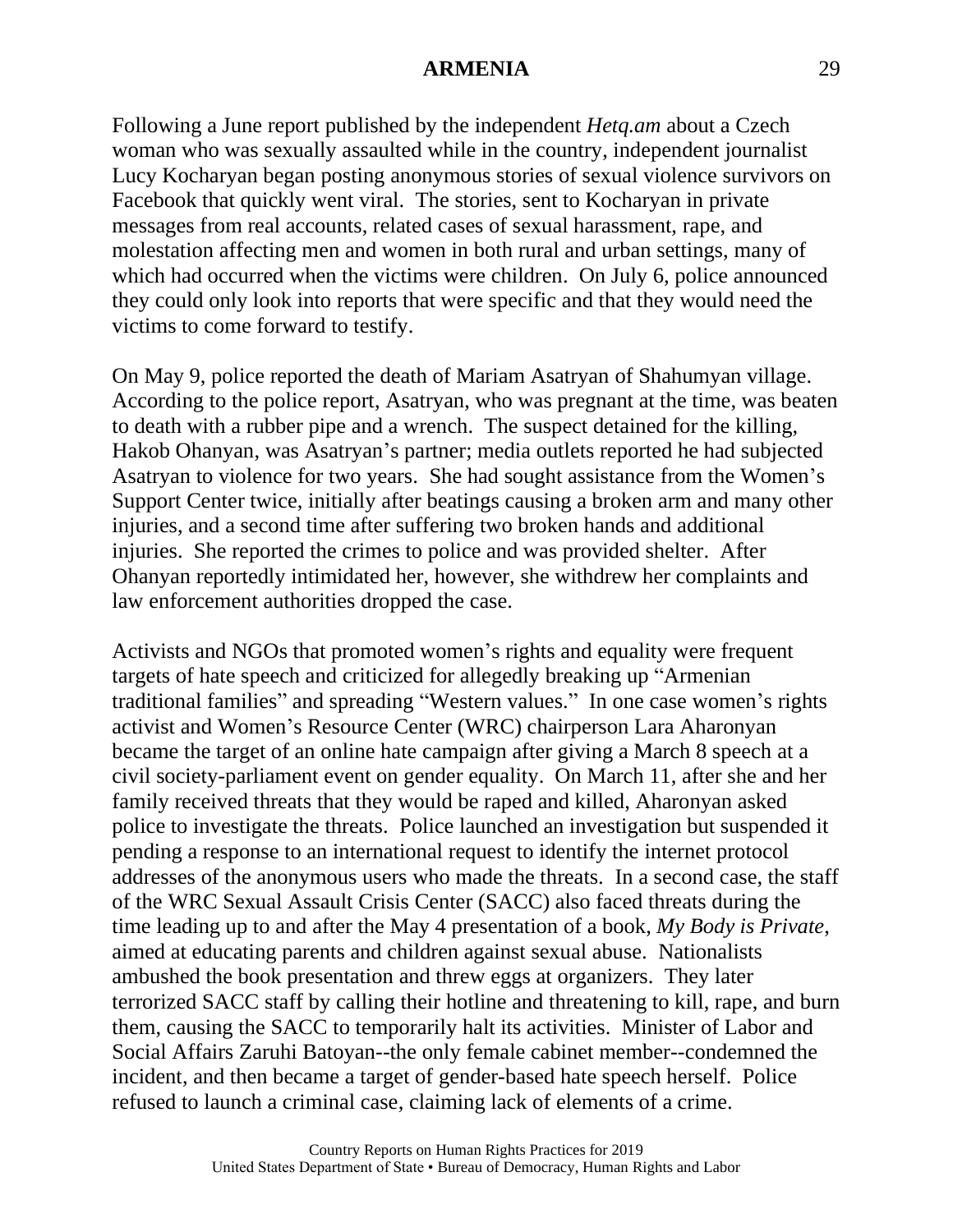In July 2018 the 2017 Law on Prevention of Family Violence, Protection of Persons Subjected to Family Violence, and the Restoration of Family Cohesion went into effect. According to NGOs, the government lacked resources for the full implementation of the law. On October 1, *Aravot.am* online and daily published the account of a domestic violence victim who described as life-saving police actions removing her from an abusive family and credited the 2017 law as the basis for police intervention.

Sexual Harassment: Although the law addresses lewd acts and indecent behavior, it does not specifically prohibit sexual harassment. Observers believed sexual harassment of women in the workplace and the political arena was widespread and was not adequately addressed by the government, which did not have a functioning, all-encompassing labor inspectorate or other avenues to report such harassment.

Coercion in Population Control: There were no reports of coerced abortion or involuntary sterilization.

Discrimination: Men and women enjoy equal legal status, but discrimination based on gender was a continuing problem in both the public and private sectors. There were reports of discrimination against women with respect to occupation and employment. Women remained underrepresented in leadership positions in all branches and at all levels of government.

Socioeconomic factors, women's household responsibilities, as well as a lack of opportunities for women to gain leadership skills played a role in limiting women's political participation, as did their lack of access to the informal, male-dominated communication networks that form the foundation of the country's politics. Women also lacked the necessary sponsorships and funds to build a political career. Even when elected, the visibility of female politicians was limited in the public domain.

Gender-biased Sex Selection: Despite legislative changes banning such practices and related public-awareness campaigns, data on newborns continued to indicate a skewed sex ratio. According to the Statistical Committee of Armenia, the boy to girl ratio at birth was 112 to 100 in 2018. Women's rights groups considered sexselective practices as part of a broader problem of gender inequality in the country.

#### **Children**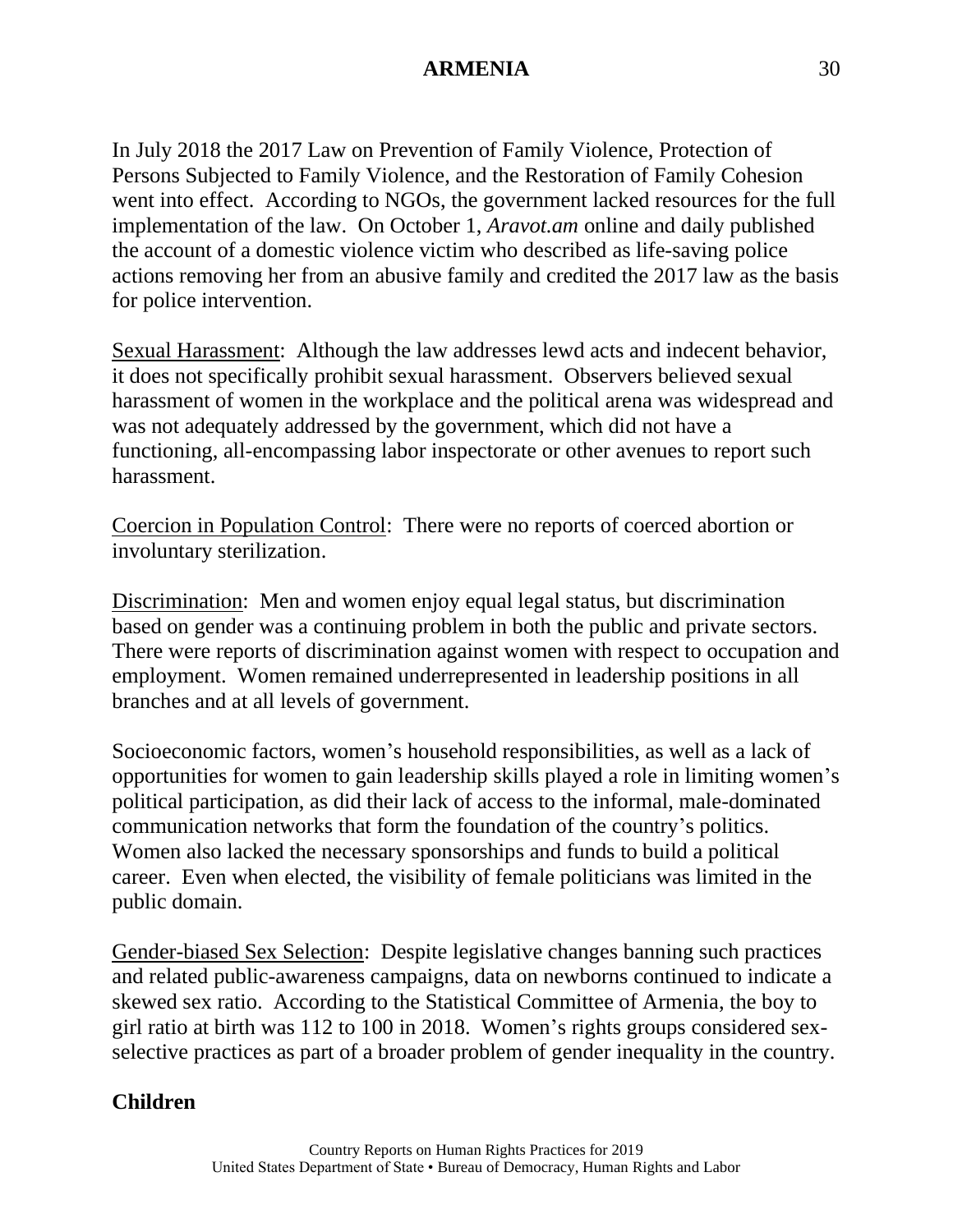Birth Registration: Children derive citizenship from one or both parents. A centralized system generated a medical certificate of birth to make avoidance of birth registration almost impossible. A low percentage of registered births occurred mainly in Yezidi and Kurdish communities practicing homebirths.

Education: Although education is free and compulsory through grade 12, in practice it was not universal. Children from disadvantaged families and communities and children with disabilities, lacked access to early learning programs, despite government efforts to raise preschool enrollment. According to the Statistical Committee, in 2018 nationwide gross preschool enrollment (of children up to age five) was 30.9 percent, including 36.6 percent in urban communities and 20.6 percent in rural communities. While there was some increase in rural enrollment, many remote rural communities, especially those with populations less than 400, did not have preschools. Enrollment and attendance rates for children from ethnic minority groups, in particular Yezidis, Kurds, and Molokans, were significantly lower than average, and dropout rates after the ninth grade were higher. UNICEF expressed concern regarding the integration into the local community of an increasing number of refugee children from Syria, Iraq, and Ukraine because of lack of proper support for addressing cultural and linguistic barriers.

A 2018 research project carried out by the NGO Bridge of Hope in collaboration with Enabling Education Network and OSF-Armenia's Early Childhood Program identified difficulties in the transition of children with disabilities and special education needs through different educational levels as well as from home to schooling and from school to independent living. According to the researchers, "the transition of children with disabilities and special education needs to high school or to a vocational education setting is particularly challenging, especially in remote areas. Many high schools and vocational institutions reported being unable to offer options to children with disabilities and special education needs due to limited funding and a lack of specialists to advise and support the teachers and learners. This means children with disabilities and special education needs often end their education at ages 15 or 16, without having the possibility of obtaining specific skills for entering the labor market and thus living independently."

In a March report on monitoring the water and sanitation situation in 121 schools and 80 preschools throughout the country, the Ombudsman's Office raised concerns regarding poor sanitary conditions in many of the buildings and lack of accessible restrooms in most of them.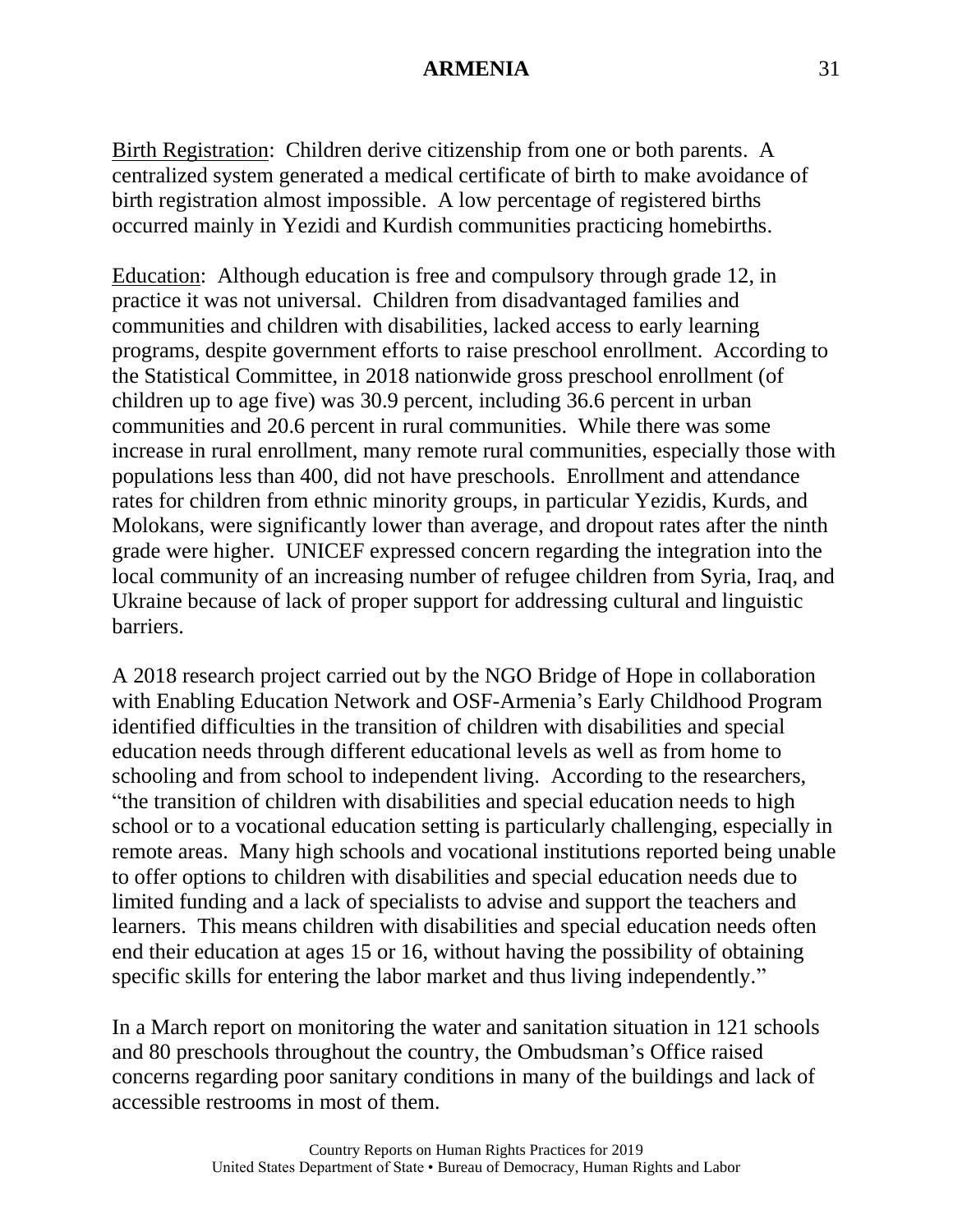Child Abuse: According to observers, the government prioritized combatting violence against children and took steps to address it, despite insufficient official data on violence against children and gaps in legislation and practice. The Council of Justice for Children under the Ministry of Justice served as a multistakeholder platform to discuss and devise a multisectoral and coordinated national action plan for the next three to five years. The law on prevention of violence within the family covered child victims of domestic violence, envisaging cooperation between police and social services in response to cases of domestic violence. While police began implementing the law in June 2018 through the application of protection measures, services available to victims and perpetrators alike were insufficient and did not cover the entire territory of the country, making the social services' response to domestic violence ineffective.

Along with other internal reforms, in September the Investigative Committee expanded the responsibilities of its department investigating human and drug trafficking cases to cover investigating human trafficking, child sexual assault, and drug trafficking crimes. In April the Investigative Committee began receiving reports from the National Center for Missing and Exploited Children on potential cyber violence against minors, based on data generated from Armenian internet addresses.

On March 4, the Ombudsman's Office published the preliminary results of monitoring visits to eight special schools and one night-care institution, noting the office had registered children that had no legal basis for being in the institutions, violence between and toward children, labor exploitation, and other violations. The government's deinstitutionalization program was designed to address this issue. The Ministry of Labor and Social Affairs announced a call to establish 30 day-care centers throughout the country to provide support to children who have returned to their families.

Early and Forced Marriage: The legal minimum age for marriage is 18. Early marriage of girls was reportedly more frequent within Yezidi communities, but the government took no measures to document the scale or address the practice.

Sexual Exploitation of Children: The law prohibits the sexual exploitation of children and provides for prison sentences of seven to 15 years for conviction of violations. Conviction of child pornography is punishable by imprisonment for up to seven years. The minimum age for consensual sex is 16.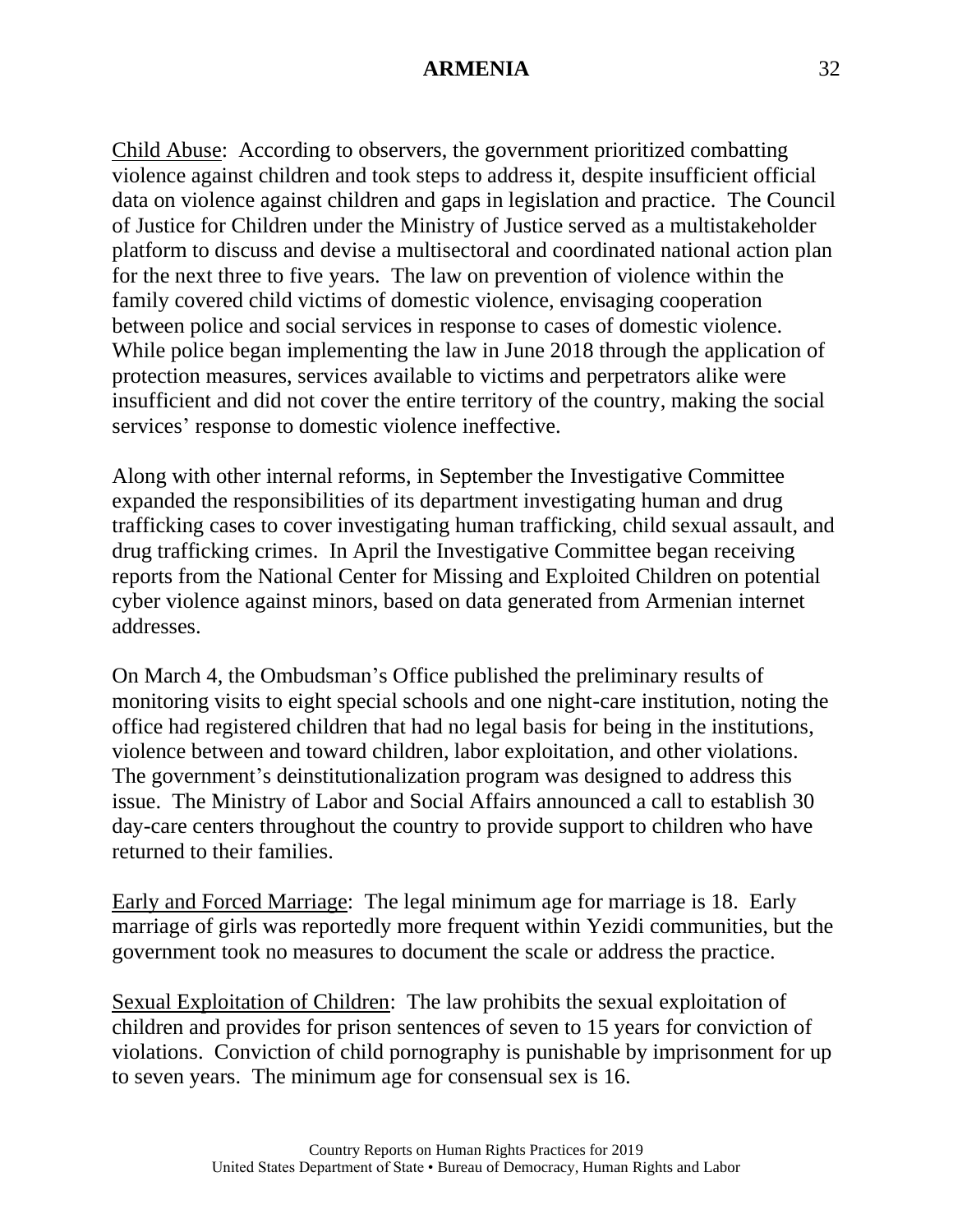According to NGOs, although official statistics showed relatively few cases of sexual exploitation and sale of children, there were numerous undetected and unreported cases caused by gaps in legislation, training, awareness raising, detection, and reporting.

Institutionalized Children: In 2017 the family code was amended to allow for more family-based alternatives for institutionalized children, such as diversification of foster care and improved provisions on adoption; the amendments entered into force in the middle of 2018, resulting in a quadrupling in state funding for foster care. Transformation of residential institutions for children in difficult life circumstances and those without parental care also continued. Except for children with disabilities, the number of institutionalized children continued to decrease.

The government, with support from international organizations and other partners, decreased the number of children in residential care from 2,900 in January 2018 to 2,400 in December 2018. Most children returned to their biological or extended families, while smaller numbers were provided with alternative family and community-based options. The government continued support for the development of foster care services. In part due to a fourfold increase in funding for foster care in 2018, the number of foster families funded by the state--which had been stable for more than 10 years--increased from 25 to 45 (as of August).

International Child Abductions: The country is a party to the 1980 Hague Convention on the Civil Aspects of International Child Abduction. See the Department of State's *Annual Report on International Parental Child Abduction* at [https://travel.state.gov/content/travel/en/International-Parental-Child-](https://travel.state.gov/content/travel/en/International-Parental-Child-Abduction/for-providers/legal-reports-and-data/reported-cases.html)[Abduction/for-providers/legal-reports-and-data/reported-cases.html.](https://travel.state.gov/content/travel/en/International-Parental-Child-Abduction/for-providers/legal-reports-and-data/reported-cases.html)

On November 14, the NSS announced that it had uncovered an organized crime ring that dealt in illegal adoption, resulting in the sale of more than 30 children to foreigners. According to the press release, the suspects used blackmail, coercion, and fraud to force mothers in vulnerable social situations to carry pregnancies to term and to give up their newborns. In some cases mothers were told that the children were born with grave health problems or were stillborn. The group first transferred the children to orphanages and then falsified documents to permit adoptions by foreign families (local law prioritizes local adoption). The investigation continued at year's end.

## **Anti-Semitism**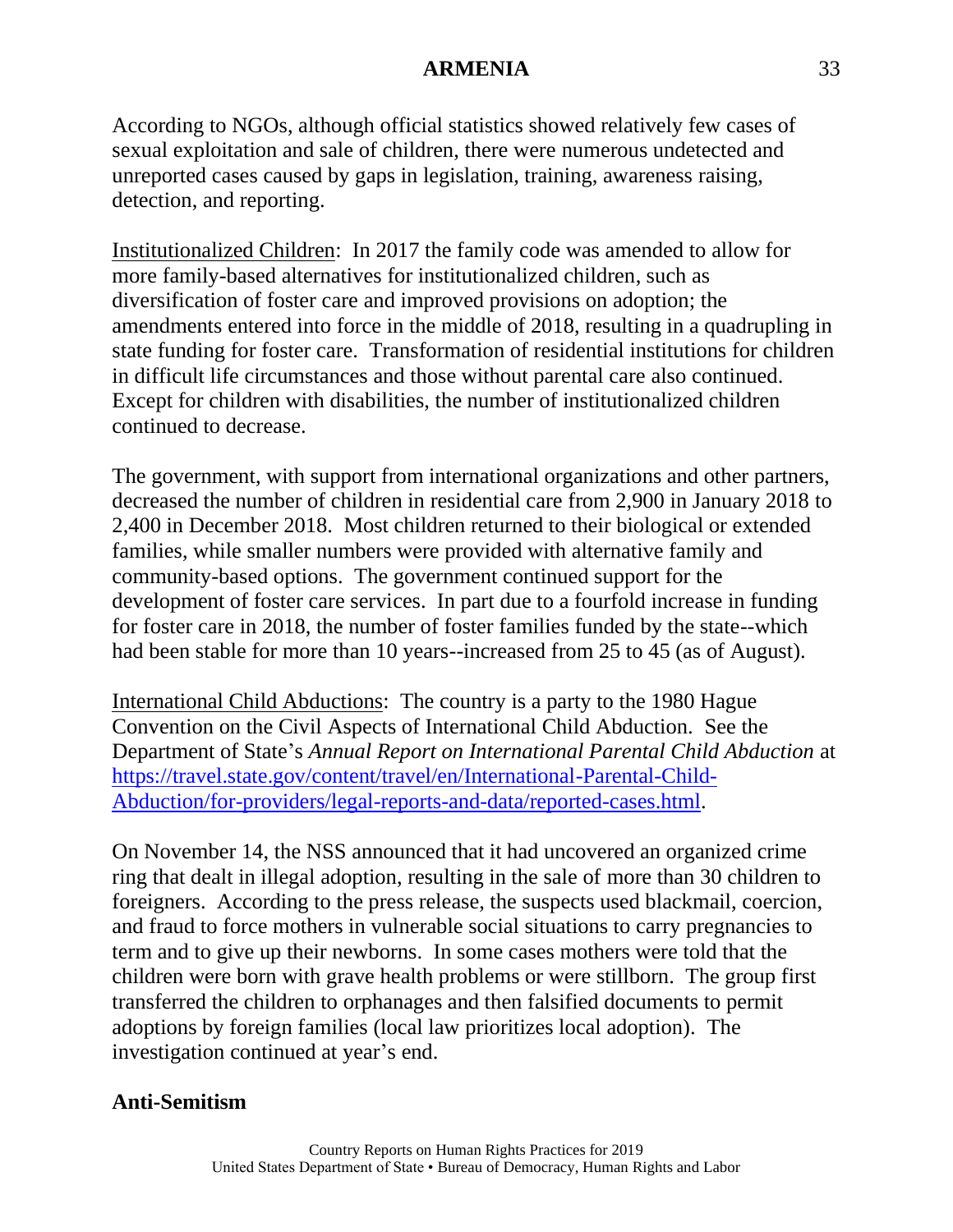Observers estimated the country's Jewish population at between 500 and 1,000 persons. As of early December, no anti-Semitic acts had been reported during the year, although some anti-Semitic comments appeared in social media, smearing government representatives and activists. The government did not condemn such anti-Semitic comments.

### **Trafficking in Persons**

See the Department of State's *Trafficking in Persons Report* at [https://www.state.gov/trafficking-in-persons-report/.](https://www.state.gov/trafficking-in-persons-report/)

#### **Persons with Disabilities**

The law prohibits discrimination against persons with any disability in employment, education, and access to health care and other state services, but discrimination remained a problem. The law and a special government decree require both new buildings and those that are renovated, including schools, to be accessible to persons with disabilities. Very few buildings or other facilities were accessible, even if newly constructed or renovated. Many public buildings, including schools and kindergartens, were inaccessible. This inaccessibility also deterred persons with disabilities from voting, since these buildings often served as polling stations during elections.

Although the law on general education provides for a transition from general education to inclusive education for children with disabilities by 2025, and despite the increasing trend towards inclusive education, practices on the ground continued to be fragmented and discriminatory and did not lead to an extensive and sustainable change of the education system and social norms. Many NGOs continued to report that schools lacked physical accessibility and accessible learning materials and made limited effort to provide reasonable accommodations for children with disabilities in mainstream schools. The revised funding formula covered teaching assistants' salaries but not reasonable accommodations for children with disabilities. Inclusive teacher education programs were largely donor funded, did not equip teachers to permanently change their practices, and were not incorporated into state teacher education policy. As a result in a majority of cases, children with disabilities were physically present in integrated classrooms but did not have the tools to participate fully in learning.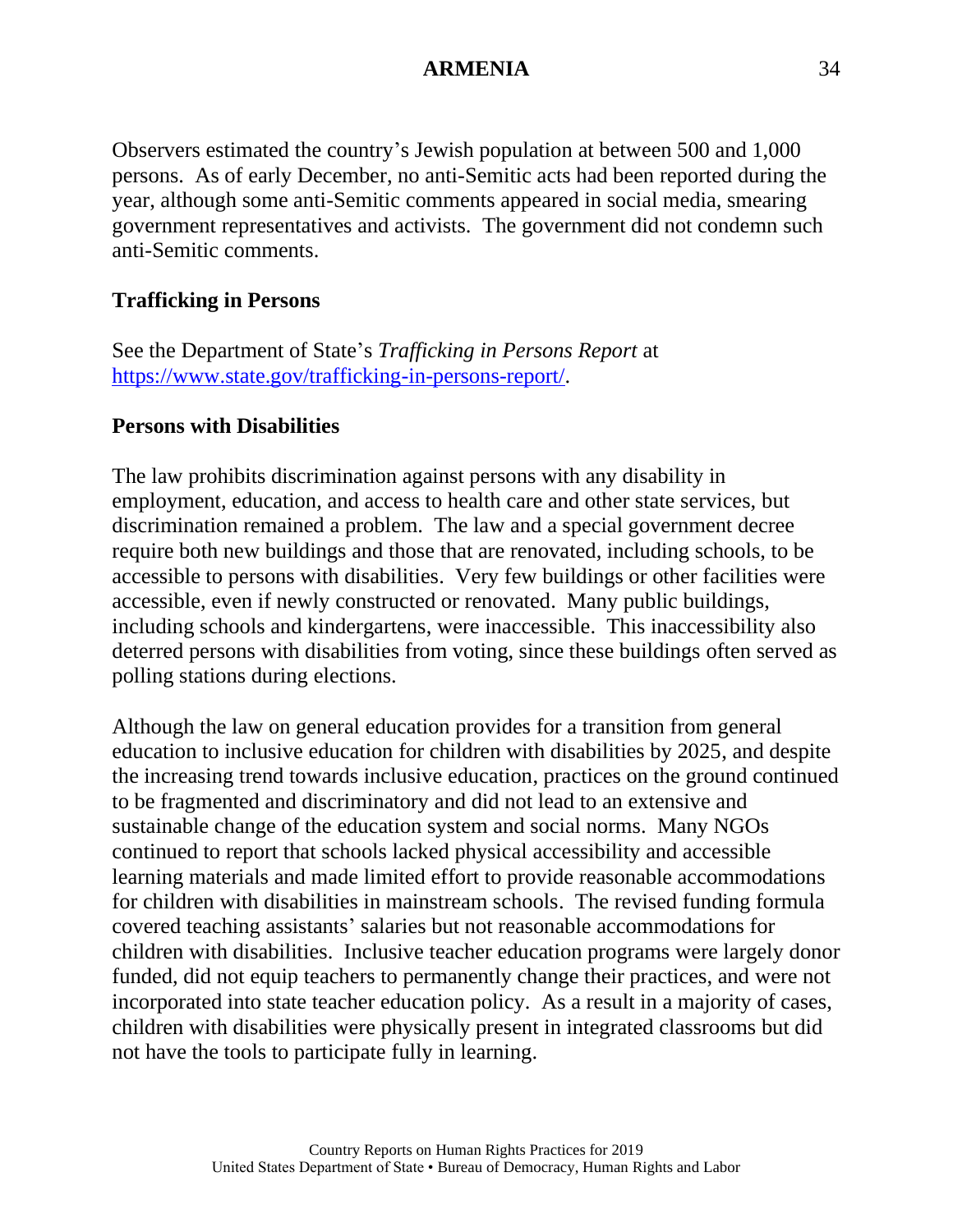Persons with all types of disabilities continued to experience discrimination in every sphere, including access to health care, social and psychological rehabilitation, education, transportation, communication, employment, social protection, cultural events, and use of the internet. Lack of access to information and communications was a particularly significant problem for persons with sensory disabilities. Women with disabilities faced further discrimination, including in social acceptance and access to health and reproductive care, employment, and education, due to their gender.

Hospitals, residential care, and other facilities for persons with more significant disabilities remained substandard.

The Ministry of Labor and Social Affairs is responsible for protecting the rights of persons with disabilities. Since the 2018 political transition, the ministry has been in the process of internal restructuring to optimize the use of its resources to address the needs of persons with disabilities and other vulnerable groups more effectively. While the process was not finalized as of mid-December, budget reallocations had already resulted in providing more resources for persons with disabilities. For example, on August 15, the ministry announced it was able to procure 1,253 pieces of additional equipment for persons with disabilities. During the year issues of physical accessibility became part of broader public debates, for example, the public discussion of the development of a new transportation system for the capital.

During the year the Ministries of Labor and Social Affairs and Health and the charitable NGO Bari Mama signed a memorandum of cooperation to prevent abandonment and institutionalization of children with disabilities and to provide for the right of a child to live in a family, with a view to strengthening the capacities of social service professionals (neonatologists, nurses, social workers, caregivers, etc.) and improving families' abilities to care for children with disabilities at home. UNICEF supported the process through capacity development and awareness raising.

### **Acts of Violence, Discrimination, and Other Abuses Based on Sexual Orientation and Gender Identity**

Antidiscrimination laws do not extend protections to LGBTI persons on the basis of sexual orientation or gender identity. There were no hate crime laws or other criminal judicial mechanisms to aid in the prosecution of crimes against members of the LGBTI community. Societal discrimination based on sexual orientation and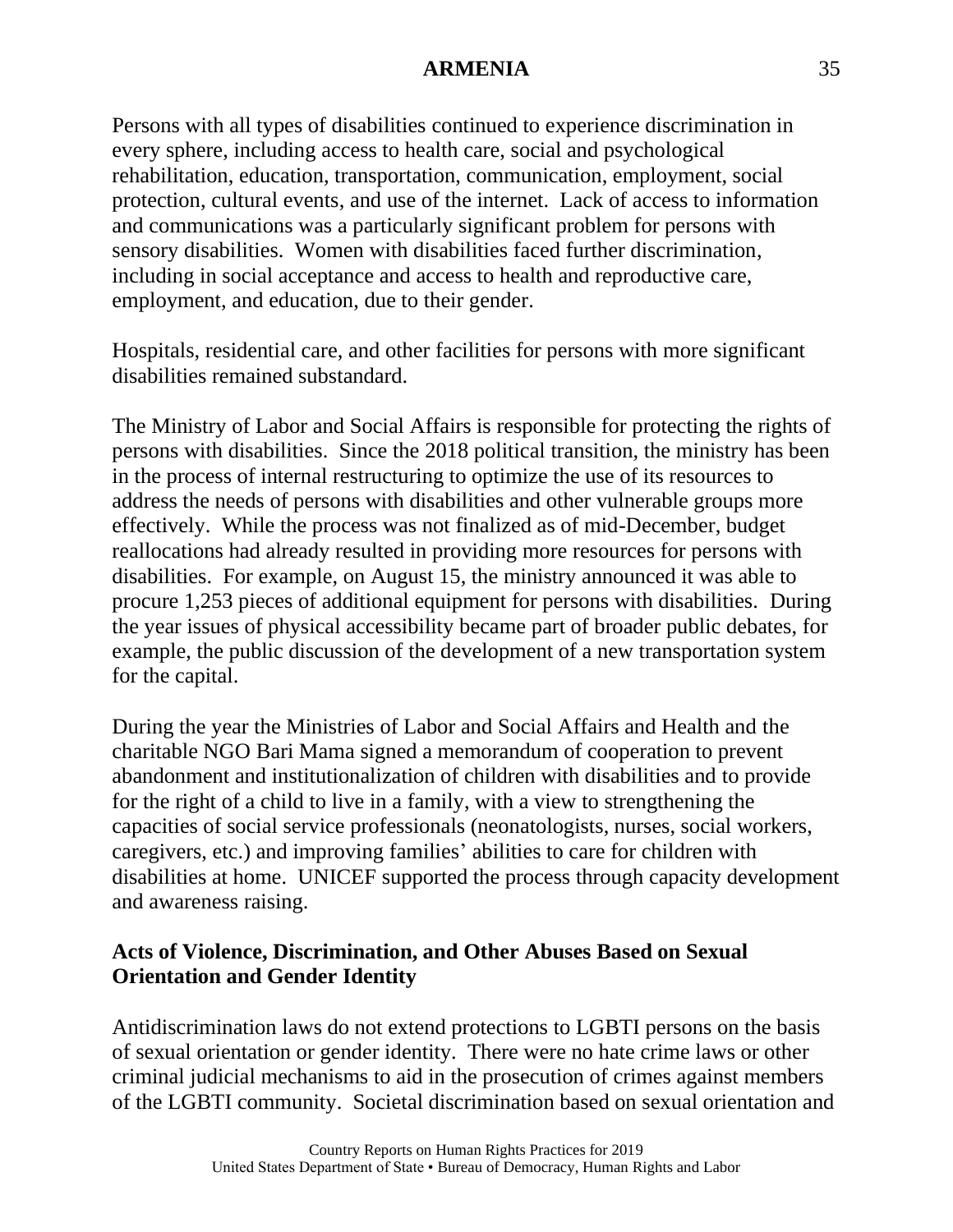gender identity negatively affected all aspects of life, including employment, housing, family relations, and access to education and health care. Anti-LGBTI sentiments and calls for violence escalated during periods of political activism. Many politicians and public figures, supporters of the former government in particular, used anti-LGBTI rhetoric, often positioning LGBTI persons as a "threat to national security." Transgender persons were especially vulnerable to physical and psychological abuse and harassment.

Throughout November, after it became known that the government had cofunded a documentary regarding the life of transgender weightlifting champion Mel Daluzyan, the government and Daluzyan, who lived in the Netherlands, came under significant media attack. On November 13, Prime Minister Nikol Pashinyan condemned the hateful rhetoric against Daluzyan in an address to the National Assembly.

During the first half of the year, the human rights NGO PINK documented 24 cases of discrimination on grounds of sexual orientation and gender identity, as compared with 25 such cases reported throughout 2018. During the first half of the year, PINK also documented seven cases of violence and threats.

On November 2, former government supporters and traditional values advocates used anti-LGBTI slurs as they forcefully disrupted a street art performance in downtown Yerevan that they called feminist, satanic, and perverse (see section 6, Other Societal Violence or Discrimination).

In 2018 the NGO Right Side conducted the first survey on hate crimes against transgender persons, identifying 100 cases of hate-motivated violence in a 12 month period during 2016-17. Most incidents took place in public spaces, usually at night. Victims reported they were more likely to seek support from friends or LGBTI NGOs than from a victim support group or medical professionals. Only a small number of respondents said police were supportive. According to human rights groups, transgender women faced many barriers to accessing medical counseling and treatment, from lack of awareness to outright discrimination by medical personnel.

During April 5 public hearings before parliament on the *UN Universal Periodic Review* of the country's human rights situation, Lilit Martirosyan, the chairperson of the NGO Right Side and an activist for transsexual persons, addressed hate crimes committed against transgender persons. In reaction, hearing organizer Naira Zohrabyan, a Prosperous Armenia (PA) Party member of parliament and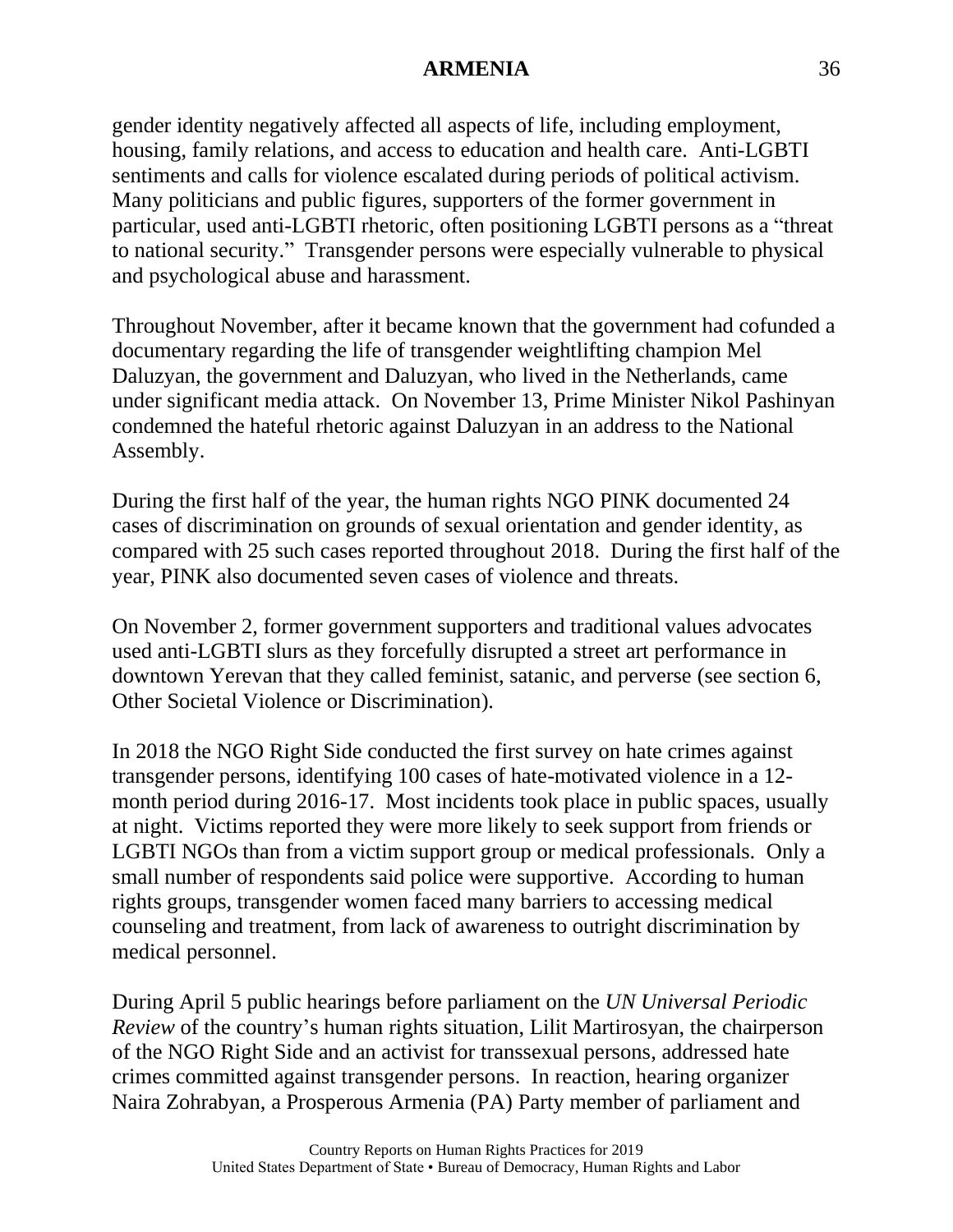head of the Standing Committee on Protection of Human Rights and Public Affairs, declared that the speech was out of line with the hearing agenda and asked Martirosyan to leave the hall. Zohrabyan, who later came under attack for allowing Martirosyan to "desecrate" parliament with her presence, declared that the speech was a provocation and that she considered it a great insult to parliamentarians. Other parliamentarians made similar and stronger homophobic remarks during the following days. For example, PA Party parliamentarian Vardan Ghukasyan stated such individuals should be burned, while another PA member of parliament, Gevorg Petrosyan, publicly committed to fighting "sexually deviant" persons. On social media, some users called for the physical extermination of LGBTI individuals, and there were small protests around the parliament building. After an individual posted Martirosyan's home address on Facebook, protests around her building forced her to remain in hiding in her apartment for days. She applied for and received police protection and noted law enforcement bodies were very supportive.

The 2018 case against a transgender person on charges of hooliganism (punishable if convicted by up to seven years in prison) continued. The transgender person remained in pretrial detention for more than a year while her health deteriorated. On August 1, the trial court judge denied a motion to modify the detention. The criminal case filed against police for allegedly torturing the defendant during her arrest was dropped, citing the absence of a crime.

During the year PINK appealed a December 2018 court decision to drop the criminal case against the perpetrators of an attack by Shurnukh village residents on LGBTI activists in August 2018. In February the trial court of Syunik region granted the appeal, and on October 25, the prosecutor's office sent the case for further investigation to the regional branch of the investigative committee.

Openly gay men are exempt from military service. An exemption, however, requires a medical finding based on a psychological examination indicating an individual has a mental disorder; this information appears in the individual's personal identification documents and is an obstacle to employment and obtaining a driver's license. Gay men who served in the army reportedly faced physical and psychological abuse as well as blackmail.

On March 25, *Epress.am* published the story of A.A., detailing his account of getting an exemption from military service due to his sexual orientation. The experience included a mandatory check in a psychiatric hospital that violated his confidentiality as well as physical violence at the final round of examination, when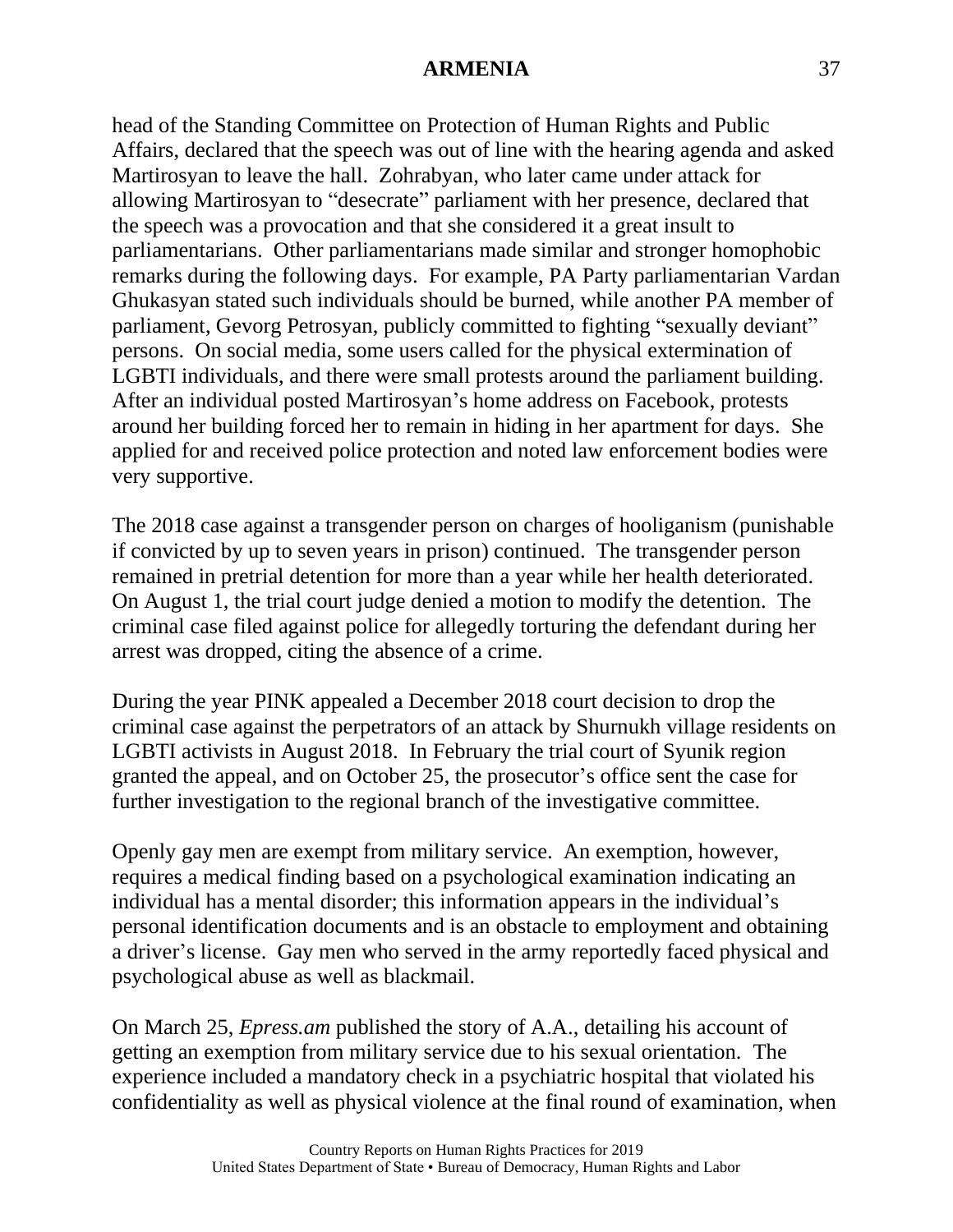the examination committee head Henrik Muradyan verbally assaulted A.A. and hit him in the face while the 15-person committee verbally abused him. A.A. received a formal diagnosis of having a psychiatric illness. Observers noted that diagnosis codes used in these cases are codes for actual psychiatric diseases--such as schizophrenia or cerebral cortex damage--that, while relieving men from mandatory military service, also impose a number of legal limitations.

# **HIV and AIDS Social Stigma**

According to human rights groups, persons regarded as vulnerable to HIV/AIDS, such as sex workers (including transgender sex workers) and drug users, faced discrimination and violence from society as well as mistreatment by police. Such discrimination was especially noticeable when HIV-positive persons sought medical care. On August 14, the local NGO Real World, Real People reported the case of a clinic in the Shirak region that refused to register a pregnant woman who was HIV positive. According to a June 2018 UN Human Rights Council report by the rapporteur on the right of everyone to the enjoyment of the highest attainable standard of physical and mental health, stigma and discrimination in health-care settings were major barriers to accessing treatment and services for persons living with HIV/AIDS. According to Real World, Real People, women living with HIV/AIDs faced double discrimination and were more at risk of becoming the subject of physical and psychological violence in their families.

## **Other Societal Violence or Discrimination**

On November 2, former government supporters and traditional values advocates disrupted a street art performance in downtown Yerevan aimed at challenging views of appropriate female behavior in public. The project was implemented with the support of the Ministry of Education, Science, Culture, and Sport and had received permission from municipal authorities to use a public venue. The protesters disrupted both the dress rehearsal on November 1 and the performance the following day. They called the performance feminist, satanic, and perverse, used anti-LGBTI slurs, cut off the electricity to the show's equipment, played loud traditional music, and pushed the dancers around. Police detained one of the protesters.

## **Section 7. Worker Rights**

## **a. Freedom of Association and the Right to Collective Bargaining**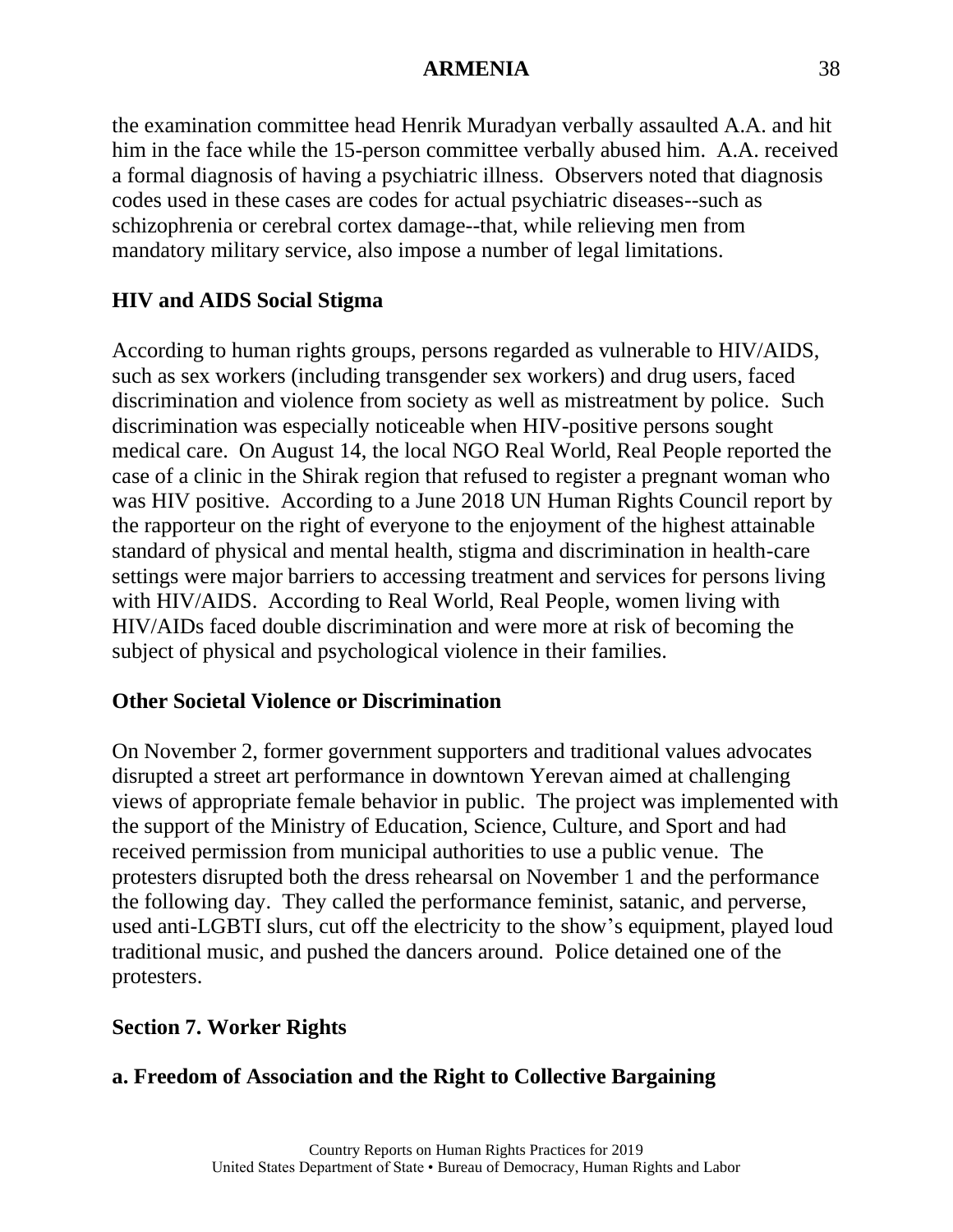The law protects the right of all workers to form and to join independent unions, except for noncivilian personnel of the armed forces and law enforcement agencies. The law also provides for the right to strike, with the same exceptions, and permits collective bargaining. The law mandates seven days' notification and mandatory mediation before a strike, as well as the agreement of two-thirds of the workforce obtained in a secret vote. The law stipulates that worker rights may not be restricted because of membership in a union. The list of justifiable grounds for firing a worker, enumerated in the labor code, does not include union activity.

In 2018 a law on government structure came into force changing the Health Inspection Body, which was tasked with ensuring the health and occupational safety of employees, to the Health and Labor Inspection Body (HLIB). The HLIB had limited authority to conduct occupational safety and health inspections during that time. There were no other state bodies with inspection responsibilities to oversee and protect the implementation of labor rights. The government did not effectively enforce laws on freedom of association and collective bargaining and has not established which entity should have responsibility for enforcing these laws. On December 4, the National Assembly adopted changes to the labor code reviving the state oversight function of the HLIB and penalties for labor code violations to come into effect in July 2021.

Labor organizations remained weak because of employer resistance, high unemployment, and poor economic conditions. Experts reported that the right to strike, although enshrined in the constitution, is difficult to realize due to mediation and voting requirements. Following the "Velvet Revolution," trade unions emerged in the areas of education and research institutions.

## **b. Prohibition of Forced or Compulsory Labor**

The law prohibits and criminalizes all forms of forced and compulsory labor, although it does not define forced labor. While the government effectively prosecuted labor trafficking cases, resources, inspections, and remediation were inadequate to identify forced labor cases at large due to absence of an effective labor inspection mechanism. Penalties for labor trafficking were sufficiently stringent to deter violations.

Also see the Department of State's *Trafficking in Persons Report* at [https://www.state.gov/trafficking-in-persons-report/.](https://www.state.gov/trafficking-in-persons-report/)

## **c. Prohibition of Child Labor and Minimum Age for Employment**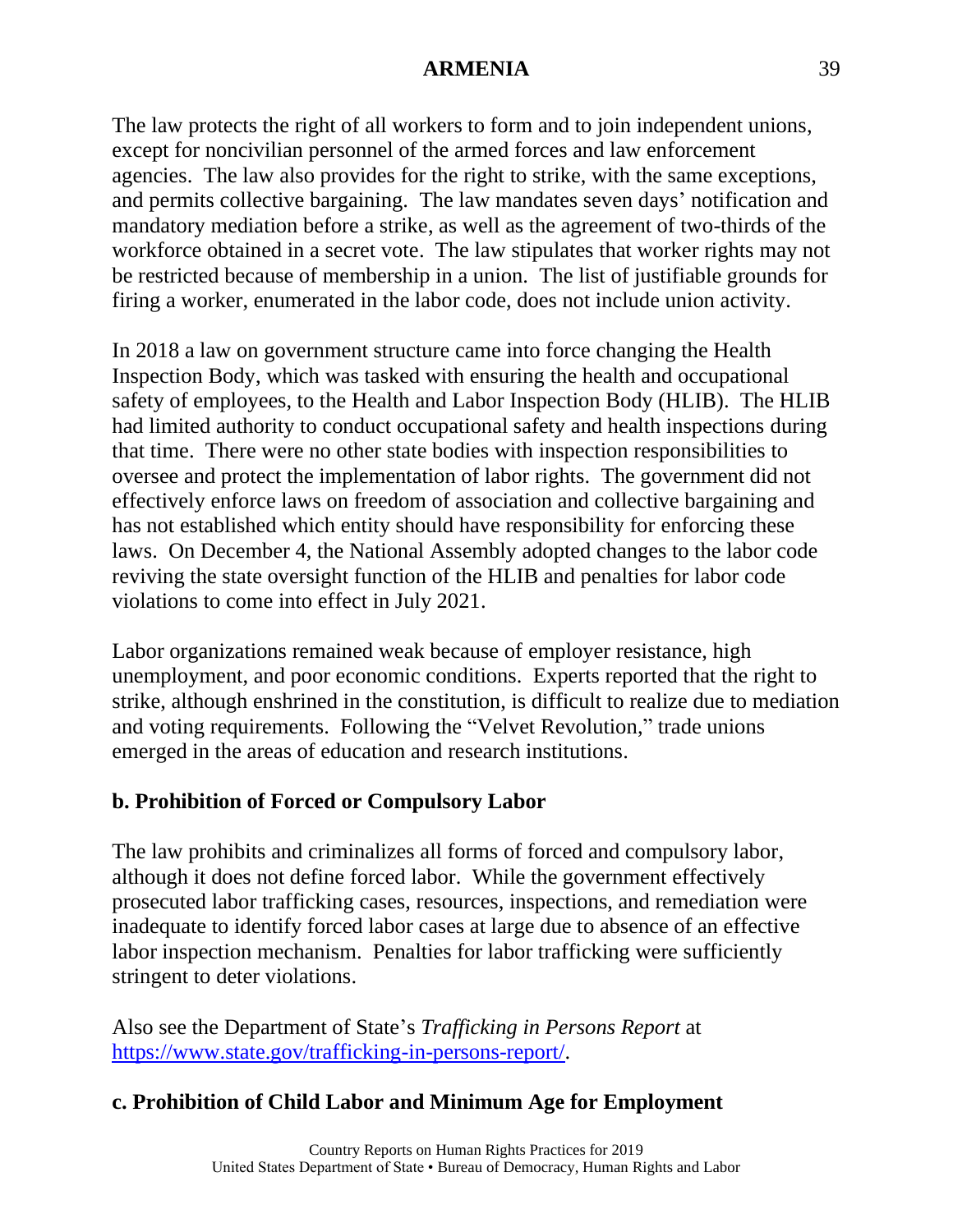There are laws and policies designed to protect children from exploitation in the workplace. The law prohibits all of the worst forms of child labor. In most cases the minimum age for employment is 16, but children may work from age 14 with permission of a parent or a guardian. The law allows children younger than 14 to work in the entertainment sector. The maximum duration of the workweek is 24 hours for children who are 14 to 16 and 36 hours for children who are 16 to 18. Persons younger than 18 years may not work overtime; in harmful, strenuous, or dangerous conditions; at night; or on holidays. Authorities did not effectively enforce applicable laws. Penalties were insufficient to enforce compliance. The absence of worksite inspections conducted at the national level impeded the enforcement of child labor laws.

According to the *Armenian National Child Labor Survey 2015 Analytical Report*, conducted by the Statistical Committee and the International Labor Organization, 11.6 percent of children between ages five and 17 years were employed. Most were involved in the agriculture, forestry, and fishing sectors, while others worked in the sectors of trade, repair, transport, storage, accommodation, and food services. Children were also involved in the trade of motor fuel, construction materials, medication, vehicle maintenance and repair works. According to the survey, 39,300 children were employed, of whom 31,200 were engaged in hazardous work, including work in hazardous industries (400 children), in designated hazardous occupations (600 children), work with long hours (1,200 children), work that involved carrying heavy loads and distances (17,200 children) and, other forms of hazardous work (23,600 children).

Also see the Department of Labor's *Findings on the Worst Forms of Child Labor* at [https://www.dol.gov/agencies/ilab/resources/reports/child-labor/findings.](https://www.dol.gov/agencies/ilab/resources/reports/child-labor/findings)

## **d. Discrimination with Respect to Employment and Occupation**

The constitution and the labor code prohibit discrimination based on sex, race, skin color, ethnic or social origin, genetic features, language, religion, political opinion, belonging to a national minority, property status, birth, disability, age, or other personal or social circumstances. Other laws and regulations specifically prohibit discrimination in employment and occupation based on gender. The government did not effectively enforce the law. There were no effective legal mechanisms to implement these regulations, and discrimination in employment and occupation occurred based on gender, age, presence of a disability, sexual orientation, HIV/AIDS status, and religion, although there were no statistics on the scale of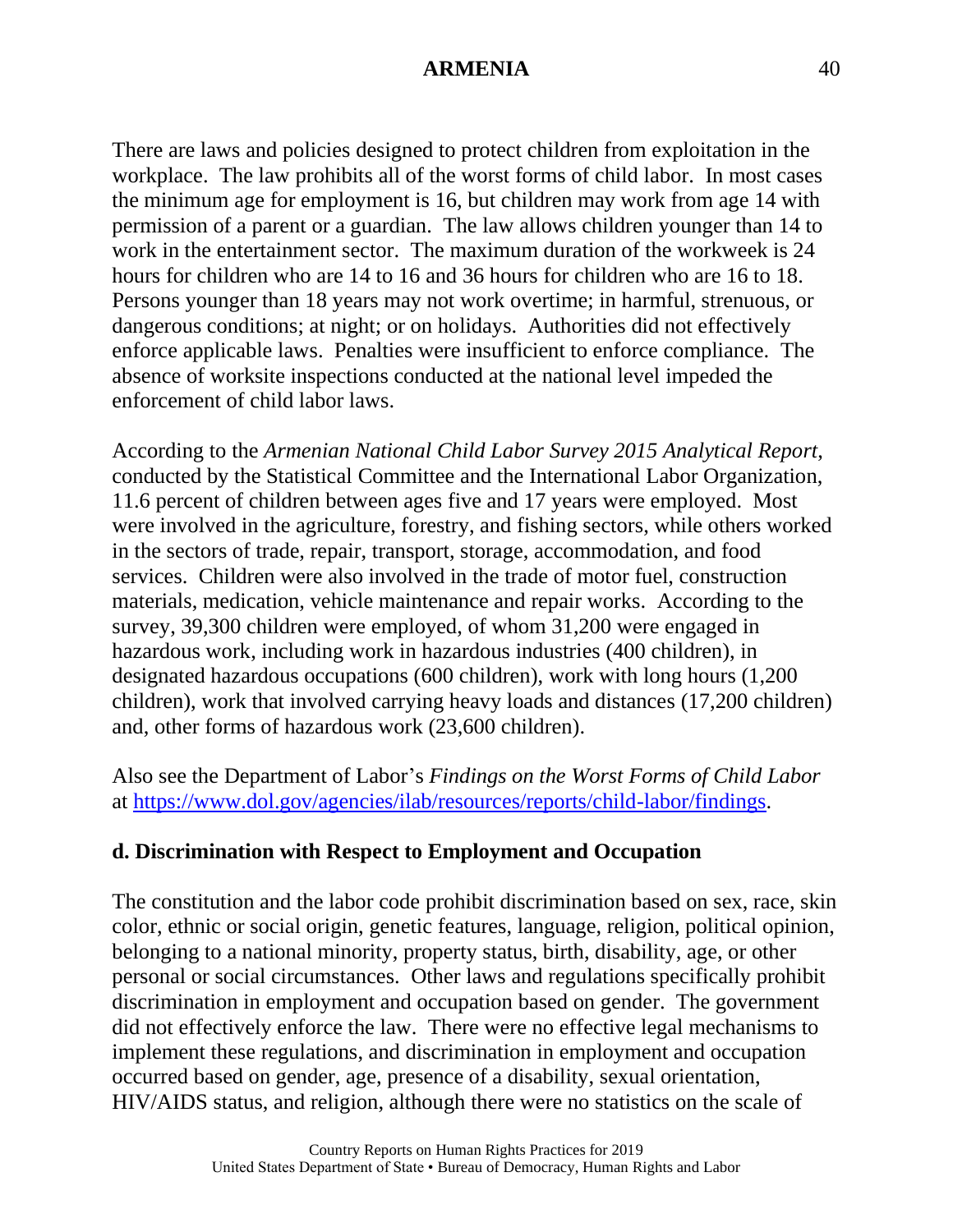such discrimination. Administrative penalties were not sufficient to deter violations.

Women generally did not enjoy the same professional opportunities or wages as men, and employers often relegated them to more menial or lower-paying jobs. While providing for the "legal equality" of all parties in a workplace relationship, the labor code does not explicitly require equal pay for equal work. According to a gender-gap study by the UN Population Fund, *Diagnostic Study of Discrimination against Women*, released in 2016, the gap between the average salaries of men and women in all economic spheres was almost 36 percent. The International Monetary Fund cited the gender pay gap in the country as being strikingly large. According to World Bank data released in 2016, more than one-half of women with intermediary education and one-third of women with advanced education did not participate in paid work. According to the 2017 World Bank study, *Leveling the STEM Playing Field for Women*, "cultural stereotypes about the work women should engage in and their responsibilities at home present the strongest barrier to equality between women and men" in the country. Women also represented a larger share of the registered unemployed, and it took them a longer time to find work.

Many employers reportedly practiced age and gender discrimination, most commonly requiring job applicants to be of a specific gender, age, and appearance. Such discrimination appeared to be widespread, but there were no reliable surveys, and authorities did not take any action to mitigate it. While there was little awareness of and no comprehensive reporting to indicate the scale of sexual harassment in the workplace, media reports suggested such abuse was common. Vacancy announcements specifying young and attractive women for various jobs were common. Unemployed workers, particularly women, who were older than 40 had little chance of finding jobs appropriate to their education or skills. LGBTI persons, persons with disabilities, as well as pregnant women also faced discrimination in employment. Religious minorities faced discrimination in public employment.

#### **e. Acceptable Conditions of Work**

The established monthly minimum wage was above the poverty income level. The law provides for a 40-hour workweek, 20 days of mandatory paid annual leave, and compensation for overtime and nighttime work. The law prohibits compulsory overtime in excess of four hours on two consecutive days and limits it to 180 hours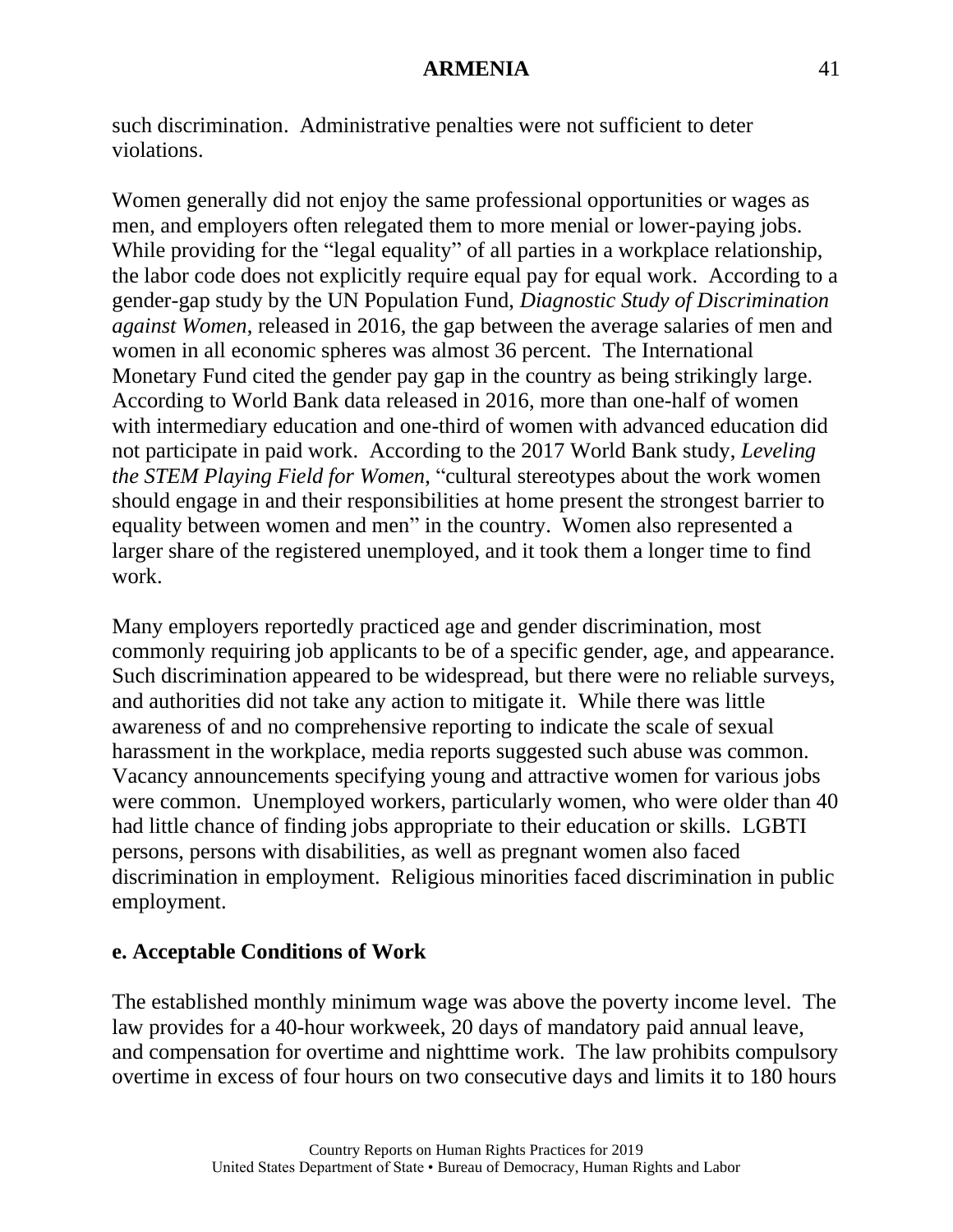in a year. The government established occupational and health standards by decree.

Authorities did not effectively enforce labor standards in either the formal or the informal sectors. According to lawyers, workers' rights remained unprotected due to the absence of a viable labor inspection regime and lack of independent trade unions. While administrative courts were mandated to rule on labor-related cases within three months, few employees sought to apply to courts to reinstate their rights, due to legal costs, the complexity of the application process, as well as distrust of the judiciary. It was unclear if the overloaded courts were able to meet the legally required three-month window for those labor disputes that were submitted.

Many employees of private companies, particularly in the service and retail sectors, were unable to obtain paid leave and were required to work more than eight hours a day without additional compensation. According to representatives of some employment agencies, many employers also hired employees for an unpaid and undocumented "probationary" period of 10 to 30 days. Often employers subsequently dismissed these employees, who were then unable to claim payment for the time they worked because their initial employment was undocumented. According to a 2018 survey carried out by the local NGO Advanced Public Research Group, among 800 respondents only 47.7 percent of those employed by small businesses (20 percent of the respondents) had contracts. The survey also revealed problems related to inability to take paid annual leave and lack of compensation for overtime work.

Managers of enterprises that were the primary employers in certain poor geographic areas frequently took advantage of the absence of alternative jobs and did not provide adequate pay or address job safety and environmental concerns. As of 2017 nearly one-half of all workers found employment in the informal sector. According to official statistics, the government's anticorruption efforts and active efforts by the tax authorities have led to a notable increase in the number of officially registered employees in the country.

In November 2018 the NGO Helsinki Committee of Armenia presented the results of a study conducted in 2017 on labor rights of teachers working in public schools that found problems with working conditions in terms of safety and health. Some teachers said they did not feel protected from psychological pressure exerted by the school administration and teachers hired to work through nepotism. Approximately one-half of the teachers had to find students to enroll in the schools